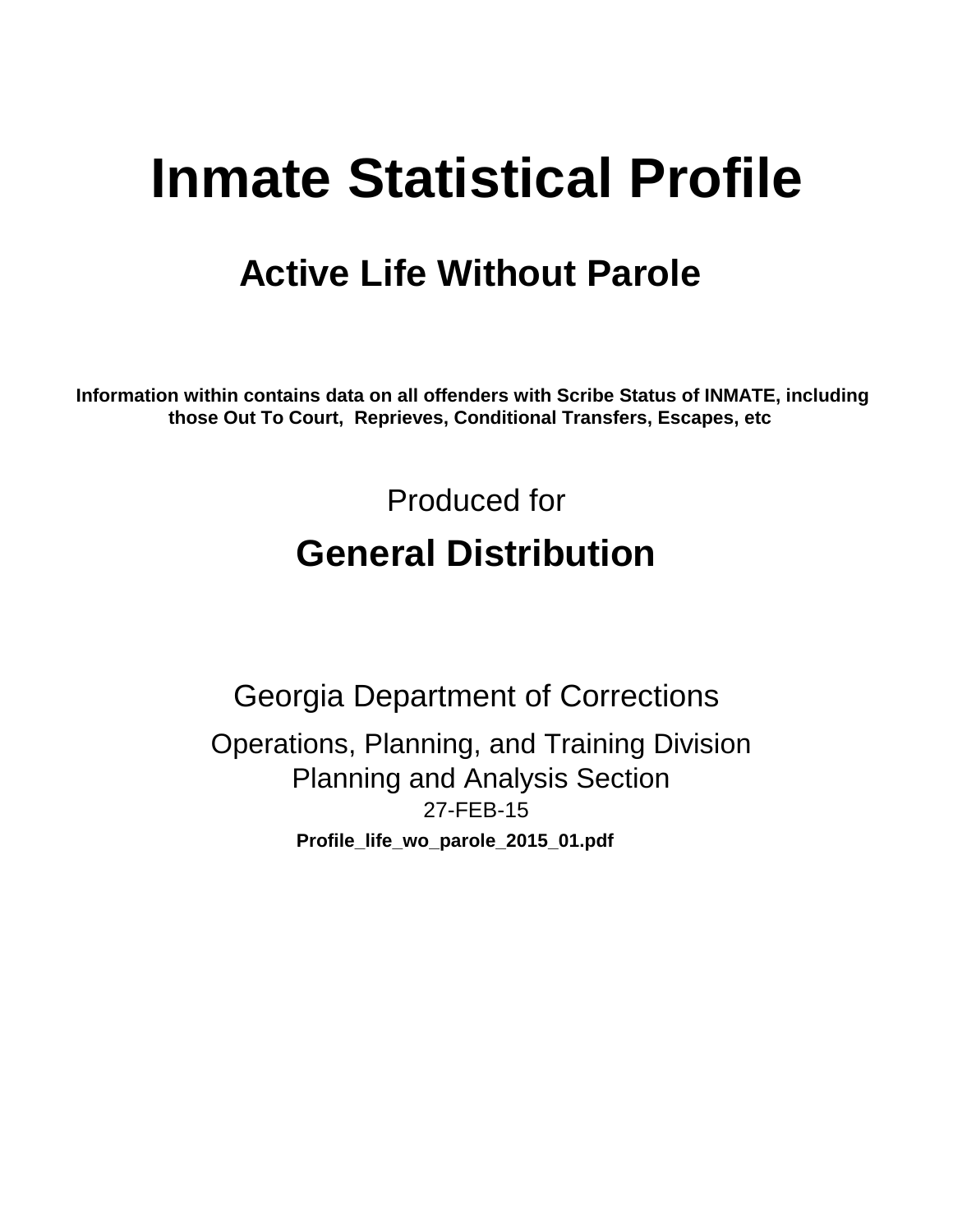**Contents** 

**Active Life Without Parole** 

Produced for **General Distribution**

## Table of Contents

|     | <b>Demographic information</b>                                       |
|-----|----------------------------------------------------------------------|
|     | 4 Current age, broken out in ten year age groups                     |
|     | 5 Race group                                                         |
|     | 6 Marital status, self-reported at entry to prison                   |
|     | 7 Number of children, self-reported at entry to prison               |
|     | 8 Home county - self-reported at entry to prison                     |
|     | 12 Employment status before prison, self-reported at entry to prison |
|     | 13 Height, measured at entry to prison                               |
|     | 14 Weight, measured at entry to prison                               |
|     | 15 Military service                                                  |
|     | <b>Correctional information</b>                                      |
|     | 16 Type of admission to prison                                       |
|     | 17 Current / last institution type                                   |
|     | 18 Institution type - transitional centers                           |
|     | 19 Institution type - county prisons                                 |
|     | 20 Institution type - state prisons                                  |
|     | 21 Institution type - private prisons                                |
|     | 22 Number of disciplinary reports                                    |
|     | 23 Number of transfers                                               |
|     | 24 Number of escapes                                                 |
|     | 25 Split sentence - Probation to follow                              |
|     | 26 Time served in current (or last) institution                      |
|     | <b>Educational, psychological and physical information</b>           |
|     | 27 Highest grade level attained                                      |
|     | 28 Culture fair IQ scores                                            |
|     | 29 Wide Range Achievement Test (WRAT) reading score                  |
|     | 30 Wide Range Achievement Test (WRAT) math score                     |
| 31. | Wide Range Achievement Test (WRAT) spelling score                    |
|     | 32 Current / last mental health treatment level                      |
|     | 33 PULHESDWIT medical scale - 'P' overall condition ('P'hysical)     |
|     | 34 PULHESDWIT medical scale - 'U' upper body                         |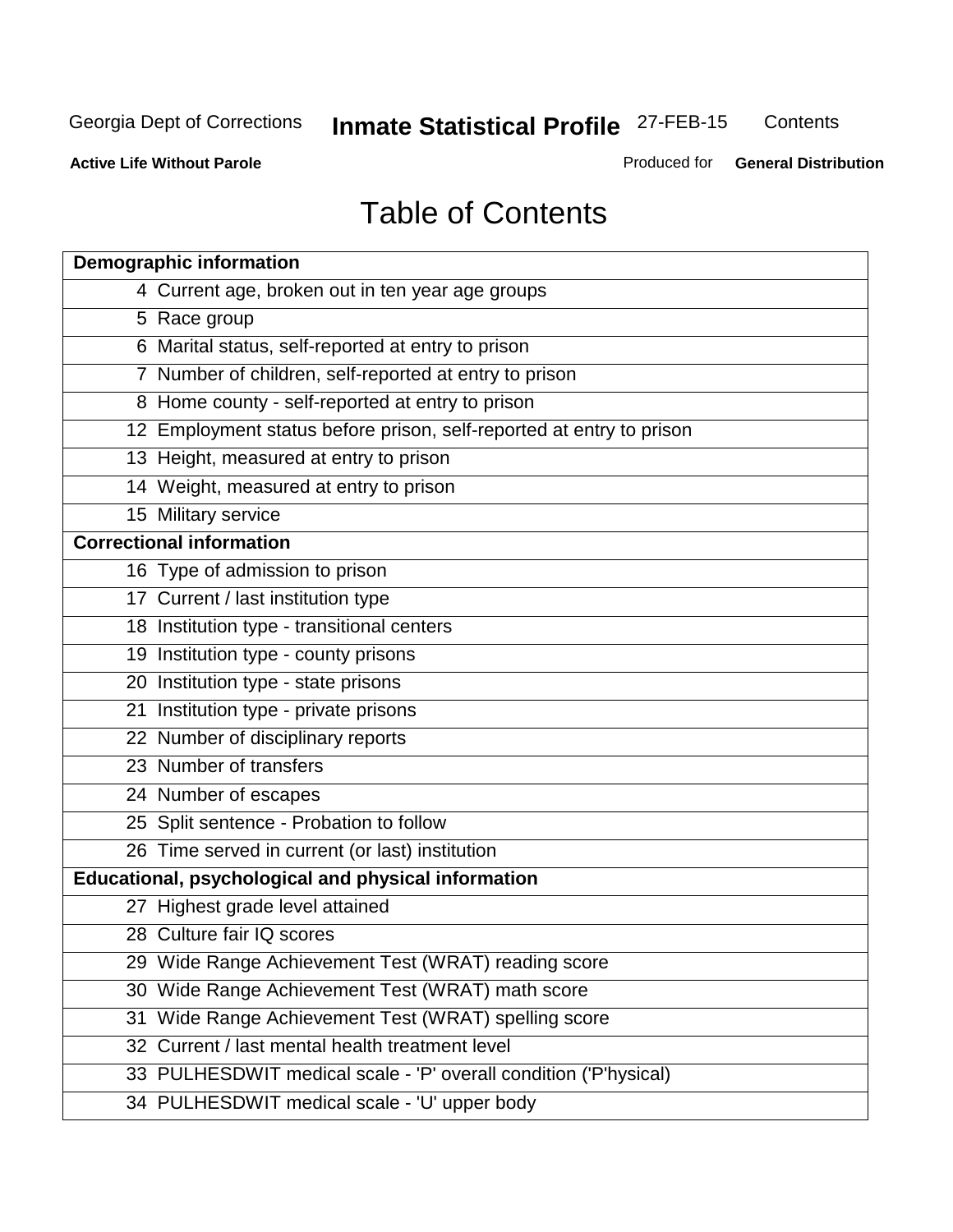**Contents** 

**Active Life Without Parole** 

Produced for **General Distribution**

## Table of Contents

| Educational, psychological and physical information            |
|----------------------------------------------------------------|
| 35 PULHESDWIT medical scale - 'L' lower body                   |
| 36 PULHESDWIT medical scale - 'H' hearing                      |
| 37 PULHESDWIT medical scale - 'E' vision                       |
| 38 PULHESDWIT medical scale -'S' psychiatric                   |
| 39 PULHESDWIT medical scale - 'D' dental                       |
| 40 PULHESDWIT medical scale - 'W' work ability                 |
| 41 PULHESDWIT medical scale - 'I' impairment                   |
| 42 PULHESDWIT medical scale - 'T' transportability             |
| <b>Crimes and criminal history information</b>                 |
| 43 Number of prior Georgia incarcerations                      |
| 44 Prison sentence in years                                    |
| 45 Primary offense, broken out into felonies vs misdemeanors   |
| 46 Primary offense, broken out into six broad crime categories |
| 47 Primary offense, detailed offense code                      |
| 49 County of conviction of primary offense                     |
| 53 Years served (jail + prison) in this incarceration          |
| <b>Medical information</b>                                     |
| 54 Results of most recent HIV test                             |
| 55 Results of most recent tuberculosis test                    |
| 56 Results of most recent syphilis test                        |
| 57 Results of most recent Hepatitis-C test                     |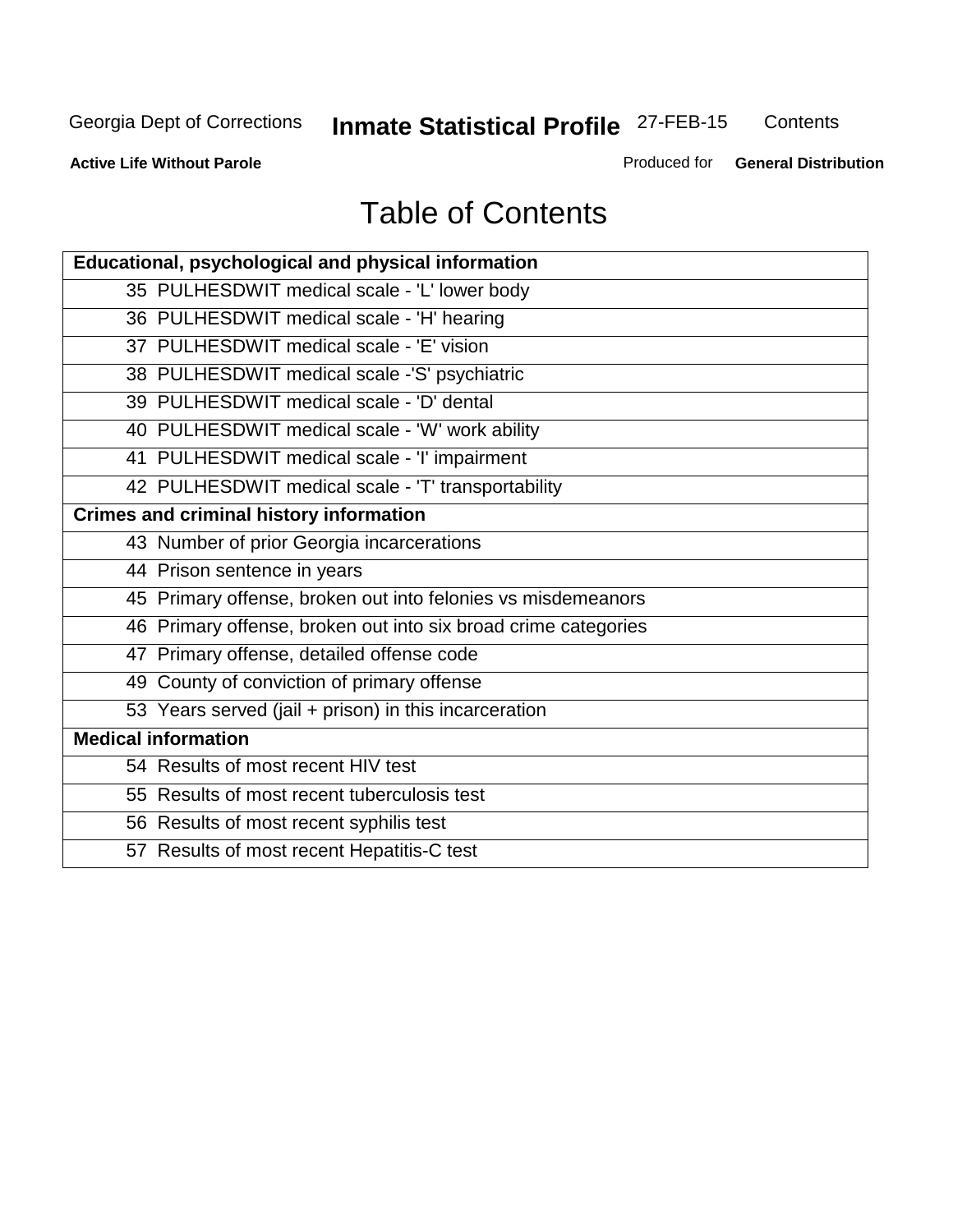#### **Active Life Without Parole**

#### Produced for **General Distribution**

### Current age, broken out in ten-year age groups

|                          |                    | <b>Male</b> |         |              | <b>Female</b> |       |                 | <b>Total</b> |
|--------------------------|--------------------|-------------|---------|--------------|---------------|-------|-----------------|--------------|
| <b>Current Age</b>       | Count <sup>1</sup> | Col %       | Row %   | <b>Count</b> | Col %         | Row % | <b>Total</b>    | Col %        |
| <b>Teens (1-19)</b>      | 5                  | 0.49%       | 100.00% |              |               |       | 5               | 0.47%        |
| <b>Twenties (20-29)</b>  | 155                | 15.05%      | 98.10%  | 3            | 10.34%        | 1.90% | 158             | 14.92%       |
| <b>Thirties (30-39)</b>  | 280                | 27.18%      | 96.89%  | 9            | 31.03%        | 3.11% | 289             | 27.29%       |
| <b>Forties (40-49)</b>   | 301                | 29.22%      | 97.10%  | 9            | 31.03%        | 2.90% | 310             | 29.27%       |
| <b>Fifties (50-59)</b>   | 199                | 19.32%      | 96.14%  | 8            | 27.59%        | 3.86% | 207             | 19.55%       |
| <b>Sixties (60-69)</b>   | 71                 | 6.89%       | 100.00% |              |               |       | 71              | 6.70%        |
| Seventy + (70 and above) | 19 <sup>1</sup>    | 1.84%       | 100.00% |              |               |       | 19 <sup>1</sup> | 1.79%        |
| <b>Total Reported</b>    | 1,030              | 100%        | 97.26%  | 29           | 100%          | 2.74% | 1,059           | 100%         |

| Not $Re$<br><b>Reported</b> |      |    |      |
|-----------------------------|------|----|------|
| <b>Total</b><br>Cror        | ,030 | 29 | ,059 |

| Mean<br>(average)    | 42.46 | 41.69 | 42.43 |
|----------------------|-------|-------|-------|
| Median (middle)      |       |       |       |
| Mode (most frequent) | 34    |       | 34    |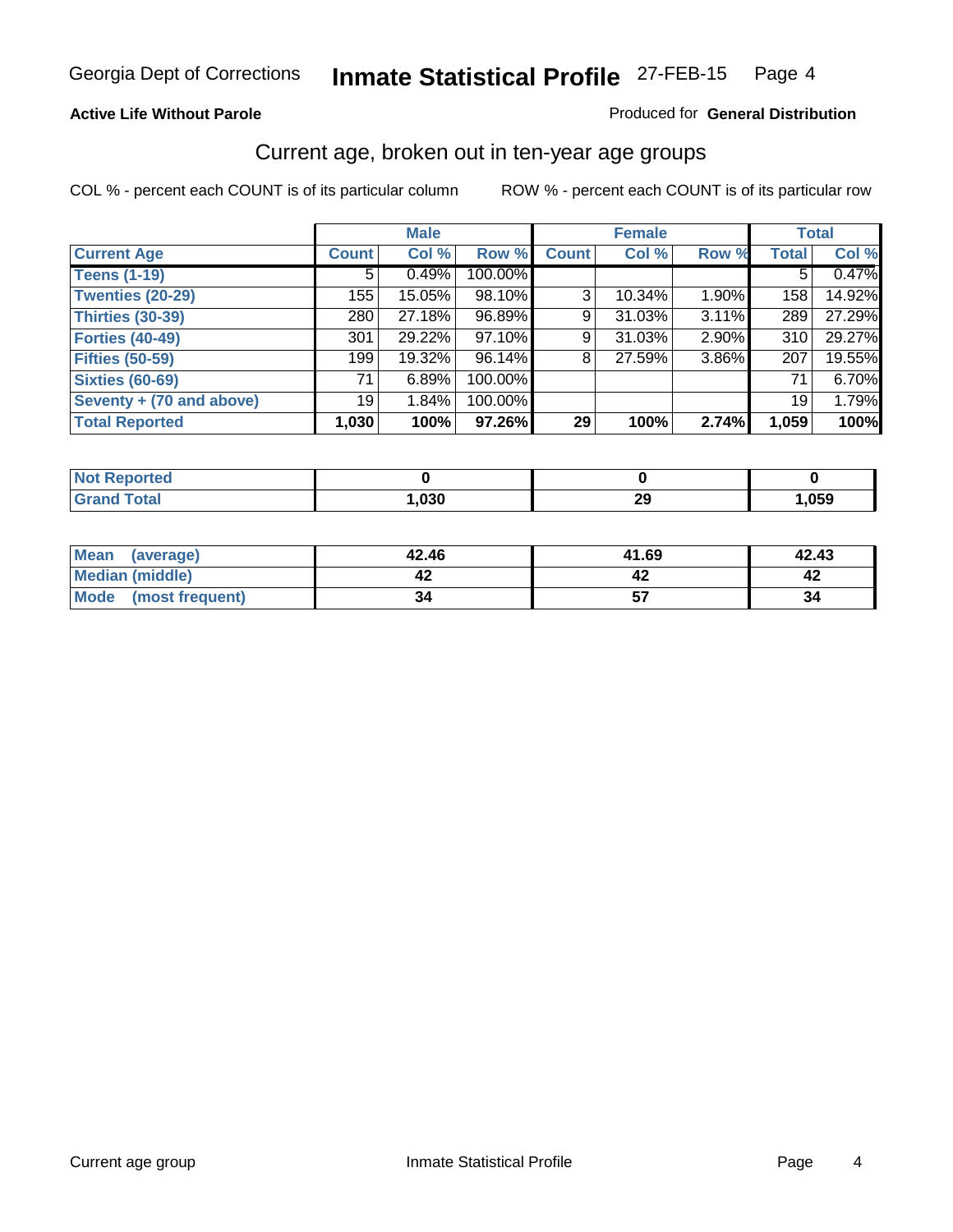#### **Active Life Without Parole**

Produced for **General Distribution**

### Race group

|                       | <b>Male</b>  |         |             | <b>Female</b> |        |       | <b>Total</b> |        |
|-----------------------|--------------|---------|-------------|---------------|--------|-------|--------------|--------|
| <b>Race Group</b>     | <b>Count</b> | Col %   | Row % Count |               | Col %  | Row % | <b>Total</b> | Col %  |
| <b>White</b>          | 234          | 22.72%  | 95.51%      | 11            | 37.93% | 4.49% | 245          | 23.14% |
| <b>Black</b><br>2     | 769          | 74.66%  | 97.84%      | 17            | 58.62% | 2.16% | 786          | 74.22% |
| <b>Other</b><br>5     |              | .10%    | 100.00%     |               |        |       |              | .09%   |
| <b>Asian</b><br>6     |              | $.39\%$ | 100.00%     |               |        |       | 4            | .38%   |
| <b>Hispanic</b><br>10 | 22           | 2.14%   | 95.65%      |               | 3.45%  | 4.35% | 23           | 2.17%  |
| <b>Total Reported</b> | 1,030        | 100%    | 97.26%      | 29            | 100%   | 2.74% | 1,059        | 100%   |

| <b>rted</b>  |      |           |        |
|--------------|------|-----------|--------|
| <b>Total</b> | .030 | nr.<br>∠ง | 059, ا |

| M |  |
|---|--|
|   |  |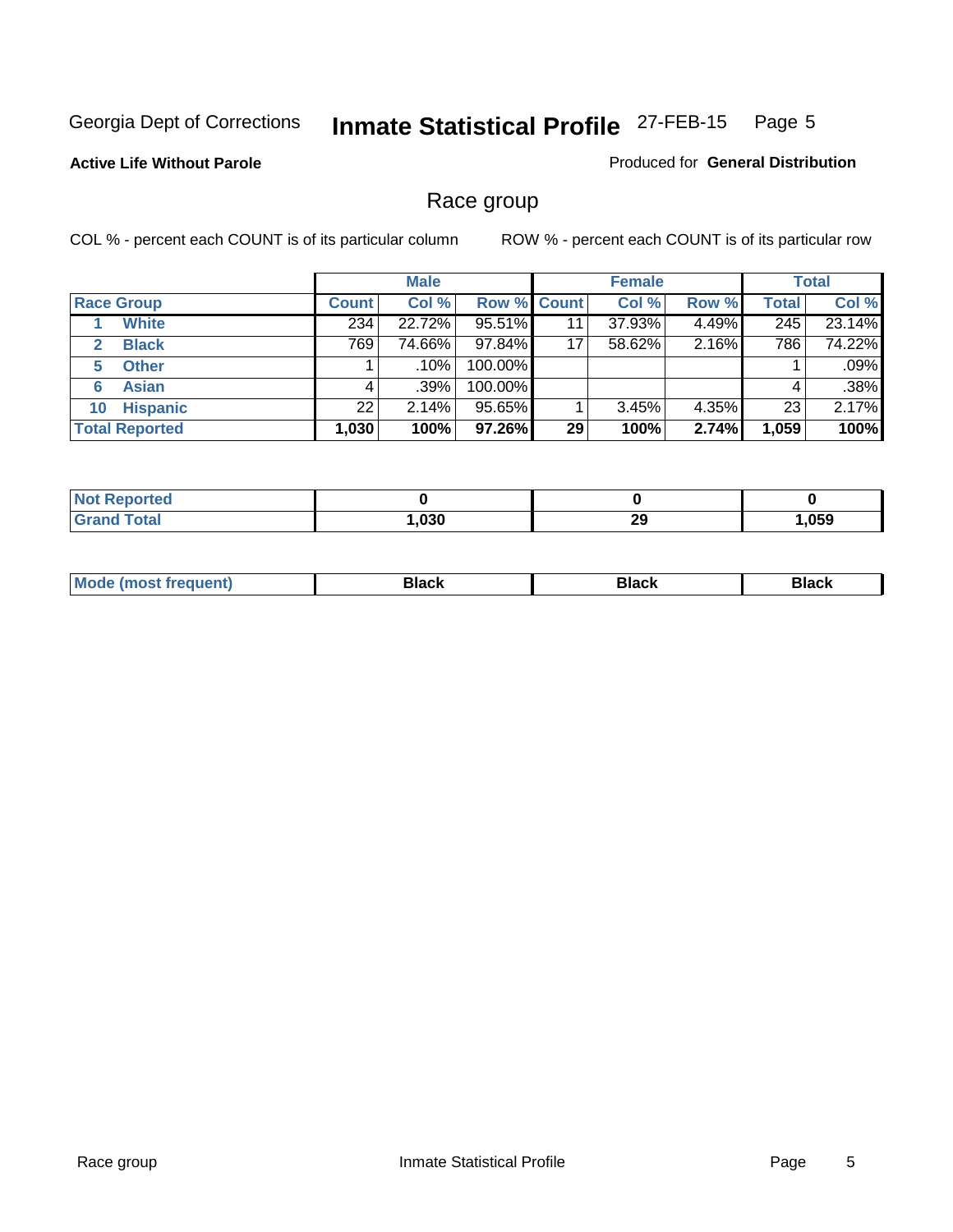#### **Active Life Without Parole**

#### Produced for **General Distribution**

### Marital status, self-reported at entry to prison

|                        |              | <b>Male</b> |         |              | <b>Female</b> |        |                 | <b>Total</b> |
|------------------------|--------------|-------------|---------|--------------|---------------|--------|-----------------|--------------|
| <b>Marital Status</b>  | <b>Count</b> | Col %       | Row %   | <b>Count</b> | Col %         | Row %  | <b>Total</b>    | Col %        |
| <b>Unknown</b>         | 6            | $.58\%$     | 100.00% |              |               |        | 6               | .57%         |
| <b>Divorced</b><br>D   | 85           | 8.25%       | 97.70%  | 2            | 6.90%         | 2.30%  | 87              | 8.22%        |
| <b>Married</b><br>М    | 147          | 14.27%      | 96.08%  | 6            | 20.69%        | 3.92%  | 153             | 14.45%       |
| <b>Separated</b><br>S. | 26           | 2.52%       | 89.66%  | 3            | 10.34%        | 10.34% | 29              | 2.74%        |
| <b>Unmarried</b><br>U  | 745          | 72.33%      | 98.28%  | 13           | 44.83%        | 1.72%  | 758             | 71.58%       |
| <b>Widow</b><br>W      | 21           | 2.04%       | 80.77%  | 5            | 17.24%        | 19.23% | 26 <sub>1</sub> | 2.46%        |
| <b>Total Reported</b>  | 1,030        | 100%        | 97.26%  | 29           | 100%          | 2.74%  | 1,059           | 100%         |

| $\sim$ 40 | .030 | nr.<br><u>r</u> | .059 |
|-----------|------|-----------------|------|

|  | Mode<br>(most frequent) | Jnmarried | Unmarried | Jnmarried |
|--|-------------------------|-----------|-----------|-----------|
|--|-------------------------|-----------|-----------|-----------|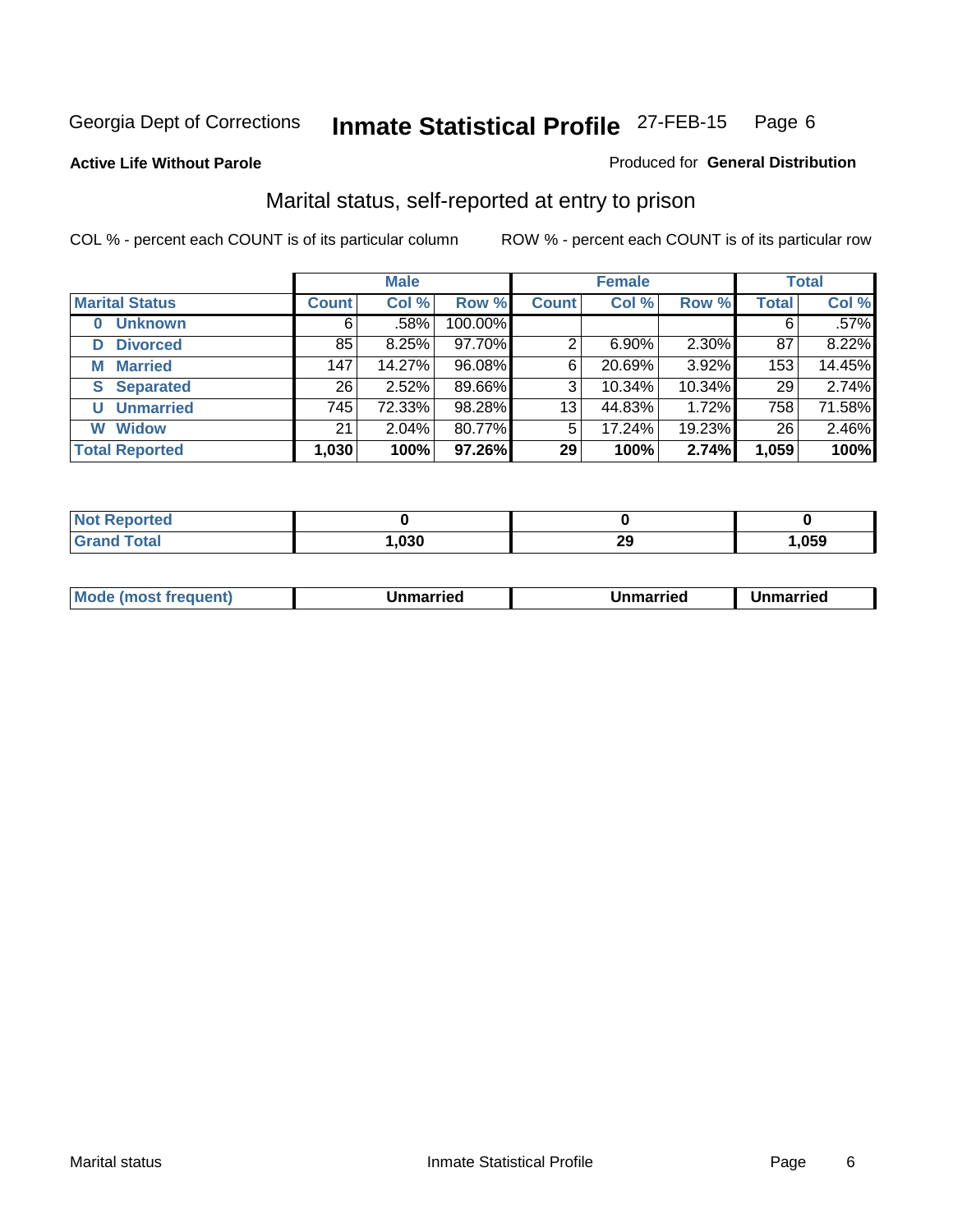#### **Active Life Without Parole**

#### Produced for **General Distribution**

## Number of children, self reported at entry to prison

|                           |              | <b>Male</b> |         |                 | <b>Female</b> |       |              | <b>Total</b> |
|---------------------------|--------------|-------------|---------|-----------------|---------------|-------|--------------|--------------|
| <b>Number of Children</b> | <b>Count</b> | Col %       | Row %   | <b>Count</b>    | Col %         | Row % | <b>Total</b> | Col %        |
| $\bf{0}$                  | 380          | 37.22%      | 96.94%  | $1\overline{2}$ | 41.38%        | 3.06% | 392          | 37.33%       |
|                           | 241          | 23.60%      | 97.57%  | 6               | 20.69%        | 2.43% | 247          | 23.52%       |
| $\overline{2}$            | 172          | 16.85%      | 98.29%  | 3               | 10.34%        | 1.71% | 175          | 16.67%       |
| 3                         | 100          | 9.79%       | 96.15%  | 4               | 13.79%        | 3.85% | 104          | 9.90%        |
| 4                         | 67           | 6.56%       | 98.53%  |                 | 3.45%         | 1.47% | 68           | 6.48%        |
| 5                         | 33           | 3.23%       | 91.67%  | 3               | 10.34%        | 8.33% | 36           | 3.43%        |
| $6\phantom{a}$            | 13           | 1.27%       | 100.00% |                 |               |       | 13           | 1.24%        |
| 7                         | 7            | 0.69%       | 100.00% |                 |               |       | 7            | 0.67%        |
| 8                         |              | 0.10%       | 100.00% |                 |               |       |              | 0.10%        |
| 9                         | 2            | 0.20%       | 100.00% |                 |               |       | 2            | 0.19%        |
| 10                        | 2            | 0.20%       | 100.00% |                 |               |       | 2            | 0.19%        |
| Over 10                   | 3            | 0.29%       | 100.00% |                 |               |       | 3            | 0.29%        |
| <b>Total Reported</b>     | 1,021        | 100%        | 97.24%  | 29              | 100%          | 2.76% | 1,050        | 100.0%       |

| <b>≃eporte</b> u<br>. |      |             |      |
|-----------------------|------|-------------|------|
| <b>otal</b>           | ,030 | $\sim$<br>∼ | .059 |

| Mean<br>(average)       | 1.50 | 1.48 | 1.50 |
|-------------------------|------|------|------|
| Median (middle)         |      |      |      |
| Mode<br>(most frequent) |      |      |      |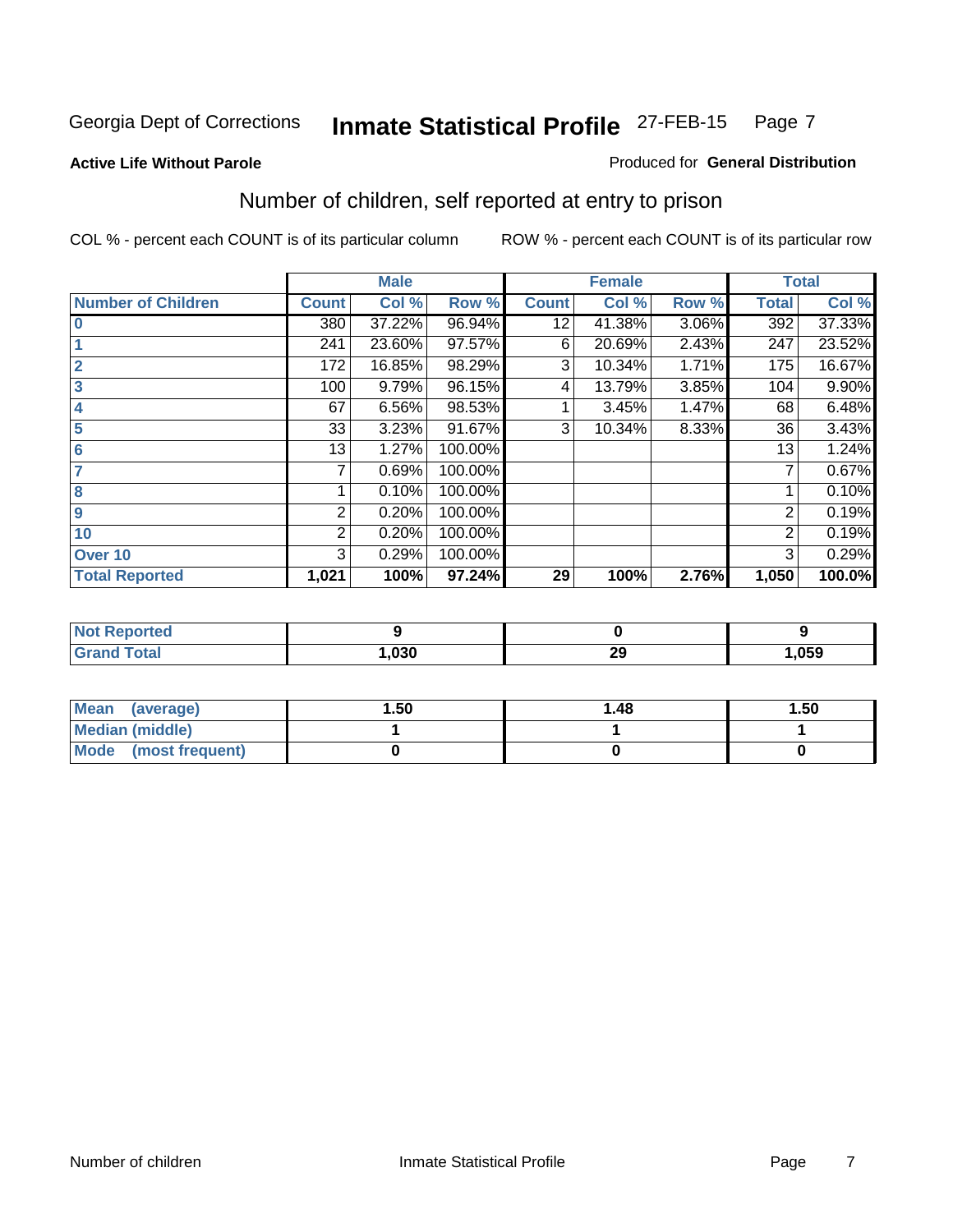#### **Active Life Without Parole**

#### Produced for **General Distribution**

### Home county, self-reported at entry to prison

|     |                             |                         | <b>Male</b> |         |              | <b>Female</b> |        | <b>Total</b>    |        |
|-----|-----------------------------|-------------------------|-------------|---------|--------------|---------------|--------|-----------------|--------|
|     | <b>Home County</b>          | <b>Count</b>            | Col %       | Row %   | <b>Count</b> | Col %         | Row %  | <b>Total</b>    | Col %  |
| 000 | <b>Unknown</b>              | 195                     | 18.93%      | 96.06%  | 8            | 27.59%        | 3.94%  | 203             | 19.17% |
| 001 | <b>Appling County</b>       | 4                       | .39%        | 100.00% |              |               |        | 4               | .38%   |
| 002 | <b>Atkinson County</b>      | 1                       | .10%        | 100.00% |              |               |        | 1               | .09%   |
| 003 | <b>Bacon County</b>         | 1                       | .10%        | 100.00% |              |               |        | 1               | .09%   |
| 005 | <b>Baldwin County</b>       | 3                       | .29%        | 100.00% |              |               |        | 3               | .28%   |
| 007 | <b>Barrow County</b>        | $\overline{7}$          | .68%        | 100.00% |              |               |        | $\overline{7}$  | .66%   |
| 008 | <b>Bartow County</b>        | $\overline{6}$          | .58%        | 100.00% |              |               |        | 6               | .57%   |
| 009 | <b>Ben Hill County</b>      | $\overline{5}$          | .49%        | 100.00% |              |               |        | $\overline{5}$  | .47%   |
| 010 | <b>Berrien County</b>       | 2                       | .19%        | 100.00% |              |               |        | 2               | .19%   |
| 011 | <b>Bibb County</b>          | $\overline{21}$         | 2.04%       | 95.45%  | 1            | 3.45%         | 4.55%  | $\overline{22}$ | 2.08%  |
| 012 | <b>Bleckley County</b>      | $\overline{\mathbf{c}}$ | .19%        | 100.00% |              |               |        | $\overline{2}$  | .19%   |
| 014 | <b>Brooks County</b>        | 1                       | .10%        | 100.00% |              |               |        | 1               | .09%   |
| 016 | <b>Bulloch County</b>       | 3                       | .29%        | 100.00% |              |               |        | 3               | .28%   |
| 017 | <b>Burke County</b>         | $\overline{9}$          | .87%        | 100.00% |              |               |        | 9               | .85%   |
| 018 | <b>Butts County</b>         | $\overline{2}$          | .19%        | 100.00% |              |               |        | $\overline{2}$  | .19%   |
| 020 | <b>Camden County</b>        | 5                       | .49%        | 83.33%  | 1            | 3.45%         | 16.67% | 6               | .57%   |
| 021 | <b>Candler County</b>       | 1                       | .10%        | 100.00% |              |               |        | 1               | .09%   |
| 022 | <b>Carroll County</b>       | $\overline{2}$          | .19%        | 100.00% |              |               |        | $\overline{2}$  | .19%   |
| 023 | <b>Catoosa County</b>       | $\overline{3}$          | .29%        | 100.00% |              |               |        | $\overline{3}$  | .28%   |
| 025 | <b>Chatham County</b>       | 40                      | 3.88%       | 100.00% |              |               |        | 40              | 3.78%  |
| 026 | <b>Chattahoochee County</b> | 1                       | .10%        | 100.00% |              |               |        | 1               | .09%   |
| 027 | <b>Chattooga County</b>     | 1                       | .10%        | 100.00% |              |               |        | 1               | .09%   |
| 028 | <b>Cherokee County</b>      | $\overline{2}$          | .19%        | 100.00% |              |               |        | $\overline{2}$  | .19%   |
| 029 | <b>Clarke County</b>        | $\overline{19}$         | 1.84%       | 100.00% |              |               |        | $\overline{19}$ | 1.79%  |
| 030 | <b>Clay County</b>          | 1                       | .10%        | 100.00% |              |               |        | 1               | .09%   |
| 031 | <b>Clayton County</b>       | $\overline{28}$         | 2.72%       | 100.00% |              |               |        | $\overline{28}$ | 2.64%  |
| 033 | <b>Cobb County</b>          | 40                      | 3.88%       | 100.00% |              |               |        | $\overline{40}$ | 3.78%  |
| 034 | <b>Coffee County</b>        | $\overline{3}$          | .29%        | 100.00% |              |               |        | 3               | .28%   |
| 035 | <b>Colquitt County</b>      | $\overline{3}$          | .29%        | 100.00% |              |               |        | $\overline{3}$  | .28%   |
| 036 | <b>Columbia County</b>      | $\overline{6}$          | .58%        | 85.71%  | 1            | 3.45%         | 14.29% | $\overline{7}$  | .66%   |
| 037 | <b>Cook County</b>          | 4                       | .39%        | 100.00% |              |               |        | 4               | .38%   |
| 038 | <b>Coweta County</b>        | 4                       | .39%        | 80.00%  | 1            | 3.45%         | 20.00% | 5               | .47%   |
| 040 | <b>Crisp County</b>         | 4                       | .39%        | 100.00% |              |               |        | 4               | .38%   |
| 042 | <b>Dawson County</b>        | 1                       | .10%        | 100.00% |              |               |        | 1               | .09%   |
| 043 | <b>Decatur County</b>       | $\overline{2}$          | .19%        | 100.00% |              |               |        | $\overline{2}$  | .19%   |
| 044 | <b>Dekalb County</b>        | $\overline{77}$         | 7.48%       | 100.00% |              |               |        | 77              | 7.27%  |
| 045 | <b>Dodge County</b>         | 1                       | .10%        | 100.00% |              |               |        | 1               | .09%   |
| 046 | <b>Dooly County</b>         | 1                       | .10%        | 50.00%  | 1            | 3.45%         | 50.00% | $\overline{2}$  | .19%   |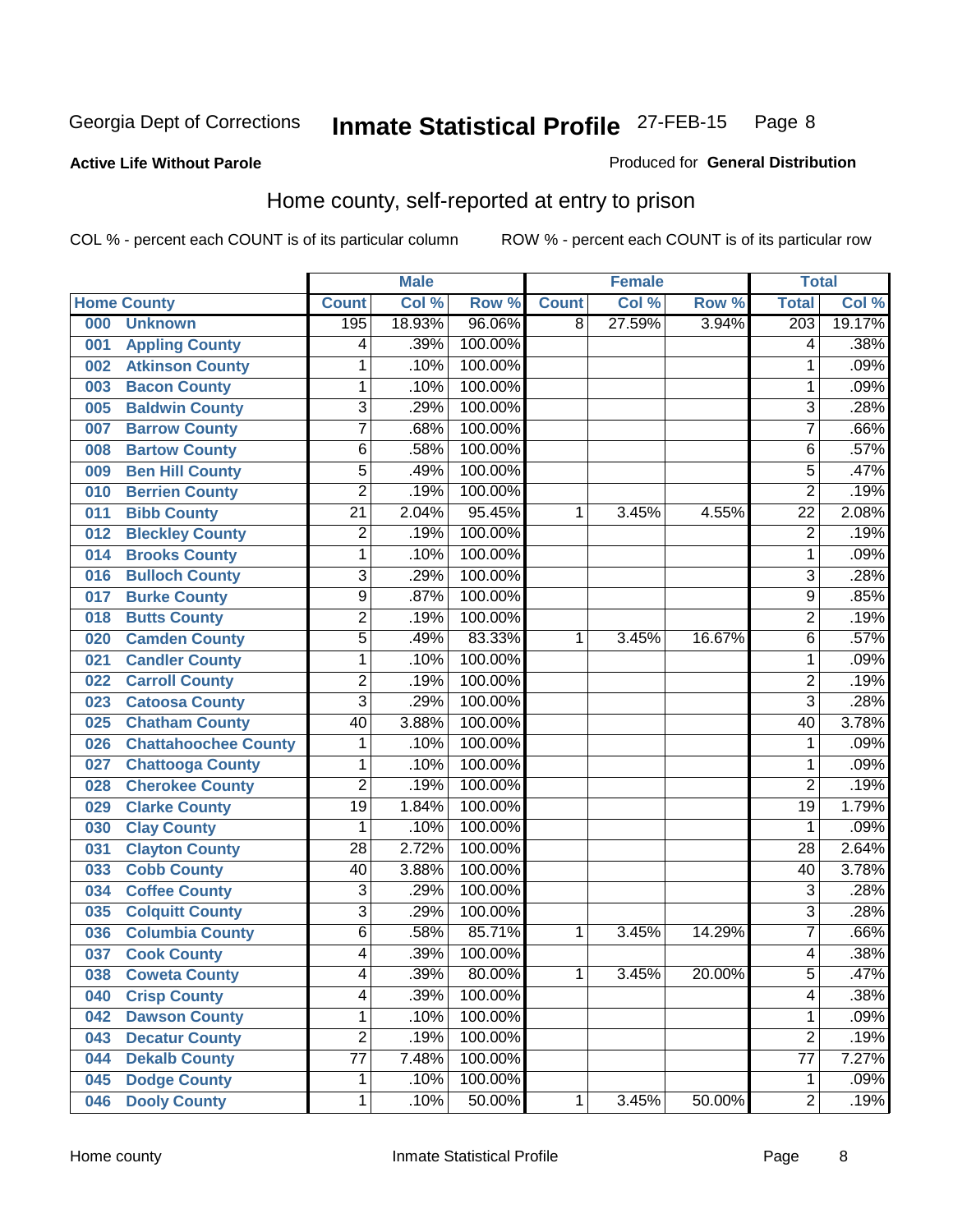#### **Active Life Without Parole**

#### Produced for **General Distribution**

### Home county, self-reported at entry to prison

|     |                          |                 | <b>Male</b> |         |                | <b>Female</b> |        | <b>Total</b>    |        |
|-----|--------------------------|-----------------|-------------|---------|----------------|---------------|--------|-----------------|--------|
|     | <b>Home County</b>       | <b>Count</b>    | Col %       | Row %   | <b>Count</b>   | Col %         | Row %  | <b>Total</b>    | Col %  |
| 047 | <b>Dougherty County</b>  | $\overline{24}$ | 2.33%       | 96.00%  | 1              | 3.45%         | 4.00%  | $\overline{25}$ | 2.36%  |
| 048 | <b>Douglas County</b>    | 13              | 1.26%       | 86.67%  | $\overline{2}$ | 6.90%         | 13.33% | $\overline{15}$ | 1.42%  |
| 049 | <b>Early County</b>      | $\mathbf 1$     | .10%        | 100.00% |                |               |        | 1               | .09%   |
| 051 | <b>Effingham County</b>  | $\overline{c}$  | .19%        | 100.00% |                |               |        | $\overline{2}$  | .19%   |
| 052 | <b>Elbert County</b>     | $\overline{3}$  | .29%        | 100.00% |                |               |        | $\overline{3}$  | .28%   |
| 053 | <b>Emanuel County</b>    | 4               | .39%        | 100.00% |                |               |        | 4               | .38%   |
| 056 | <b>Fayette County</b>    | $\overline{3}$  | .29%        | 100.00% |                |               |        | $\overline{3}$  | .28%   |
| 057 | <b>Floyd County</b>      | 14              | 1.36%       | 100.00% |                |               |        | 14              | 1.32%  |
| 058 | <b>Forsyth County</b>    | $\overline{3}$  | .29%        | 100.00% |                |               |        | $\overline{3}$  | .28%   |
| 059 | <b>Franklin County</b>   | $\overline{2}$  | .19%        | 66.67%  | 1              | 3.45%         | 33.33% | $\overline{3}$  | .28%   |
| 060 | <b>Fulton County</b>     | 143             | 13.88%      | 99.31%  | 1              | 3.45%         | .69%   | 144             | 13.60% |
| 061 | <b>Gilmer County</b>     | $\overline{c}$  | .19%        | 100.00% |                |               |        | $\overline{2}$  | .19%   |
| 063 | <b>Glynn County</b>      | $\overline{7}$  | .68%        | 100.00% |                |               |        | 7               | .66%   |
| 064 | <b>Gordon County</b>     | $\overline{2}$  | .19%        | 100.00% |                |               |        | $\overline{2}$  | .19%   |
| 066 | <b>Greene County</b>     | $\mathbf{1}$    | .10%        | 100.00% |                |               |        | 1               | .09%   |
| 067 | <b>Gwinnett County</b>   | $\overline{23}$ | 2.23%       | 95.83%  | 1              | 3.45%         | 4.17%  | 24              | 2.27%  |
| 068 | <b>Habersham County</b>  | 1               | .10%        | 100.00% |                |               |        | 1               | .09%   |
| 069 | <b>Hall County</b>       | 14              | 1.36%       | 100.00% |                |               |        | 14              | 1.32%  |
| 070 | <b>Hancock County</b>    | $\overline{2}$  | .19%        | 100.00% |                |               |        | $\overline{2}$  | .19%   |
| 071 | <b>Haralson County</b>   | $\overline{2}$  | .19%        | 100.00% |                |               |        | $\overline{2}$  | .19%   |
| 072 | <b>Harris County</b>     | $\mathbf 1$     | .10%        | 100.00% |                |               |        | 1               | .09%   |
| 073 | <b>Hart County</b>       | $\overline{2}$  | .19%        | 100.00% |                |               |        | $\overline{2}$  | .19%   |
| 074 | <b>Heard County</b>      | $\mathbf 1$     | .10%        | 100.00% |                |               |        | 1               | .09%   |
| 075 | <b>Henry County</b>      | 6               | .58%        | 85.71%  | 1              | 3.45%         | 14.29% | $\overline{7}$  | .66%   |
| 076 | <b>Houston County</b>    | $\overline{17}$ | 1.65%       | 100.00% |                |               |        | $\overline{17}$ | 1.61%  |
| 078 | <b>Jackson County</b>    | 3               | .29%        | 100.00% |                |               |        | $\overline{3}$  | .28%   |
| 080 | <b>Jeff Davis County</b> | $\overline{2}$  | .19%        | 100.00% |                |               |        | $\overline{2}$  | .19%   |
| 081 | <b>Jefferson County</b>  | $\overline{3}$  | .29%        | 100.00% |                |               |        | $\overline{3}$  | .28%   |
| 082 | <b>Jenkins County</b>    | $\overline{2}$  | .19%        | 100.00% |                |               |        | $\overline{2}$  | .19%   |
| 087 | <b>Laurens County</b>    | 6               | .58%        | 100.00% |                |               |        | $\overline{6}$  | .57%   |
| 088 | <b>Lee County</b>        | 1               | .10%        | 100.00% |                |               |        | 1               | .09%   |
| 089 | <b>Liberty County</b>    | 7               | .68%        | 87.50%  | 1              | 3.45%         | 12.50% | 8               | .76%   |
| 090 | <b>Lincoln County</b>    | 1               | .10%        | 100.00% |                |               |        | 1               | .09%   |
| 091 | <b>Long County</b>       | 1               | .10%        | 100.00% |                |               |        | 1               | .09%   |
| 092 | <b>Lowndes County</b>    | $\overline{8}$  | .78%        | 100.00% |                |               |        | $\overline{8}$  | .76%   |
| 093 | <b>Lumpkin County</b>    | 1               | .10%        | 100.00% |                |               |        | 1               | .09%   |
| 094 | <b>Macon County</b>      | 1               | .10%        | 100.00% |                |               |        | 1               | .09%   |
| 095 | <b>Madison County</b>    | 1               | .10%        | 100.00% |                |               |        | 1               | .09%   |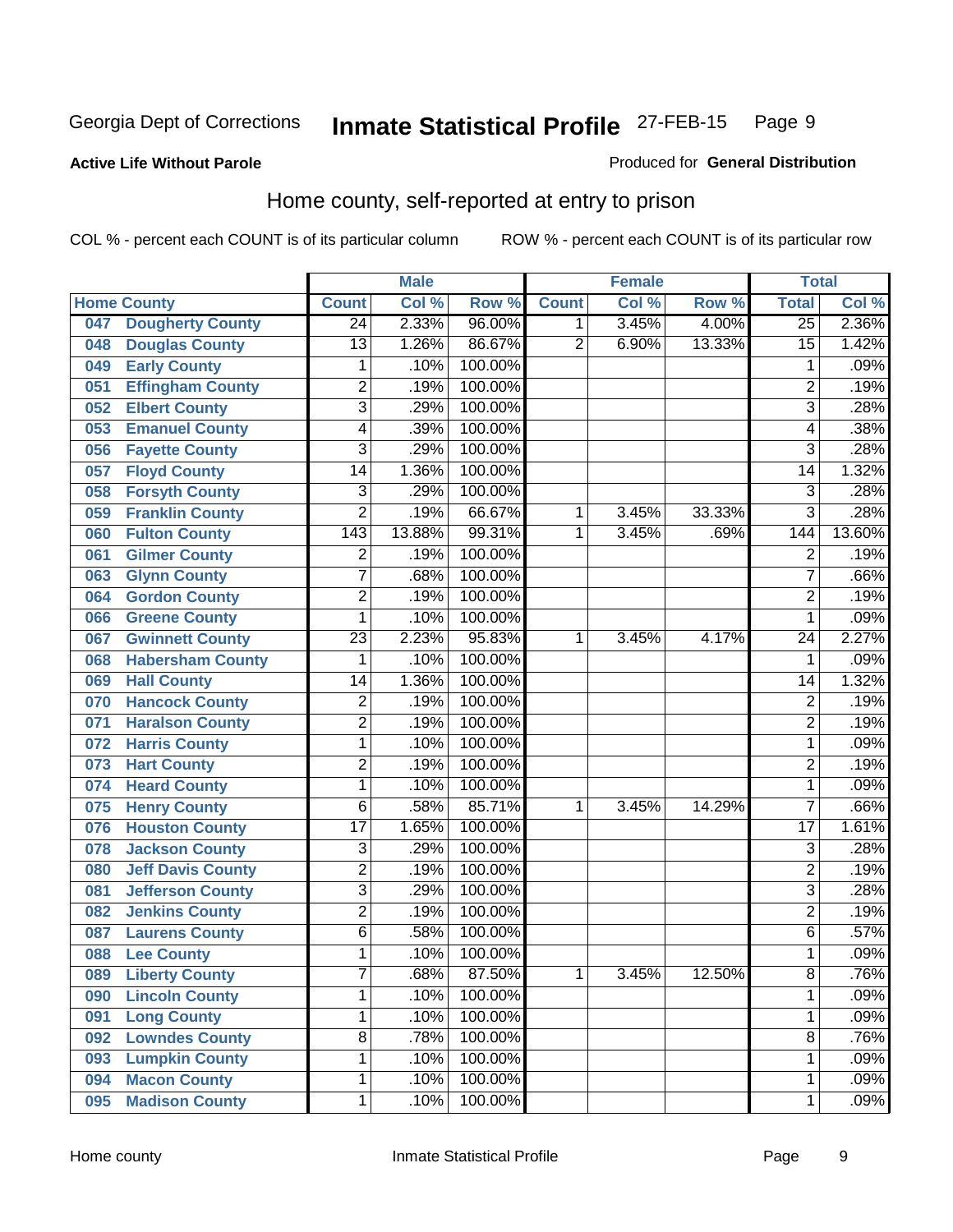#### **Active Life Without Parole**

#### Produced for **General Distribution**

### Home county, self-reported at entry to prison

|     |                          |                 | <b>Male</b> |         |              | <b>Female</b> |        | <b>Total</b>    |       |
|-----|--------------------------|-----------------|-------------|---------|--------------|---------------|--------|-----------------|-------|
|     | <b>Home County</b>       | <b>Count</b>    | Col %       | Row %   | <b>Count</b> | Col %         | Row %  | <b>Total</b>    | Col % |
| 096 | <b>Marion County</b>     | $\mathbf 1$     | .10%        | 100.00% |              |               |        | 1               | .09%  |
| 097 | <b>Mcduffie County</b>   | $\overline{2}$  | .19%        | 100.00% |              |               |        | $\overline{2}$  | .19%  |
| 098 | <b>Mcintosh County</b>   | $\overline{2}$  | .19%        | 100.00% |              |               |        | $\overline{2}$  | .19%  |
| 100 | <b>Miller County</b>     | $\mathbf{1}$    | .10%        | 100.00% |              |               |        | 1               | .09%  |
| 101 | <b>Mitchell County</b>   | 1               | .10%        | 100.00% |              |               |        | 1               | .09%  |
| 102 | <b>Monroe County</b>     | 3               | .29%        | 100.00% |              |               |        | 3               | .28%  |
| 103 | <b>Montgomery County</b> | $\mathbf 1$     | .10%        | 100.00% |              |               |        | 1               | .09%  |
| 104 | <b>Morgan County</b>     | 1               | .10%        | 100.00% |              |               |        | 1               | .09%  |
| 106 | <b>Muscogee County</b>   | $\overline{25}$ | 2.43%       | 100.00% |              |               |        | $\overline{25}$ | 2.36% |
| 107 | <b>Newton County</b>     | $\overline{2}$  | .19%        | 66.67%  | 1            | 3.45%         | 33.33% | 3               | .28%  |
| 109 | <b>Oglethorpe County</b> | 4               | .39%        | 100.00% |              |               |        | 4               | .38%  |
| 110 | <b>Paulding County</b>   | 5               | .49%        | 100.00% |              |               |        | 5               | .47%  |
| 111 | <b>Peach County</b>      | $\mathbf 1$     | .10%        | 100.00% |              |               |        | 1               | .09%  |
| 112 | <b>Pickens County</b>    | $\mathbf 1$     | .10%        | 100.00% |              |               |        | 1               | .09%  |
| 113 | <b>Pierce County</b>     | $\overline{c}$  | .19%        | 100.00% |              |               |        | 2               | .19%  |
| 114 | <b>Pike County</b>       | $\overline{3}$  | .29%        | 75.00%  | 1            | 3.45%         | 25.00% | 4               | .38%  |
| 115 | <b>Polk County</b>       | $\overline{3}$  | .29%        | 100.00% |              |               |        | 3               | .28%  |
| 117 | <b>Putnam County</b>     | $\overline{5}$  | .49%        | 100.00% |              |               |        | $\overline{5}$  | .47%  |
| 119 | <b>Rabun County</b>      | 1               | .10%        | 100.00% |              |               |        | 1               | .09%  |
| 120 | <b>Randolph County</b>   | $\overline{2}$  | .19%        | 100.00% |              |               |        | $\overline{2}$  | .19%  |
| 121 | <b>Richmond County</b>   | 36              | 3.50%       | 92.31%  | 3            | 10.34%        | 7.69%  | $\overline{39}$ | 3.68% |
| 122 | <b>Rockdale County</b>   | 4               | .39%        | 100.00% |              |               |        | 4               | .38%  |
| 124 | <b>Screven County</b>    | 1               | .10%        | 100.00% |              |               |        | 1               | .09%  |
| 125 | <b>Seminole County</b>   | $\overline{2}$  | .19%        | 100.00% |              |               |        | 2               | .19%  |
| 126 | <b>Spalding County</b>   | $\overline{7}$  | .68%        | 100.00% |              |               |        | 7               | .66%  |
| 127 | <b>Stephens County</b>   | $\mathbf 1$     | .10%        | 50.00%  | 1            | 3.45%         | 50.00% | $\overline{2}$  | .19%  |
| 128 | <b>Stewart County</b>    | $\mathbf 1$     | .10%        | 100.00% |              |               |        | 1               | .09%  |
| 129 | <b>Sumter County</b>     | $\mathbf 1$     | .10%        | 100.00% |              |               |        | 1               | .09%  |
| 132 | <b>Tattnall County</b>   | $\overline{3}$  | .29%        | 100.00% |              |               |        | 3               | .28%  |
| 133 | <b>Taylor County</b>     | $\overline{2}$  | .19%        | 100.00% |              |               |        | $\overline{2}$  | .19%  |
| 134 | <b>Telfair County</b>    | 1               | .10%        | 100.00% |              |               |        | 1               | .09%  |
| 136 | <b>Thomas County</b>     | $\overline{5}$  | .49%        | 100.00% |              |               |        | 5               | .47%  |
| 137 | <b>Tift County</b>       | $\overline{6}$  | .58%        | 100.00% |              |               |        | 6               | .57%  |
| 138 | <b>Toombs County</b>     | $\overline{8}$  | .78%        | 100.00% |              |               |        | $\overline{8}$  | .76%  |
| 140 | <b>Treutlen County</b>   | 1               | .10%        | 100.00% |              |               |        | 1               | .09%  |
| 141 | <b>Troup County</b>      | $\overline{2}$  | .19%        | 100.00% |              |               |        | 2               | .19%  |
| 145 | <b>Upson County</b>      | $\overline{3}$  | .29%        | 100.00% |              |               |        | $\overline{3}$  | .28%  |
| 146 | <b>Walker County</b>     | $\overline{5}$  | .49%        | 83.33%  | 1            | 3.45%         | 16.67% | $\overline{6}$  | .57%  |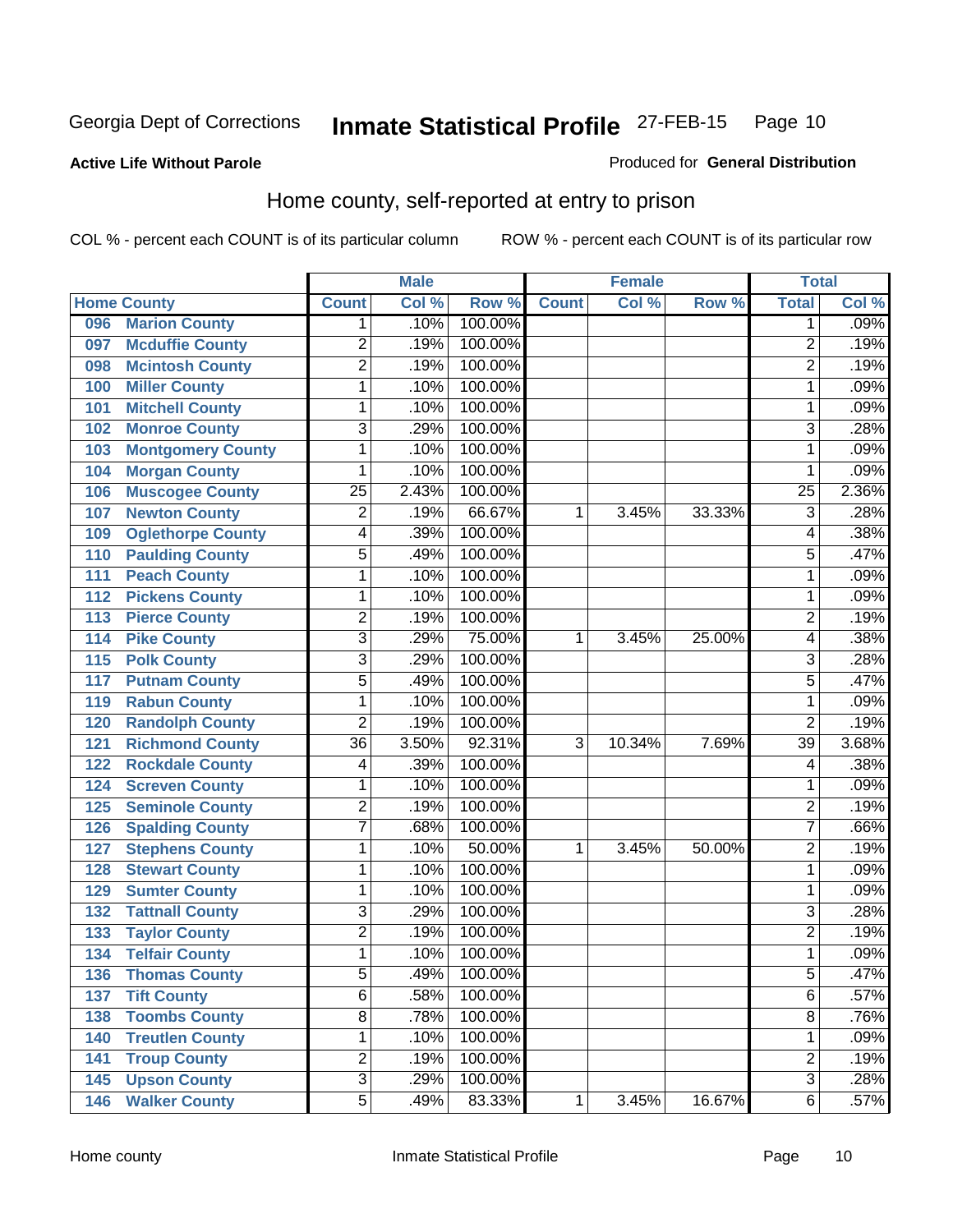Produced for **General Distribution**

#### **Active Life Without Parole**

### Home county, self-reported at entry to prison

|     |                             |              | <b>Male</b> |         |              | <b>Female</b> |        | <b>Total</b> |       |
|-----|-----------------------------|--------------|-------------|---------|--------------|---------------|--------|--------------|-------|
|     | <b>Home County</b>          | <b>Count</b> | Col %       | Row %   | <b>Count</b> | Col %         | Row %  | <b>Total</b> | Col % |
| 147 | <b>Walton County</b>        | 6            | .58%        | 100.00% |              |               |        | 6            | .57%  |
| 148 | <b>Ware County</b>          | ⇁            | .68%        | 100.00% |              |               |        |              | .66%  |
| 150 | <b>Washington County</b>    | 5            | .49%        | 100.00% |              |               |        | 5            | .47%  |
| 151 | <b>Wayne County</b>         | 4            | .39%        | 100.00% |              |               |        | 4            | .38%  |
| 154 | <b>White County</b>         |              | .10%        | 100.00% |              |               |        |              | .09%  |
| 155 | <b>Whitfield County</b>     | 4            | .39%        | 100.00% |              |               |        | 4            | .38%  |
| 157 | <b>Wilkes County</b>        |              | .10%        | 100.00% |              |               |        |              | .09%  |
| 158 | <b>Wilkinson County</b>     | 2            | .19%        | 100.00% |              |               |        | 2            | .19%  |
| 159 | <b>Worth County</b>         |              | .10%        | 100.00% |              |               |        |              | .09%  |
| 999 | <b>Other Custody/Out Of</b> | 3            | .29%        | 75.00%  |              | 3.45%         | 25.00% | 4            | .38%  |
|     | <b>State</b>                |              |             |         |              |               |        |              |       |
|     | <b>Total Rported</b>        | 1,030        | 100%        | 97.26%  | 29           | 100%          | 2.74%  | 1,059        | 100%  |

| <b>Not</b><br><b>orted</b><br>Renu |      |    |      |
|------------------------------------|------|----|------|
| <b>Total</b><br><b>Grand</b>       | ,030 | ∼∽ | 59,ا |

| Mode (most frequent) | <b>Fulton County</b> | <b>Richmond County</b> | <b>Fulton County</b> |
|----------------------|----------------------|------------------------|----------------------|
|                      |                      |                        |                      |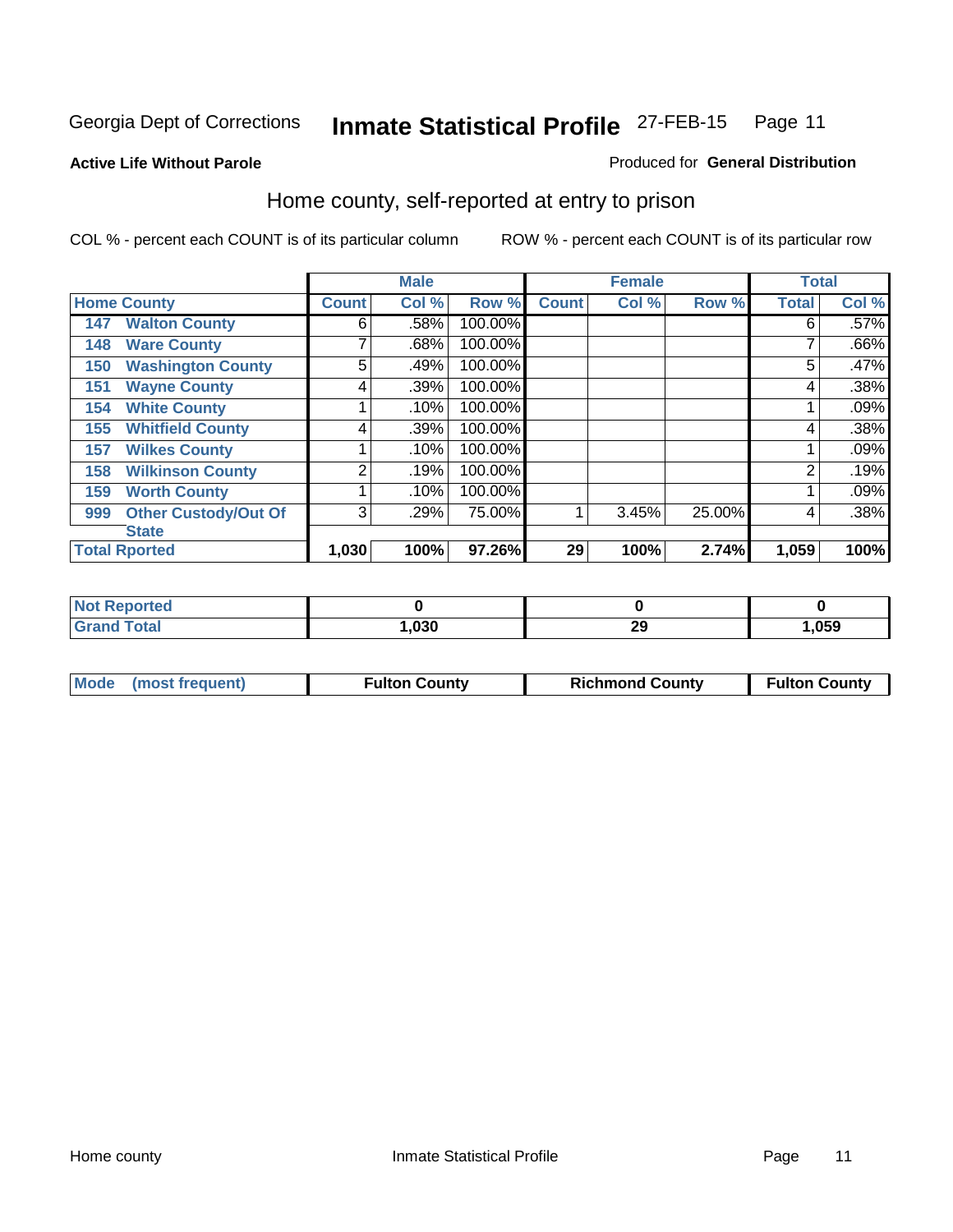#### **Active Life Without Parole**

#### Produced for **General Distribution**

### Employment status before prison, self-reported at entry to prison

|    |                          |                 | <b>Male</b> |         |              | <b>Female</b> |       |       | <b>Total</b> |
|----|--------------------------|-----------------|-------------|---------|--------------|---------------|-------|-------|--------------|
|    | <b>Employment Status</b> | Count           | Col %       | Row %   | <b>Count</b> | Col %         | Row % | Total | Col %        |
| 01 | <b>Full Time</b>         | 413             | 48.02%      | 97.41%  | 11           | 45.83%        | 2.59% | 424   | 47.96%       |
| 02 | <b>Part Time</b>         | 59 <sub>1</sub> | 6.86%       | 100.00% |              |               |       | 59    | 6.67%        |
| 03 | Unempl $<$ 6M            | 68              | 7.91%       | 98.55%  |              | 4.17%         | 1.45% | 69    | 7.81%        |
| 04 | Unempl > 6M              | 177             | 20.58%      | 95.16%  | 9            | 37.50%        | 4.84% | 186   | 21.04%       |
| 05 | <b>Never Worked</b>      | 78              | 9.07%       | 100.00% |              |               |       | 78    | 8.82%        |
| 06 | <b>Student</b>           | 23              | 2.67%       | 100.00% |              |               |       | 23    | 2.60%        |
| 07 | <b>Incapable</b>         | 42              | 4.88%       | 93.33%  | 3            | 12.50%        | 6.67% | 45    | 5.09%        |
|    | <b>Total Reported</b>    | 860             | 100%        | 97.29%  | 24           | 100%          | 2.71% | 884   | 100%         |

| чес                | .<br>1 <i>I</i> V |           | 4 7 E<br>w<br>$\sim$ |
|--------------------|-------------------|-----------|----------------------|
| $T_{\text{total}}$ | ,030              | nr.<br>~~ | .059                 |

| <b>M</b> ດ | the contract of the contract of the contract of the contract of the contract of the contract of the contract of | , ull i<br>ıme | ïme<br>uı<br>$\sim$ $\sim$ $\sim$ $\sim$ $\sim$ |
|------------|-----------------------------------------------------------------------------------------------------------------|----------------|-------------------------------------------------|
|            |                                                                                                                 |                |                                                 |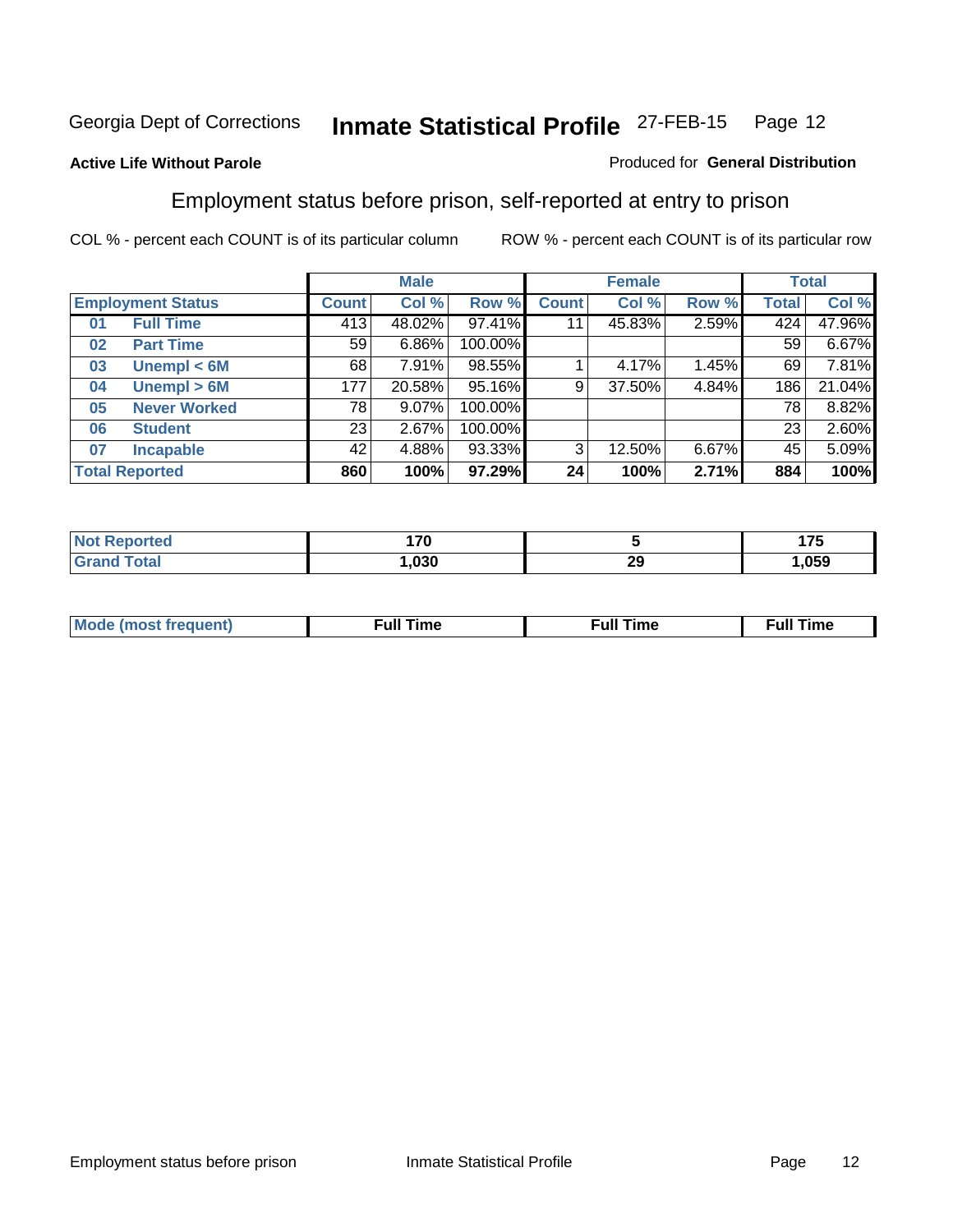#### **Active Life Without Parole**

#### Produced for **General Distribution**

### Height, measured at entry to prison

|                       |              | <b>Male</b> |         |              | <b>Female</b> |         |       | <b>Total</b> |
|-----------------------|--------------|-------------|---------|--------------|---------------|---------|-------|--------------|
| <b>Height</b>         | <b>Count</b> | Col %       | Row %   | <b>Count</b> | Col %         | Row %   | Total | Col %        |
| 4'10"                 |              |             |         |              | 100.00%       | 100.00% |       | 0.38%        |
| 5'10''                | 132          | $50.97\%$   | 100.00% |              |               |         | 132   | 50.77%       |
| 5'11''                | 127          | 49.03%      | 100.00% |              |               |         | 127   | 48.85%       |
| <b>Total Reported</b> | 259          | 100%        | 99.62%  |              | 100%          | 0.38%   | 260   | 100%         |

| <b>Not</b>         | --   | n.       | 799  |
|--------------------|------|----------|------|
| <b>Reported</b>    |      | ZU       |      |
| <b>Grand Total</b> | ,030 | າເ<br>2J | ,059 |

| <b>Mean</b><br>(average) | 5'10" | 4'10" | 5'10'' |
|--------------------------|-------|-------|--------|
| Median (middle)          | 5'10" | 4'10" | 5'10"  |
| Mode<br>(most frequent)  | 5'10" | 4'10" | 5'10"  |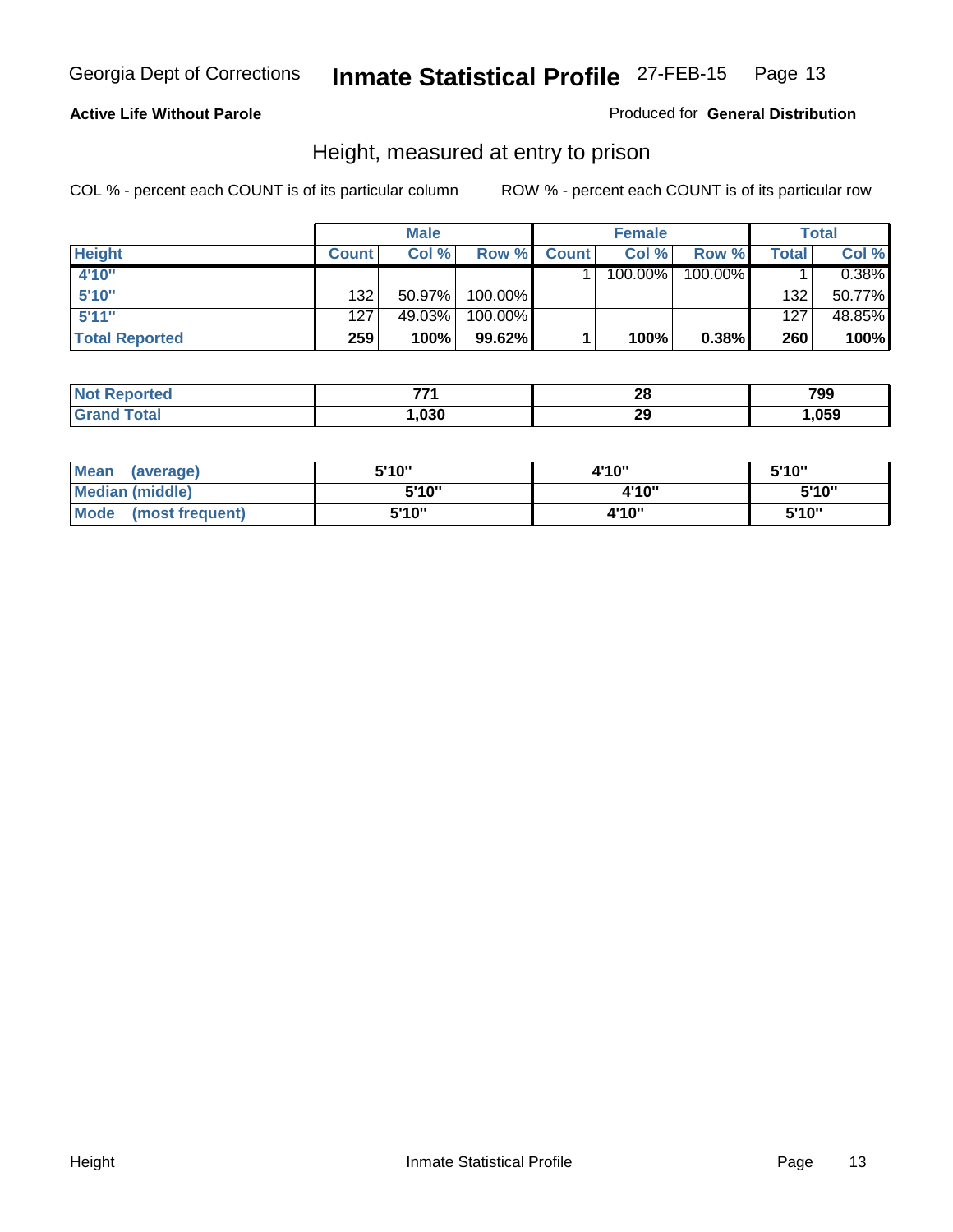**Active Life Without Parole** 

Produced for **General Distribution**

### Weight, measured at entry to prison

|                                |                  | <b>Male</b> |         |                          | <b>Female</b> |         |                  | <b>Total</b>    |
|--------------------------------|------------------|-------------|---------|--------------------------|---------------|---------|------------------|-----------------|
| Weight                         | <b>Count</b>     | Col %       | Row %   | <b>Count</b>             | Col %         | Row %   | <b>Total</b>     | Col %           |
| 110 - 119 pounds               |                  |             |         | $\overline{2}$           | 6.90%         | 100.00% | $\overline{2}$   | 0.19%           |
| 120 - 129 pounds               | $\overline{6}$   | 0.58%       | 85.71%  | 1                        | 3.45%         | 14.29%  | $\overline{7}$   | 0.66%           |
| 130 - 139 pounds               | $\overline{28}$  | 2.72%       | 96.55%  | 1                        | 3.45%         | 3.45%   | $\overline{29}$  | 2.74%           |
| 140 - 149 pounds               | 64               | 6.22%       | 98.46%  | 1                        | 3.45%         | 1.54%   | $\overline{65}$  | 6.14%           |
| 150 - 159 pounds               | $\overline{99}$  | 9.62%       | 99.00%  | 1                        | 3.45%         | 1.00%   | $\overline{100}$ | 9.45%           |
| 160 - 169 pounds               | 114              | 11.08%      | 96.61%  | $\overline{\mathcal{A}}$ | 13.79%        | 3.39%   | 118              | 11.15%          |
| 170 - 179 pounds               | $\overline{137}$ | 13.31%      | 97.86%  | $\overline{3}$           | 10.34%        | 2.14%   | 140              | 13.23%          |
| 180 - 189 pounds               | $\overline{125}$ | 12.15%      | 97.66%  | $\overline{3}$           | 10.34%        | 2.34%   | 128              | 12.10%          |
| 190 - 199 pounds               | $\overline{96}$  | 9.33%       | 97.96%  | $\overline{2}$           | 6.90%         | 2.04%   | $\overline{98}$  | 9.26%           |
| 200 - 209 pounds               | $\overline{97}$  | 9.43%       | 97.00%  | $\overline{3}$           | 10.34%        | 3.00%   | 100              | 9.45%           |
| 210 - 219 pounds               | 63               | 6.12%       | 92.65%  | $\overline{5}$           | 17.24%        | 7.35%   | $\overline{68}$  | 6.43%           |
| 220 - 229 pounds               | $\overline{62}$  | 6.03%       | 100.00% |                          |               |         | $\overline{62}$  | 5.86%           |
| 230 - 239 pounds               | $\overline{41}$  | 3.98%       | 100.00% |                          |               |         | $\overline{41}$  | 3.88%           |
| 240 - 249 pounds               | $\overline{25}$  | 2.43%       | 100.00% |                          |               |         | $\overline{25}$  | 2.36%           |
| 250 - 259 pounds               | $\overline{25}$  | 2.43%       | 100.00% |                          |               |         | $\overline{25}$  | 2.36%           |
| 260 - 269 pounds               | $\overline{11}$  | 1.07%       | 100.00% |                          |               |         | $\overline{11}$  | 1.04%           |
| 270 - 279 pounds               | $\overline{10}$  | 0.97%       | 100.00% |                          |               |         | $\overline{10}$  | 0.95%           |
| 280 - 289 pounds               | $\overline{8}$   | 0.78%       | 80.00%  | $\overline{2}$           | 6.90%         | 20.00%  | 10               | 0.95%           |
| 290 - 299 pounds               | 4                | 0.39%       | 100.00% |                          |               |         | 4                | 0.38%           |
| 300 - 309 pounds               | $\overline{2}$   | 0.19%       | 100.00% |                          |               |         | $\overline{2}$   | 0.19%           |
| 310 - 319 pounds               | $\overline{2}$   | 0.19%       | 100.00% |                          |               |         | $\overline{2}$   | 0.19%           |
| 320 - 329 pounds               | $\overline{5}$   | 0.49%       | 100.00% |                          |               |         | $\overline{5}$   | 0.47%           |
| 330 - 339 pounds               | $\overline{3}$   | 0.29%       | 100.00% |                          |               |         | $\overline{3}$   | 0.28%           |
| 360 - 369 pounds               | $\overline{1}$   | 0.10%       | 100.00% |                          |               |         | $\overline{1}$   | 0.09%           |
| 390 - 399 pounds               |                  |             |         | 1                        | 3.45%         | 100.00% | $\overline{1}$   | 0.09%           |
| 400 pounds and over            | 1                | 0.10%       | 100.00% |                          |               |         | $\overline{1}$   | 0.09%           |
| <b>Total Reported</b>          | 1,029            | 100%        | 97.26%  | 29                       | 100%          | 2.74%   | 1,058            | 100%            |
|                                |                  |             |         |                          |               |         |                  |                 |
| <b>Not Reported</b>            |                  | 1           |         |                          | $\mathbf 0$   |         |                  | 1               |
| <b>Grand Total</b>             |                  | 1,030       |         |                          | 29            |         |                  | 1,059           |
|                                |                  |             |         |                          |               |         |                  |                 |
| <b>Mean</b><br>(average)       |                  | 190         |         |                          | 189           |         |                  | 190             |
| <b>Median (middle)</b>         |                  | 185         |         |                          | 180           |         |                  | $\frac{1}{184}$ |
| <b>Mode</b><br>(most frequent) |                  | 180         |         |                          | 210           |         |                  | 180             |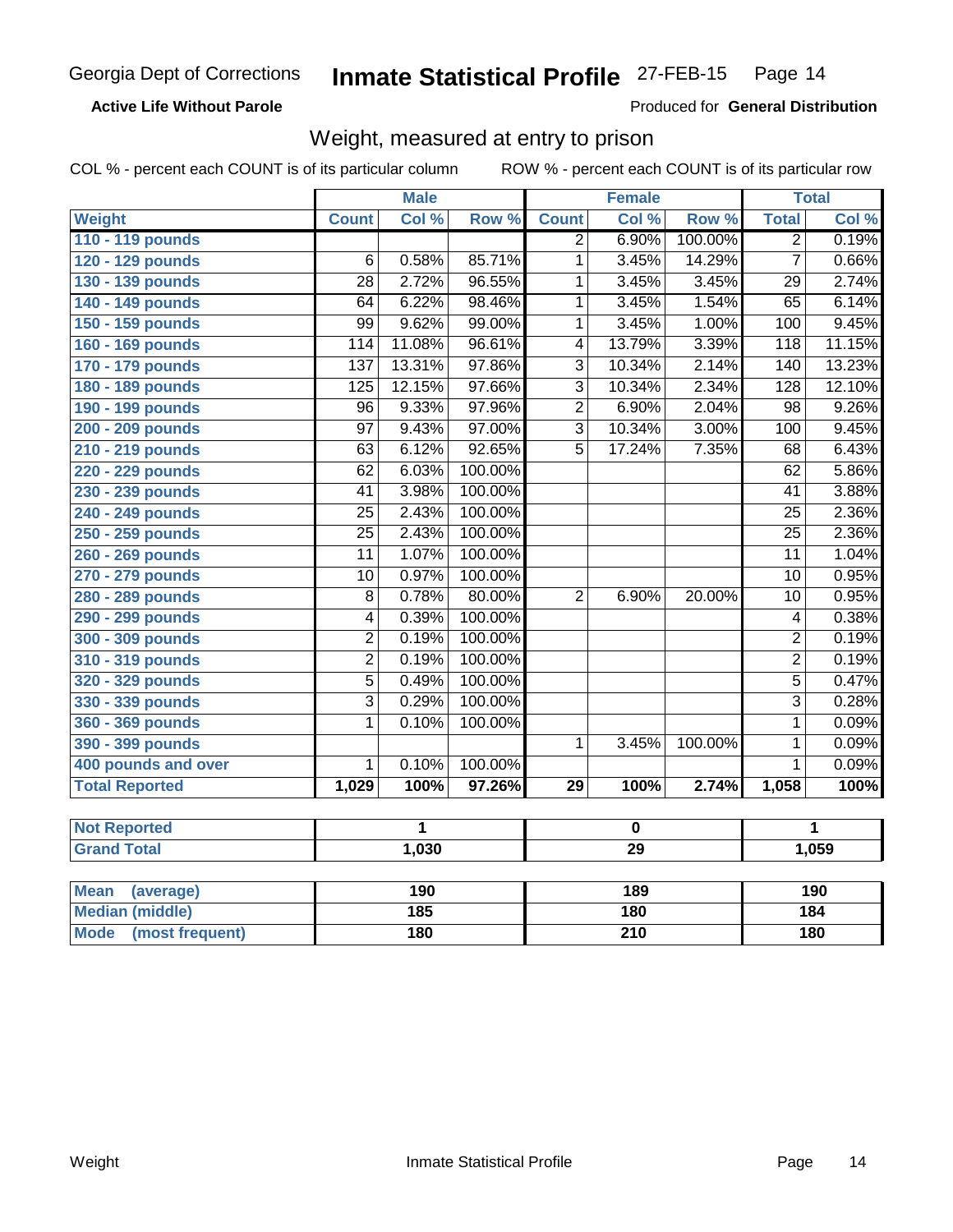**Active Life Without Parole** 

#### Produced for **General Distribution**

## Veterans validated by Veteran's Administration

|                         |                 | <b>Male</b> |             | <b>Female</b> |         |              | <b>Total</b> |
|-------------------------|-----------------|-------------|-------------|---------------|---------|--------------|--------------|
| <b>Military service</b> | <b>Count</b>    | Col %       | Row % Count | Col %         | Row %   | <b>Total</b> | Col %        |
| <b>Others</b><br>0      | 32              | $50.00\%$   | 100.00%     |               |         | 32           | 50.00%       |
| <b>Air Force</b>        | 25 <sub>1</sub> | 39.06%      | 100.00%     |               |         | 25           | 39.06%       |
| <b>Army</b>             |                 | $4.69\%$    | 100.00%     |               |         | 3            | 4.69%        |
| <b>Navy</b><br>3        |                 | $1.56\%$    | 100.00%     |               |         |              | 1.56%        |
| <b>Coast Guard</b><br>5 |                 | $4.69\%$    | 100.00%     |               |         |              | 4.69%        |
| <b>Total Reported</b>   | 64              | 100%        | 100.00%     |               | $.00\%$ | 64           | 100%         |

|             | 966  | oc.<br>23 | 995  |
|-------------|------|-----------|------|
| $C = 4 - 7$ | .030 | oc.<br>23 | ,059 |

| Nul.<br>____<br>____ |
|----------------------|
|----------------------|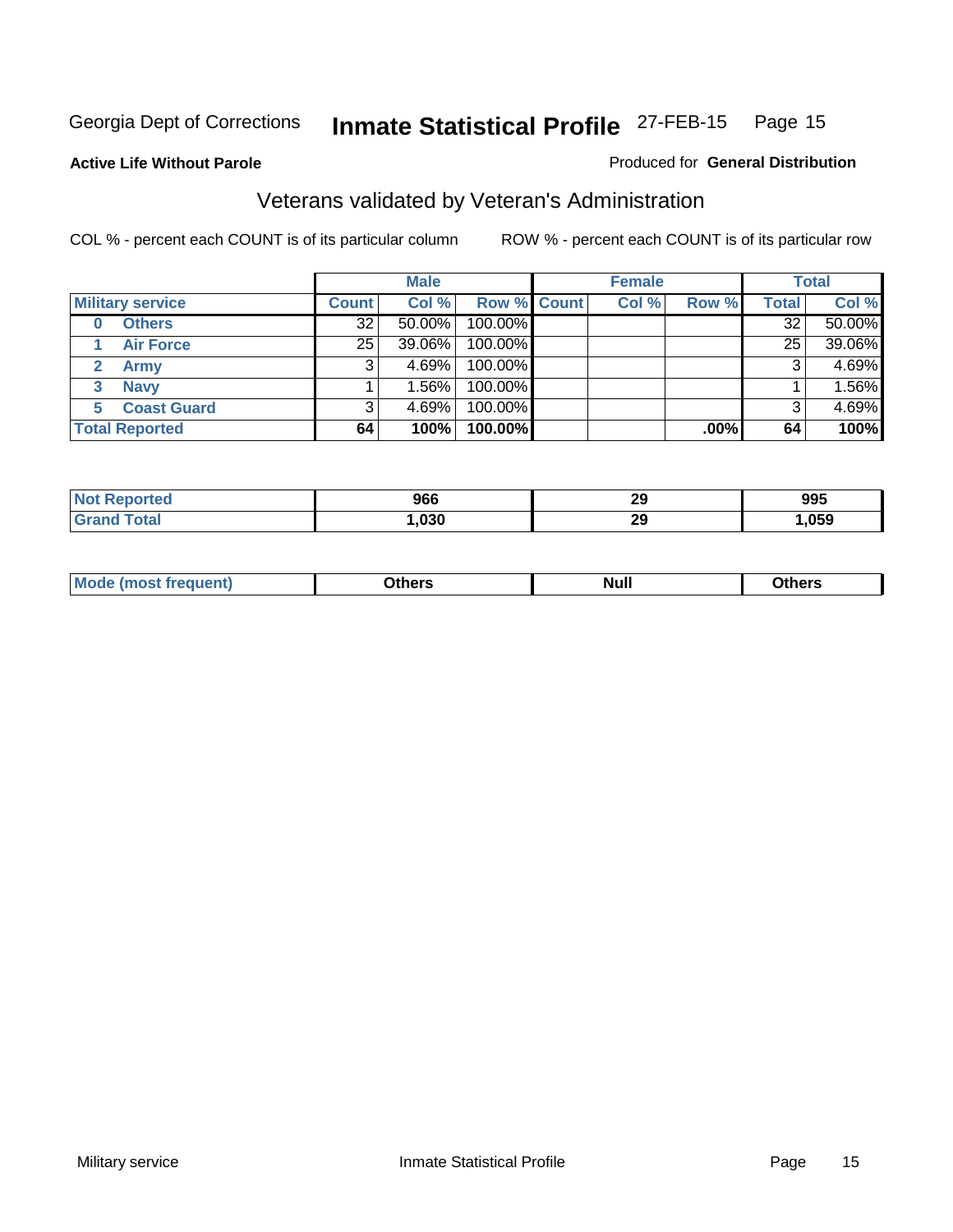**Active Life Without Parole** 

Produced for **General Distribution**

### Type of admission to prison

|                                      |                | <b>Male</b> |                    |    | <b>Female</b> |       |              | <b>Total</b> |
|--------------------------------------|----------------|-------------|--------------------|----|---------------|-------|--------------|--------------|
| <b>Type of Admission</b>             | <b>Count</b>   | Col %       | <b>Row % Count</b> |    | Col %         | Row % | <b>Total</b> | Col %        |
| <b>New Sentence</b><br>52            | 988            | 95.92%      | 97.15%             | 29 | 100.00%       | 2.85% | 1,017        | 96.03%       |
| <b>Probation Rev Partial</b><br>53   | $\overline{2}$ | .19%        | 100.00%            |    |               |       |              | .19%         |
| <b>Probation Rev Remainder</b><br>54 | 6              | .58%        | 100.00%            |    |               |       | 6            | .57%         |
| <b>Parole Rev New Sentence</b><br>55 | 13             | 1.26%       | 100.00%            |    |               |       | 13           | 1.23%        |
| 56 Parole Rev No New                 | 8              | .78%        | 100.00%            |    |               |       | 8            | .76%         |
| <b>Sentence</b>                      |                |             |                    |    |               |       |              |              |
| <b>Life W/O Parole</b><br>70         | 13             | 1.26%       | 100.00%            |    |               |       | 13           | 1.23%        |
| <b>Total Reported</b>                | 1,030          | 100%        | 97.26%             | 29 | 100%          | 2.74% | 1,059        | 100%         |

| ortea |      |         |        |
|-------|------|---------|--------|
| int   | ,030 | ົ<br>∼∸ | 059, ا |

| <b>Mode (most frequent)</b> | <b>New Sentence</b> | <b>New Sentence</b> | <b>New Sentence</b> |
|-----------------------------|---------------------|---------------------|---------------------|
|                             |                     |                     |                     |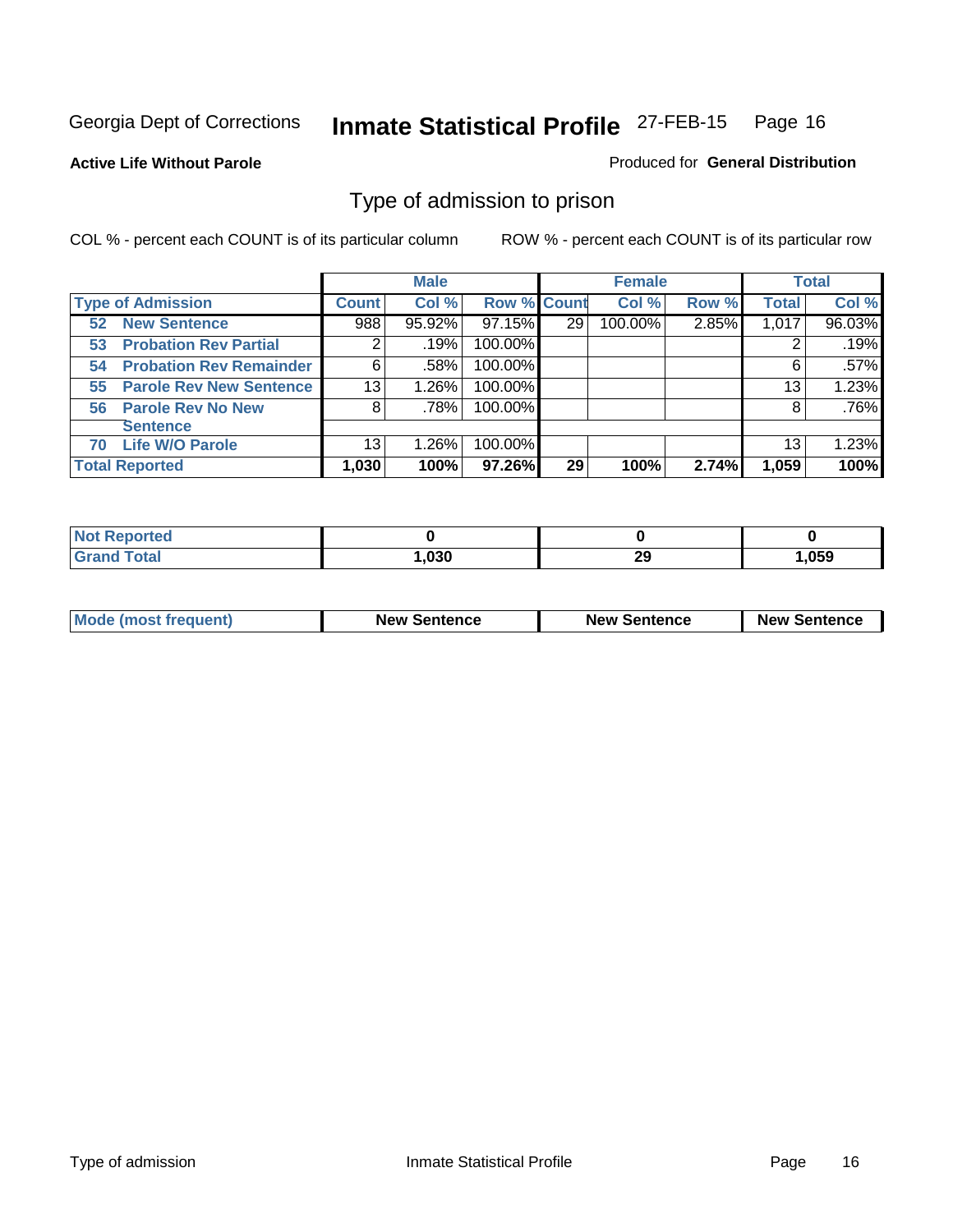**Active Life Without Parole** 

Produced for **General Distribution**

## Current / last type of institution

|                            |              | <b>Male</b> |                    |    | <b>Female</b> |       |       | <b>Total</b> |
|----------------------------|--------------|-------------|--------------------|----|---------------|-------|-------|--------------|
| <b>Type of Institution</b> | <b>Count</b> | Col%        | <b>Row % Count</b> |    | Col %         | Row % | Total | Col %        |
| <b>State Prison</b>        | .029         | 99.90%      | 97.26%             | 29 | 100.00%       | 2.74% | .058  | 99.91%       |
| <b>Transitional Center</b> |              | 10%         | 100.00%            |    |               |       |       | .09%l        |
| <b>Total Reported</b>      | 1.030        | 100%        | 97.26%             | 29 | 100%          | 2.74% | 1,059 | 100%         |

| ec |               |          |      |
|----|---------------|----------|------|
|    | . ner<br>บ.รเ | ኅር<br>29 | ,059 |

| <b>Mode</b><br>: (most frequent) | State Prison | <b>State Prison</b> | Prisonl<br><b>State</b> |
|----------------------------------|--------------|---------------------|-------------------------|
|                                  |              |                     |                         |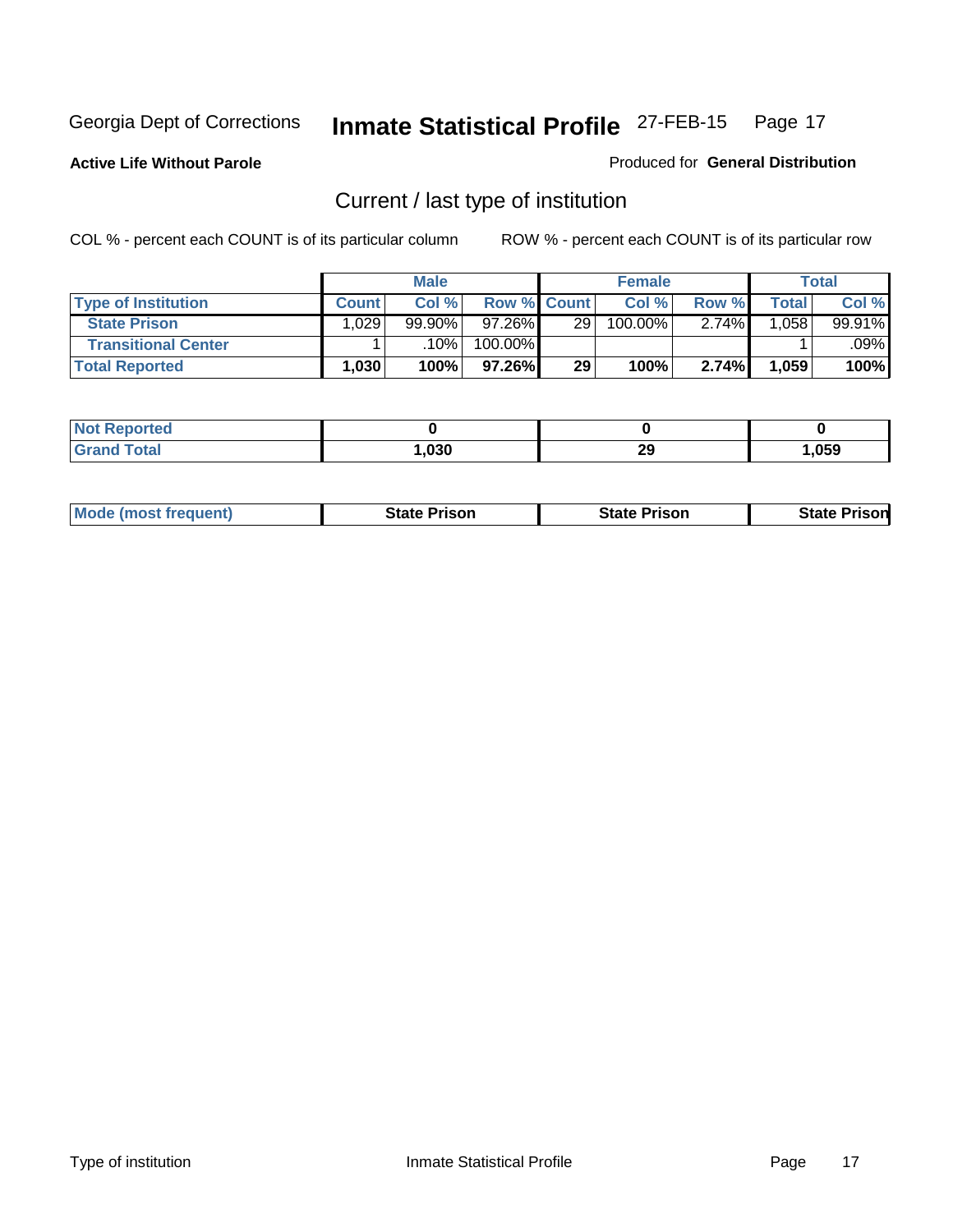**Active Life Without Parole** 

#### Produced for **General Distribution**

### Institution type - transitional centers

|                                          |              | <b>Male</b> |                    | <b>Female</b> |              |              | Total   |
|------------------------------------------|--------------|-------------|--------------------|---------------|--------------|--------------|---------|
| <b>Institution Type - Trans. Centers</b> | <b>Count</b> | Col%        | <b>Row % Count</b> | Col %         | <b>Row %</b> | <b>Total</b> | Col %   |
| <b>Clayton Tc</b>                        |              | $100.00\%$  | $100.00\%$         |               |              |              | 100.00% |
| <b>Total Reported</b>                    |              | 100%        | 100% <b>I</b>      |               | %            |              | 100%    |

| <b>Not Reported</b>                        |  |  |
|--------------------------------------------|--|--|
| <b>Total</b><br>C <sub>rar</sub><br>______ |  |  |

| Mode (most frequent) | <b>Clayton Tc</b> | <b>Null</b> | <b>Clayton Tc</b> |
|----------------------|-------------------|-------------|-------------------|
|                      |                   |             |                   |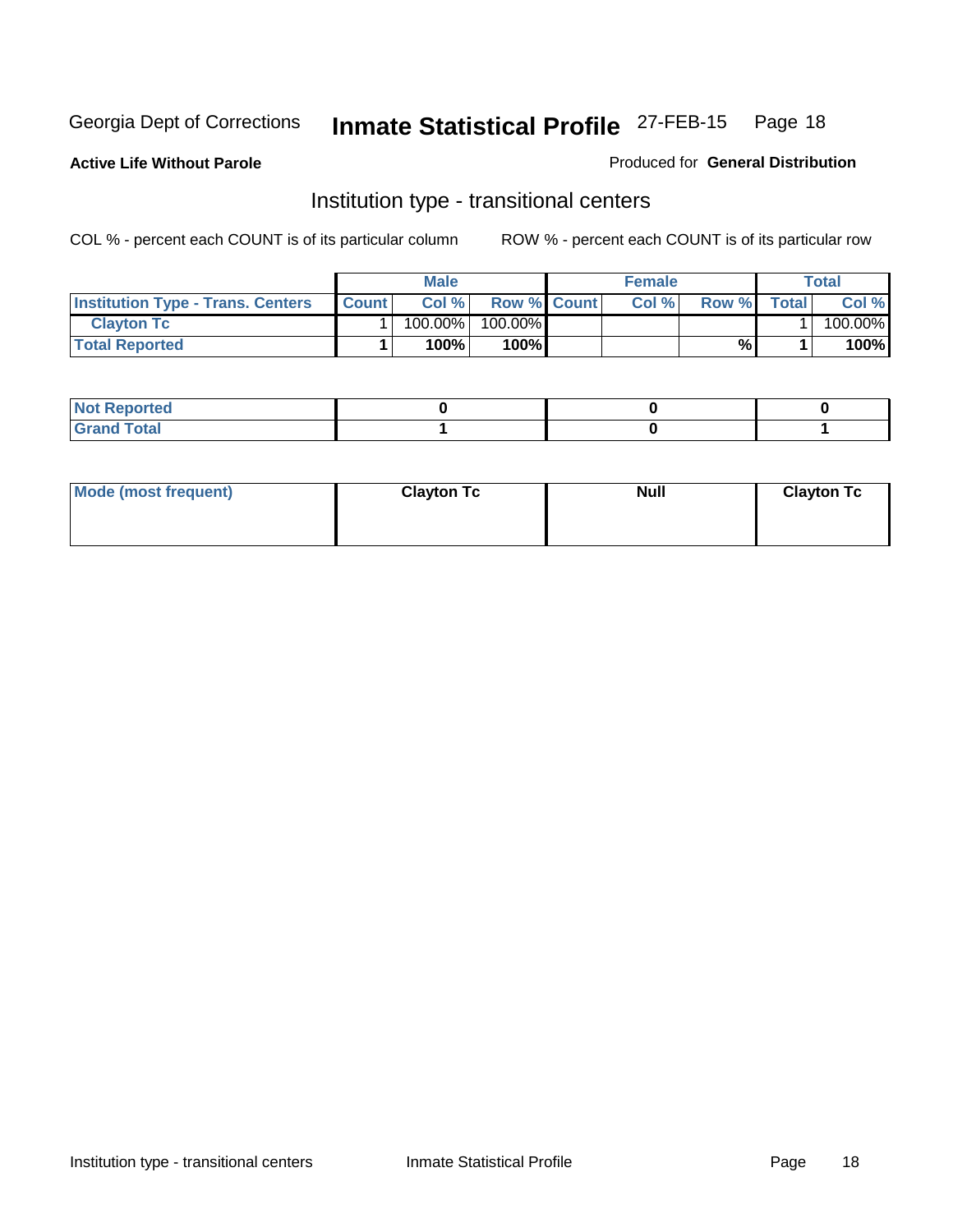**Active Life Without Parole** 

Produced for **General Distribution**

### Institution type - county prisons

|                                                    | <b>Male</b> |                          | <b>Female</b> |       |              | Total |
|----------------------------------------------------|-------------|--------------------------|---------------|-------|--------------|-------|
| <b>Institution Type - County Prisons   Count  </b> | Col %       | <b>Row % Count Col %</b> |               | Row % | <b>Total</b> | Col % |
| <b>Total Reported</b>                              |             |                          |               |       |              |       |

| <b>Not</b><br><b>Reported</b> |  |  |
|-------------------------------|--|--|
| <b>Grand Total</b>            |  |  |

| Mode (most frequent) | <b>Null</b> | <b>Null</b><br><b>Null</b> |
|----------------------|-------------|----------------------------|
|                      |             |                            |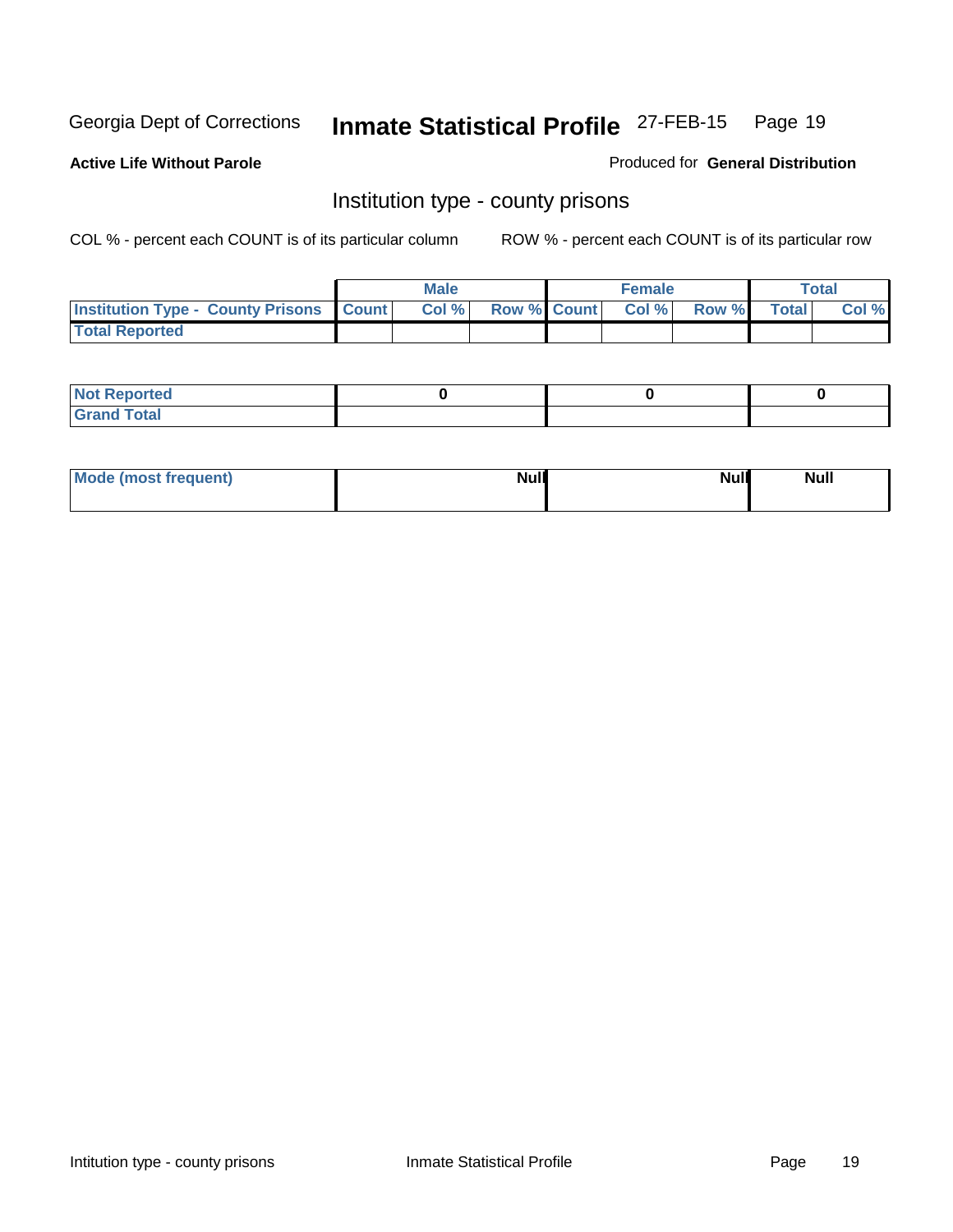**Active Life Without Parole** 

Produced for **General Distribution**

### Institution type - state prisons

|                                         |                 | <b>Male</b>               |         |              | <b>Female</b>                 |         | <b>Total</b>                 |          |
|-----------------------------------------|-----------------|---------------------------|---------|--------------|-------------------------------|---------|------------------------------|----------|
| <b>Institution Type - State Prisons</b> | <b>Count</b>    | Col %                     | Row %   | <b>Count</b> | Col %                         | Row %   | <b>Total</b>                 | Col %    |
| <b>Arrendale State Prison</b>           |                 |                           |         | 16           | 55.17%                        | 100.00% | $\overline{16}$              | 1.51%    |
| <b>Augusta State Med. Prison</b>        | 61              | 5.93%                     | 100.00% |              |                               |         | 61                           | 5.77%    |
| <b>Baldwin State Prison</b>             | $\overline{25}$ | 2.43%                     | 100.00% |              |                               |         | $\overline{25}$              | 2.36%    |
| <b>Burruss Correctional Training</b>    | 1               | .10%                      | 100.00% |              |                               |         | 1                            | .09%     |
| <b>Ctr</b>                              |                 |                           |         |              |                               |         |                              |          |
| <b>Calhoun State Prison</b>             | 1               | .10%                      | 100.00% |              |                               |         |                              | .09%     |
| <b>Central State Prison</b>             | 3               | .29%                      | 100.00% |              |                               |         | 3                            | .28%     |
| <b>Coastal State Prison</b>             | 2               | .19%                      | 100.00% |              |                               |         | $\overline{2}$               | .19%     |
| <b>Dooly State Prison</b>               | 4               | .39%                      | 100.00% |              |                               |         | 4                            | .38%     |
| <b>Ga Diag Class Prison</b>             | 68              | 6.61%                     | 100.00% |              |                               |         | 68                           | 6.43%    |
| <b>Ga State Prison</b>                  | $\overline{27}$ | 2.62%                     | 100.00% |              |                               |         | 27                           | 2.55%    |
| <b>Hancock State Prison</b>             | 106             | 10.30%                    | 100.00% |              |                               |         | 106                          | 10.02%   |
| <b>Hays State Prison</b>                | 109             | 10.59%                    | 100.00% |              |                               |         | 109                          | 10.30%   |
| <b>Macon State Prison</b>               | 172             | 16.72%                    | 100.00% |              |                               |         | 172                          | 16.26%   |
| <b>Phillips State Prison</b>            | 18              | 1.75%                     | 100.00% |              |                               |         | 18                           | 1.70%    |
| <b>Pulaski State Prison</b>             |                 |                           |         | 13           | 44.83%                        | 100.00% | $\overline{13}$              | 1.23%    |
| <b>Smith State Prison</b>               | 129             | 12.54%                    | 100.00% |              |                               |         | 129                          | 12.19%   |
| <b>Telfair State Prison</b>             | 120             | 11.66%                    | 100.00% |              |                               |         | 120                          | 11.34%   |
| <b>Valdosta State Prison</b>            | 93              | 9.04%                     | 100.00% |              |                               |         | 93                           | 8.79%    |
| <b>Ware State Prison</b>                | 89              | 8.65%                     | 100.00% |              |                               |         | 89                           | 8.41%    |
| <b>Wilcox State Prison</b>              |                 | .10%                      | 100.00% |              |                               |         |                              | .09%     |
| <b>Total Reported</b>                   | 1,029           | 100%                      | 97.26%  | 29           | 100%                          | 2.74%   | 1,058                        | 100%     |
|                                         |                 |                           |         |              |                               |         |                              |          |
| <b>Not Reported</b>                     |                 | 0                         |         | $\bf{0}$     |                               |         |                              | $\bf{0}$ |
| <b>Grand Total</b>                      |                 | 1,029                     |         |              | 29                            |         |                              | 1,058    |
| <b>Mode (most frequent)</b>             |                 | <b>Macon State Prison</b> |         |              | <b>Arrendale State Prison</b> |         | <b>Macon State</b><br>Prison |          |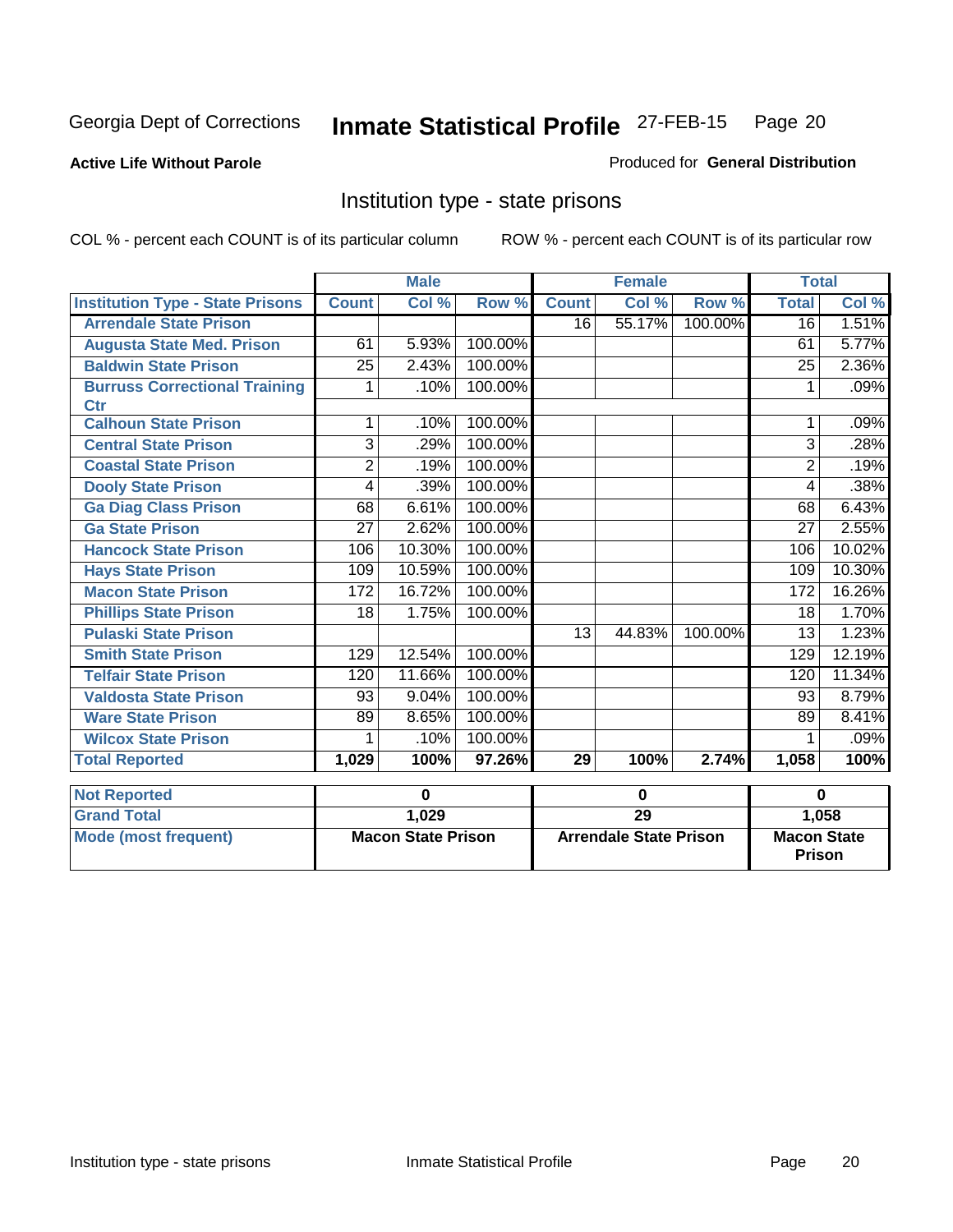**Active Life Without Parole** 

Produced for **General Distribution**

### Institution type - private prisons

|                                                     | <b>Male</b> |                    | <b>Female</b> |             | <b>Total</b> |
|-----------------------------------------------------|-------------|--------------------|---------------|-------------|--------------|
| <b>Institution Type - Private Prisons   Count  </b> | Col %       | <b>Row % Count</b> | Col%          | Row % Total | Col %        |
| <b>Total Reported</b>                               |             |                    |               |             |              |

| <b>Not Reported</b>             |  |  |
|---------------------------------|--|--|
| Cotal<br>Cror<br>. <del>.</del> |  |  |

| Mode (most  | <b>Null</b> | <b>Null</b> | Null |
|-------------|-------------|-------------|------|
| frequent) * |             |             |      |
|             |             |             |      |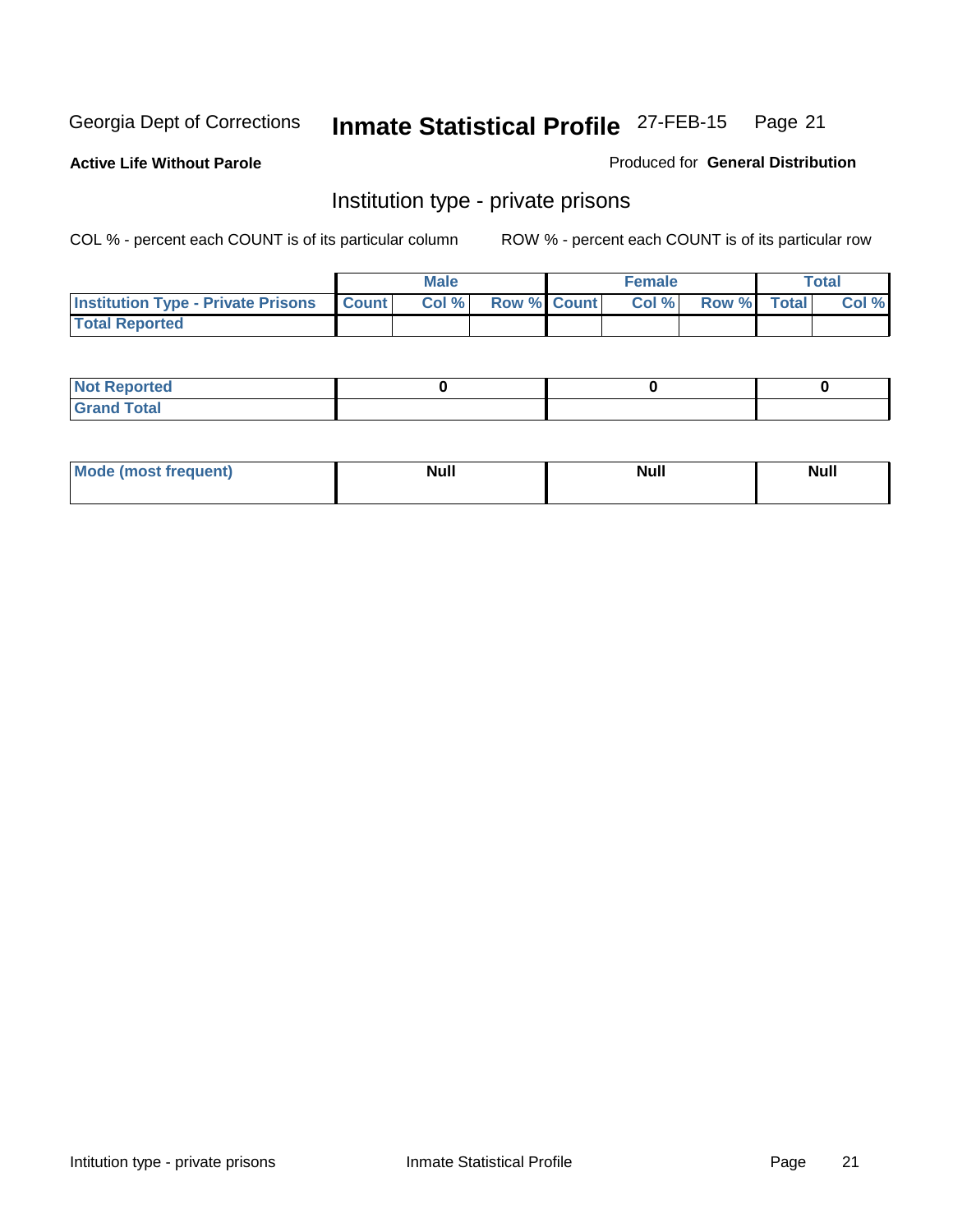**Active Life Without Parole** 

Produced for **General Distribution**

## Number of disciplinary reports

|                                       |              | <b>Male</b> |                    |    | <b>Female</b> |       |              | <b>Total</b> |
|---------------------------------------|--------------|-------------|--------------------|----|---------------|-------|--------------|--------------|
| <b>Number of Disciplinary Reports</b> | <b>Count</b> | Col %       | <b>Row % Count</b> |    | Col %         | Row % | <b>Total</b> | Col %        |
|                                       | 257          | 24.95%      | 95.90%             | 11 | 37.93%        | 4.10% | 268          | 25.31%       |
|                                       | 139          | 13.50%      | 97.20%             | 4  | 13.79%        | 2.80% | 143          | 13.50%       |
| 2                                     | 99           | 9.61%       | 95.19%             | 5  | 17.24%        | 4.81% | 104          | 9.82%        |
| 3                                     | 75           | 7.28%       | 96.15%             | 3  | 10.34%        | 3.85% | 78           | 7.37%        |
|                                       | 56           | 5.44%       | 100.00%            |    |               |       | 56           | 5.29%        |
| 5                                     | 54           | 5.24%       | 100.00%            |    |               |       | 54           | 5.10%        |
| <b>More Than 5</b>                    | 350          | 33.98%      | 98.31%             | 6  | 20.69%        | 1.69% | 356          | 33.62%       |
| <b>Total Reported</b>                 | 1,030        | 100%        | 97.26%             | 29 | 100%          | 2.74% | 1,059        | 100.0%       |

| N<br>тес        |      |              |      |
|-----------------|------|--------------|------|
| $\sim$<br>_____ | ,030 | 29<br>$\sim$ | ,059 |

| Mean (average)       | . | E 94<br>J.Z I | 7.70 |
|----------------------|---|---------------|------|
| Median (middle)      |   |               |      |
| Mode (most frequent) |   |               |      |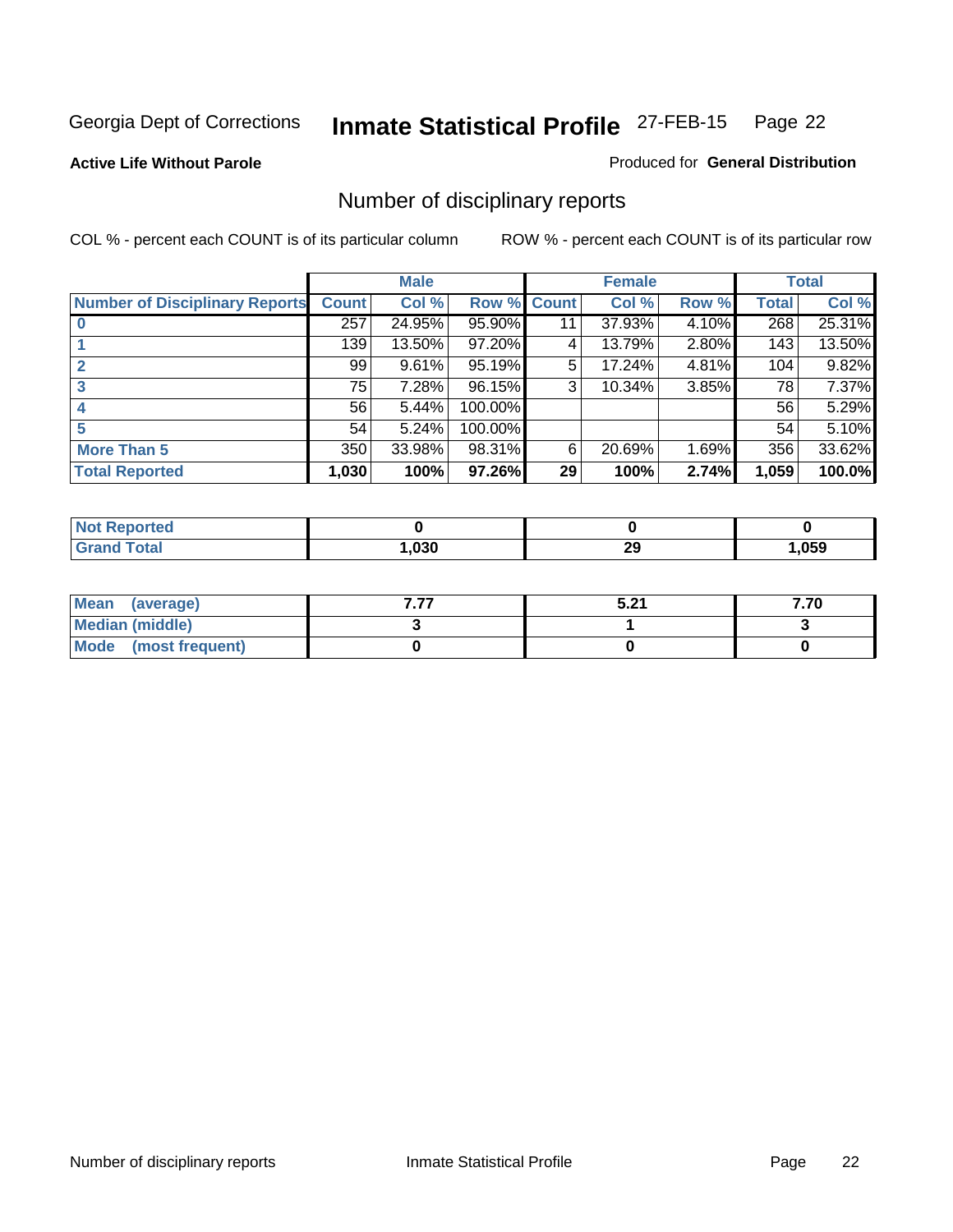#### **Active Life Without Parole**

#### Produced for **General Distribution**

### Number of transfers

|                            |              | <b>Male</b> |         |              | <b>Female</b> |          |                 | <b>Total</b> |
|----------------------------|--------------|-------------|---------|--------------|---------------|----------|-----------------|--------------|
| <b>Number of Transfers</b> | <b>Count</b> | Col %       | Row %   | <b>Count</b> | Col %         | Row %    | <b>Total</b>    | Col %        |
|                            | 46           | 4.47%       | 90.20%  | 5            | 17.24%        | $9.80\%$ | $\overline{5}1$ | 4.82%        |
|                            | 12           | 1.17%       | 100.00% |              |               |          | 12              | 1.13%        |
|                            | 239          | 23.20%      | 94.47%  | 14           | 48.28%        | 5.53%    | 253             | 23.89%       |
|                            | 64           | 6.21%       | 100.00% |              |               |          | 64              | 6.04%        |
| 4                          | 133          | 12.91%      | 97.79%  | 3            | 10.34%        | 2.21%    | 136             | 12.84%       |
|                            | 55           | 5.34%       | 98.21%  |              | 3.45%         | 1.79%    | 56              | 5.29%        |
| <b>More Than 5</b>         | 481          | 46.70%      | 98.77%  | 6            | 20.69%        | 1.23%    | 487             | 45.99%       |
| <b>Total Reported</b>      | 1,030        | 100%        | 97.26%  | 29           | 100%          | 2.74%    | 1,059           | 100%         |

| N<br>тес        |      |              |      |
|-----------------|------|--------------|------|
| $\sim$<br>_____ | ,030 | 29<br>$\sim$ | ,059 |

| Mean (average)       | 7.54 | 2.47 | 7.42 |
|----------------------|------|------|------|
| Median (middle)      |      |      |      |
| Mode (most frequent) |      |      |      |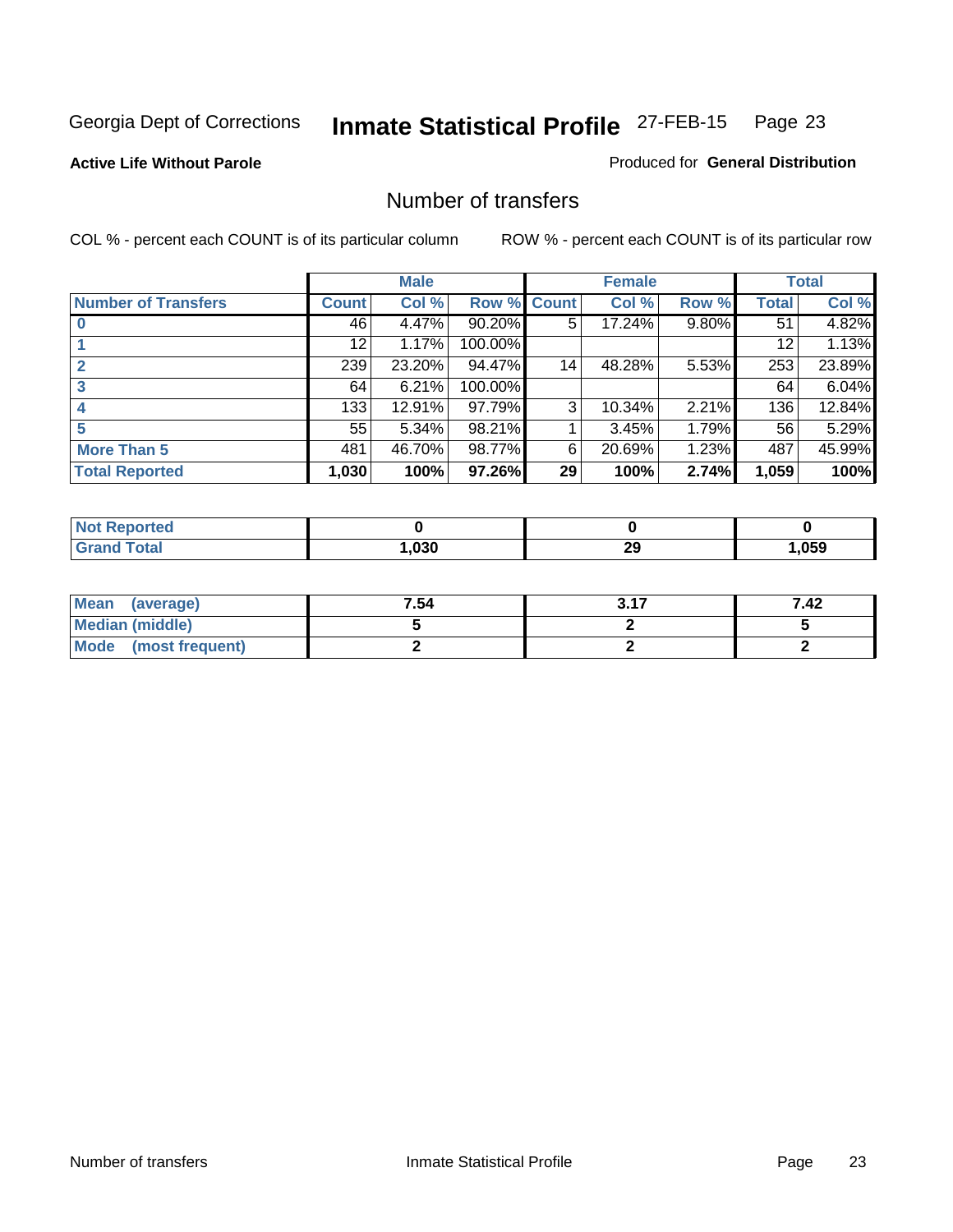**Active Life Without Parole** 

Produced for **General Distribution**

## Number of escapes

|                          |                   | <b>Male</b> |                    |      | <b>Female</b> |          |        | <b>Total</b> |
|--------------------------|-------------------|-------------|--------------------|------|---------------|----------|--------|--------------|
| <b>Number of Escapes</b> | Count l           | Col%        | <b>Row % Count</b> |      | Col %         | Row %    | Total  | Col %        |
|                          | 025               | $99.51\%$   | $97.25\%$          | ا 29 | $100.00\%$    | $2.75\%$ | 1.0541 | 99.53%       |
|                          |                   | 0.29%       | $100.00\%$         |      |               |          |        | 0.28%        |
|                          |                   | 0.19%       | $100.00\%$         |      |               |          |        | 0.19%        |
| <b>Total Reported</b>    | .030 <sup>1</sup> | 100%        | 97.26%I            | 29   | 100%          | 2.74%    | 1,059  | 100%         |

| NG<br>neo        |      |         |      |
|------------------|------|---------|------|
| $\mathbf{v}$ and | .030 | ົ<br>∠ง | .059 |

| Mean<br>(average)    |  | .01 |
|----------------------|--|-----|
| Median (middle)      |  |     |
| Mode (most frequent) |  |     |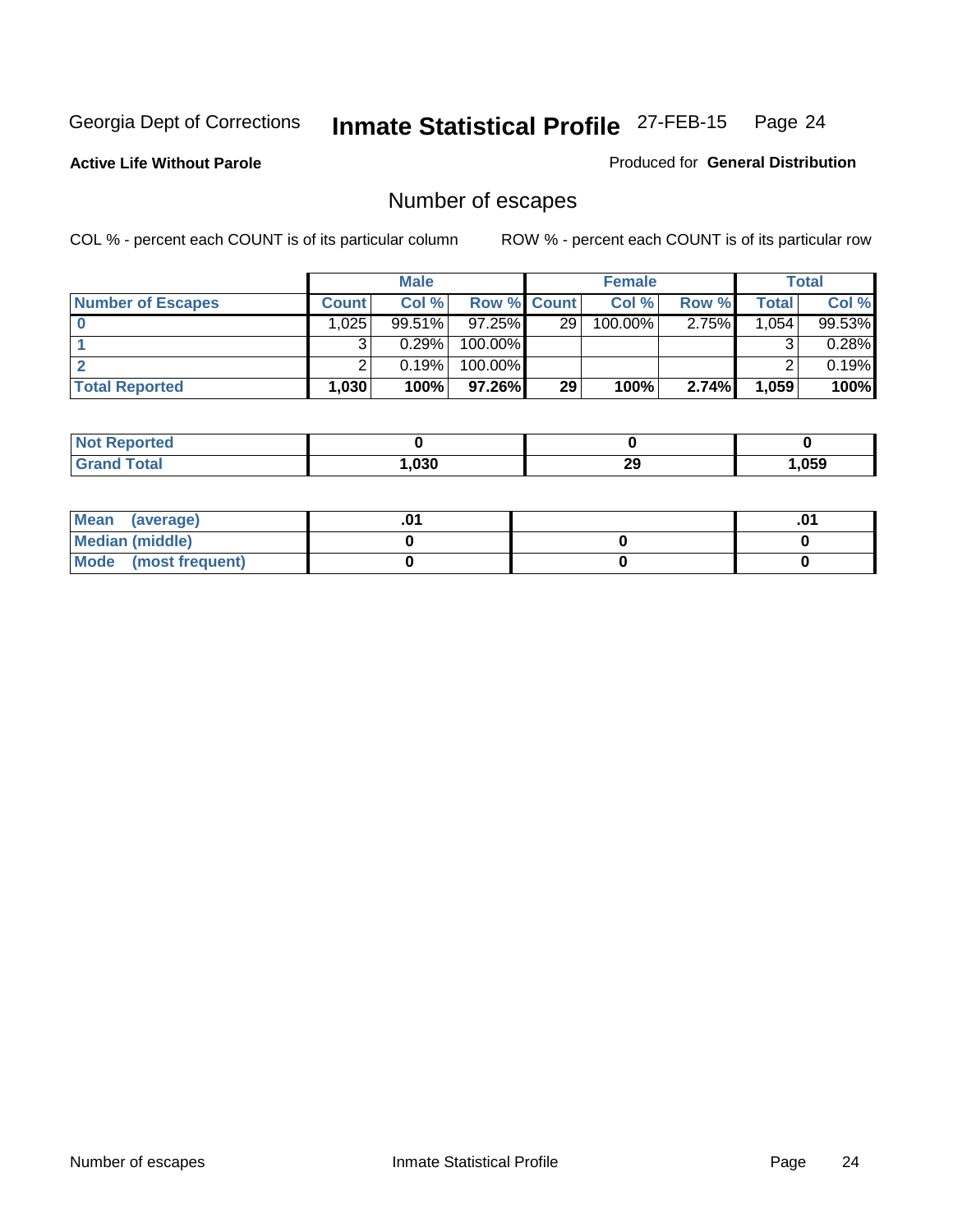**Active Life Without Parole** 

#### Produced for **General Distribution**

## Split sentences - Probation to follow

|                            |         | <b>Male</b> |             |    | <b>Female</b> |          |       | <b>Total</b> |
|----------------------------|---------|-------------|-------------|----|---------------|----------|-------|--------------|
| <b>Probation to follow</b> | Count l | Col %       | Row % Count |    | Col %         | Row %    | Total | Col %        |
| <b>Yes</b>                 | 188     | $18.25\%$   | 97.92%      | 4  | $13.79\%$     | $2.08\%$ | 192   | 18.13%       |
| <b>No</b>                  | 842     | 81.75%      | 97.12%      | 25 | 86.21%        | $2.88\%$ | 867   | 81.87%       |
| <b>Total Reported</b>      | 1,030   | 100%        | 97.26%      | 29 | 100%          | 2.74%    | 1,059 | 100%         |

| _______ | nor. | 29<br>$\sim$ | $-$<br>ארוו<br>- - - |
|---------|------|--------------|----------------------|
|         |      |              |                      |

| <b>Mo</b><br>. <b>.</b> .<br>N1<br><b>NO</b><br>11 V<br>$\cdot$ . $\cdot$ |  |  |  |  |  |
|---------------------------------------------------------------------------|--|--|--|--|--|
|---------------------------------------------------------------------------|--|--|--|--|--|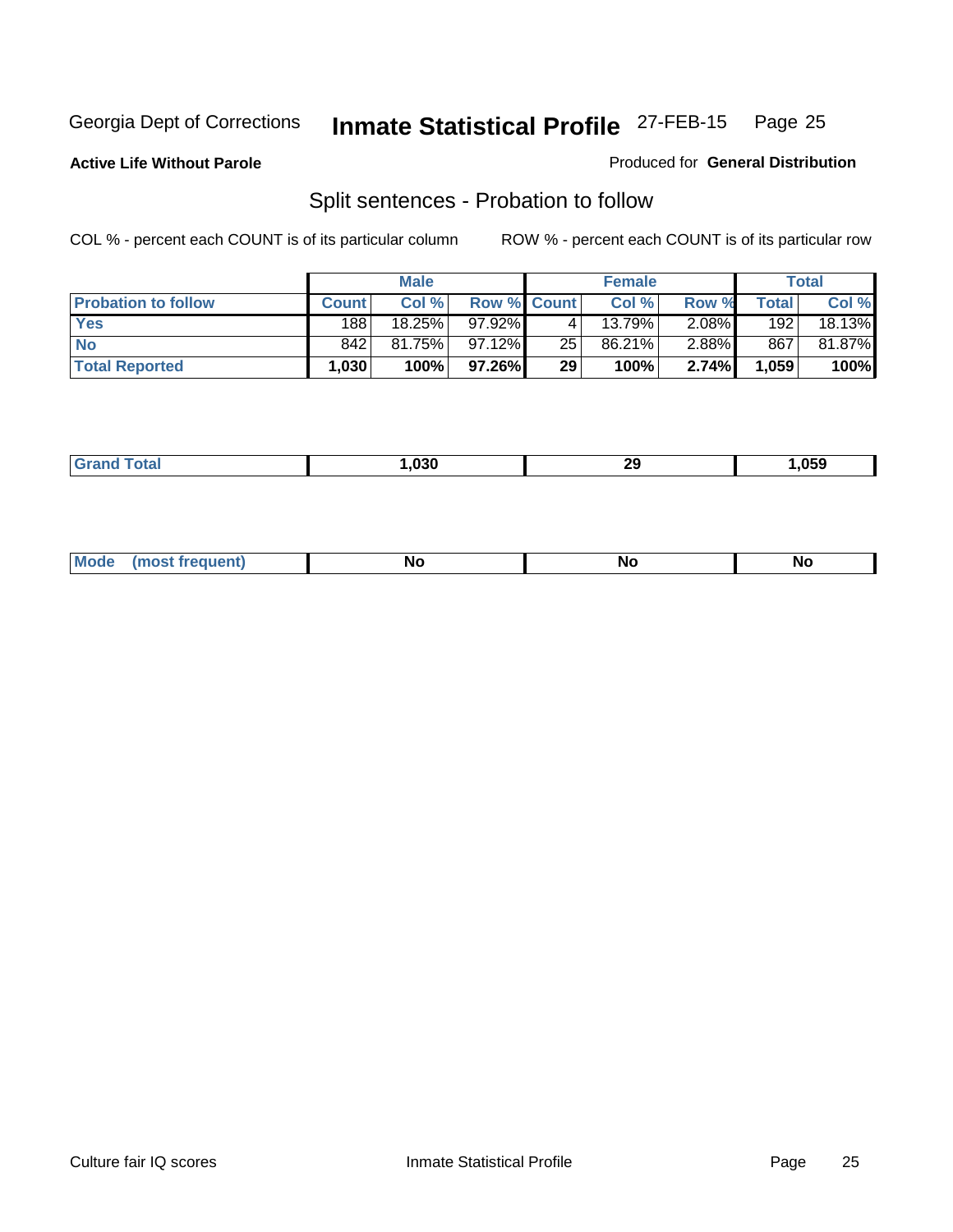#### **Active Life Without Parole**

#### Produced for **General Distribution**

### Time served in current (or last) institution

|                            |              | <b>Male</b> |         |                | <b>Female</b> |       |              | <b>Total</b> |
|----------------------------|--------------|-------------|---------|----------------|---------------|-------|--------------|--------------|
| <b>Time In Institution</b> | <b>Count</b> | Col %       | Row %   | <b>Count</b>   | Col %         | Row % | <b>Total</b> | Col %        |
| 0 to 3 months              | 129          | 12.52%      | 97.73%  | 3              | 10.34%        | 2.27% | 132          | 12.46%       |
| <b>3.01 to 6 months</b>    | 86           | 8.35%       | 97.73%  | $\overline{2}$ | 6.90%         | 2.27% | 88           | 8.31%        |
| 6.01 to 9 months           | 72           | 6.99%       | 98.63%  | 1              | 3.45%         | 1.37% | 73           | 6.89%        |
| 9.01 to 12 months          | 73           | 7.09%       | 97.33%  | $\overline{2}$ | 6.90%         | 2.67% | 75           | 7.08%        |
| <b>12.01 to 18 months</b>  | 84           | 8.16%       | 97.67%  | $\overline{2}$ | 6.90%         | 2.33% | 86           | 8.12%        |
| 18.01 to 24 months         | 117          | 11.36%      | 95.90%  | 5              | 17.24%        | 4.10% | 122          | 11.52%       |
| 2.01 to 3 years            | 137          | 13.30%      | 97.86%  | 3              | 10.34%        | 2.14% | 140          | 13.22%       |
| $3.01$ to 4 years          | 89           | 8.64%       | 90.82%  | 9              | 31.03%        | 9.18% | 98           | 9.25%        |
| 4.01 to 5 years            | 57           | 5.53%       | 100.00% |                |               |       | 57           | 5.38%        |
| 5.01 to 6 years            | 48           | 4.66%       | 100.00% |                |               |       | 48           | 4.53%        |
| 6.01 to 7 years            | 41           | 3.98%       | 100.00% |                |               |       | 41           | 3.87%        |
| 7.01 to 8 years            | 16           | 1.55%       | 100.00% |                |               |       | 16           | 1.51%        |
| 8.01 to 9 years            | 21           | 2.04%       | 100.00% |                |               |       | 21           | 1.98%        |
| 9.01 to 10 years           | 15           | 1.46%       | 100.00% |                |               |       | 15           | 1.42%        |
| Over 10 years              | 45           | 4.37%       | 95.74%  | $\overline{2}$ | 6.90%         | 4.26% | 47           | 4.44%        |
| <b>Total Reported</b>      | 1,030        | 100%        | 97.26%  | 29             | 100%          | 2.74% | 1,059        | 100%         |

| NotR<br><b>Reported</b> |     |    |      |
|-------------------------|-----|----|------|
| <b>Total</b>            | 000 | ∠খ | ,059 |

| <b>Mean</b><br>(average)       | 34 months | 32 months | 34 months |  |
|--------------------------------|-----------|-----------|-----------|--|
| Median (middle)                | 21 months | 23 months | 21 months |  |
| <b>Mode</b><br>(most frequent) | 5 months  | 2 months  | months    |  |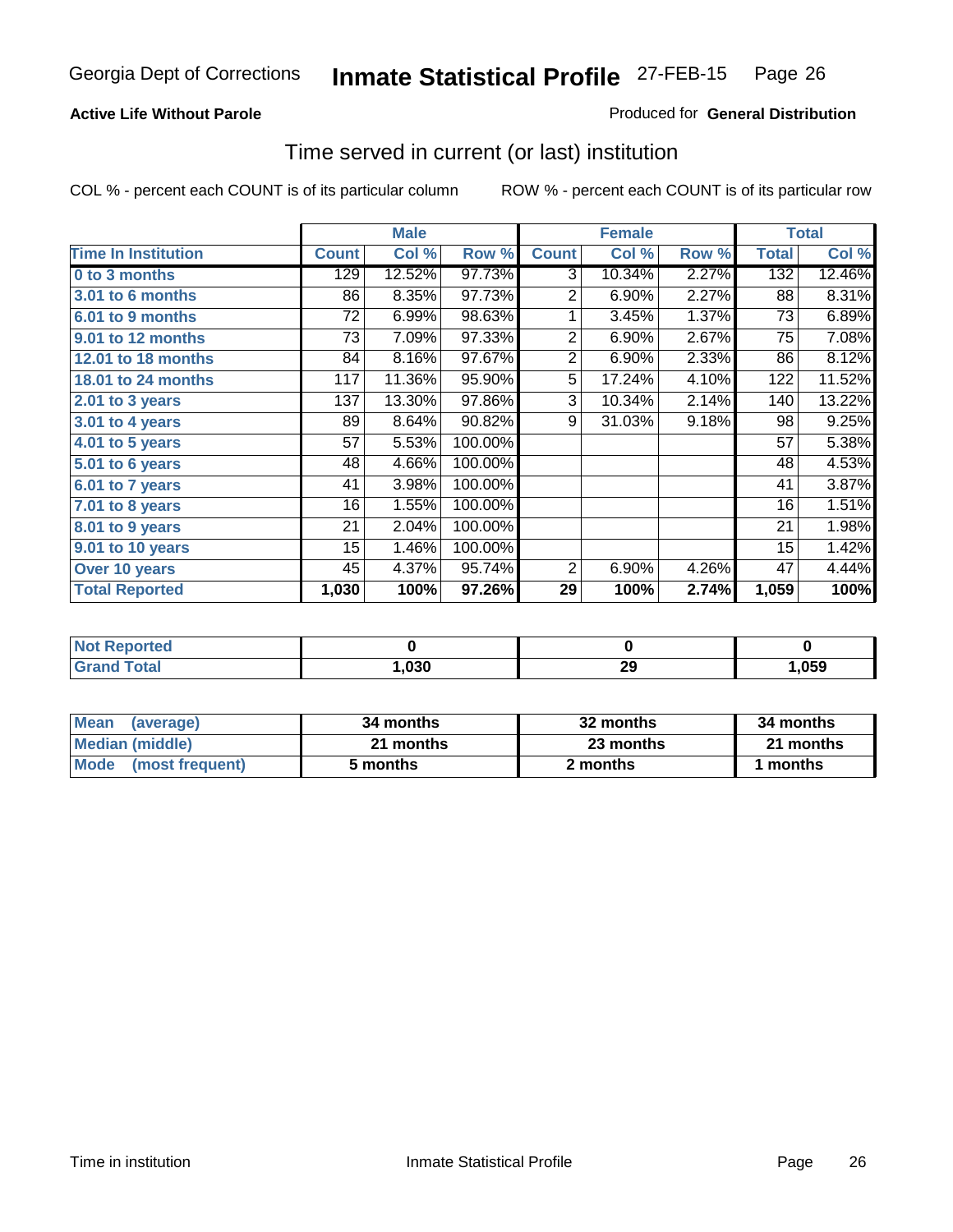#### **Active Life Without Parole**

#### Produced for **General Distribution**

### Highest grade level attained

|                              |                  | <b>Male</b> |         |                | <b>Female</b> |        |                 | <b>Total</b> |
|------------------------------|------------------|-------------|---------|----------------|---------------|--------|-----------------|--------------|
| <b>Grade Level</b>           | <b>Count</b>     | Col %       | Row %   | <b>Count</b>   | Col %         | Row %  | <b>Total</b>    | Col %        |
| No school at all             | 1.               | 0.10%       | 100.00% |                |               |        | 1               | 0.10%        |
| <b>Grade 1</b>               | $\overline{2}$   | 0.20%       | 100.00% |                |               |        | $\overline{2}$  | 0.20%        |
| <b>Grade 2</b>               | 1                | 0.10%       | 100.00% |                |               |        | $\overline{1}$  | 0.10%        |
| <b>Grade 3</b>               | $\overline{2}$   | 0.20%       | 100.00% |                |               |        | $\overline{2}$  | 0.20%        |
| Grade 4                      | 5                | 0.51%       | 100.00% |                |               |        | $\overline{5}$  | 0.49%        |
| Grade 5                      | $\overline{2}$   | 0.20%       | 100.00% |                |               |        | $\overline{2}$  | 0.20%        |
| Grade 6                      | 6                | 0.61%       | 100.00% |                |               |        | 6               | 0.59%        |
| <b>Grade 7</b>               | $\overline{28}$  | 2.84%       | 100.00% |                |               |        | $\overline{28}$ | 2.76%        |
| <b>Grade 8</b>               | $\overline{57}$  | 5.79%       | 100.00% |                |               |        | $\overline{57}$ | 5.63%        |
| <b>Grade 9</b>               | 111              | 11.27%      | 97.37%  | $\overline{3}$ | 10.71%        | 2.63%  | 114             | 11.25%       |
| Grade 10                     | 161              | 16.35%      | 97.58%  | 4              | 14.29%        | 2.42%  | 165             | 16.29%       |
| Grade 11                     | 145              | 14.72%      | 97.97%  | $\overline{3}$ | 10.71%        | 2.03%  | 148             | 14.61%       |
| <b>Grade 12 or GED</b>       | $\overline{319}$ | 32.39%      | 96.96%  | 10             | 35.71%        | 3.04%  | 329             | 32.48%       |
| Some tech school             | 8                | 0.81%       | 88.89%  | 1              | 3.57%         | 11.11% | 9               | 0.89%        |
| <b>Completed tech school</b> | $\overline{10}$  | 1.02%       | 90.91%  | 1              | 3.57%         | 9.09%  | $\overline{11}$ | 1.09%        |
| College, 1 year              | $\overline{32}$  | 3.25%       | 96.97%  | 1              | 3.57%         | 3.03%  | 33              | 3.26%        |
| College, 2 year              | 46               | 4.67%       | 93.88%  | $\overline{3}$ | 10.71%        | 6.12%  | 49              | 4.84%        |
| College, 3 year              | $\overline{18}$  | 1.83%       | 100.00% |                |               |        | 18              | 1.78%        |
| <b>Bachelor's degree</b>     | 19               | 1.93%       | 90.48%  | $\overline{2}$ | 7.14%         | 9.52%  | $\overline{21}$ | 2.07%        |
| <b>Master's degree</b>       | $\overline{7}$   | 0.71%       | 100.00% |                |               |        | $\overline{7}$  | 0.69%        |
| Ph.D. degree                 | 1                | 0.10%       | 100.00% |                |               |        | 1               | 0.10%        |
| Law degree                   | 3                | 0.30%       | 100.00% |                |               |        | $\overline{3}$  | 0.30%        |
| <b>Medical degree</b>        | 1                | 0.10%       | 100.00% |                |               |        | 1               | 0.10%        |
| <b>Total Reported</b>        | 985              | 100%        | 97.24%  | 28             | 100%          | 2.76%  | 1,013           | 100.0%       |

| vneu.  | - -<br>. .<br>≁ |    | 46   |
|--------|-----------------|----|------|
| ______ | .030            | 29 | ,059 |

| <b>Mean</b><br>(average) | 11.03           | 11.93           | 11.05             |
|--------------------------|-----------------|-----------------|-------------------|
| Median (middle)          | Grade 11        | Grade 12 or GED | Grade 11          |
| Mode (most frequent)     | Grade 12 or GED | Grade 12 or GED | I Grade 12 or GED |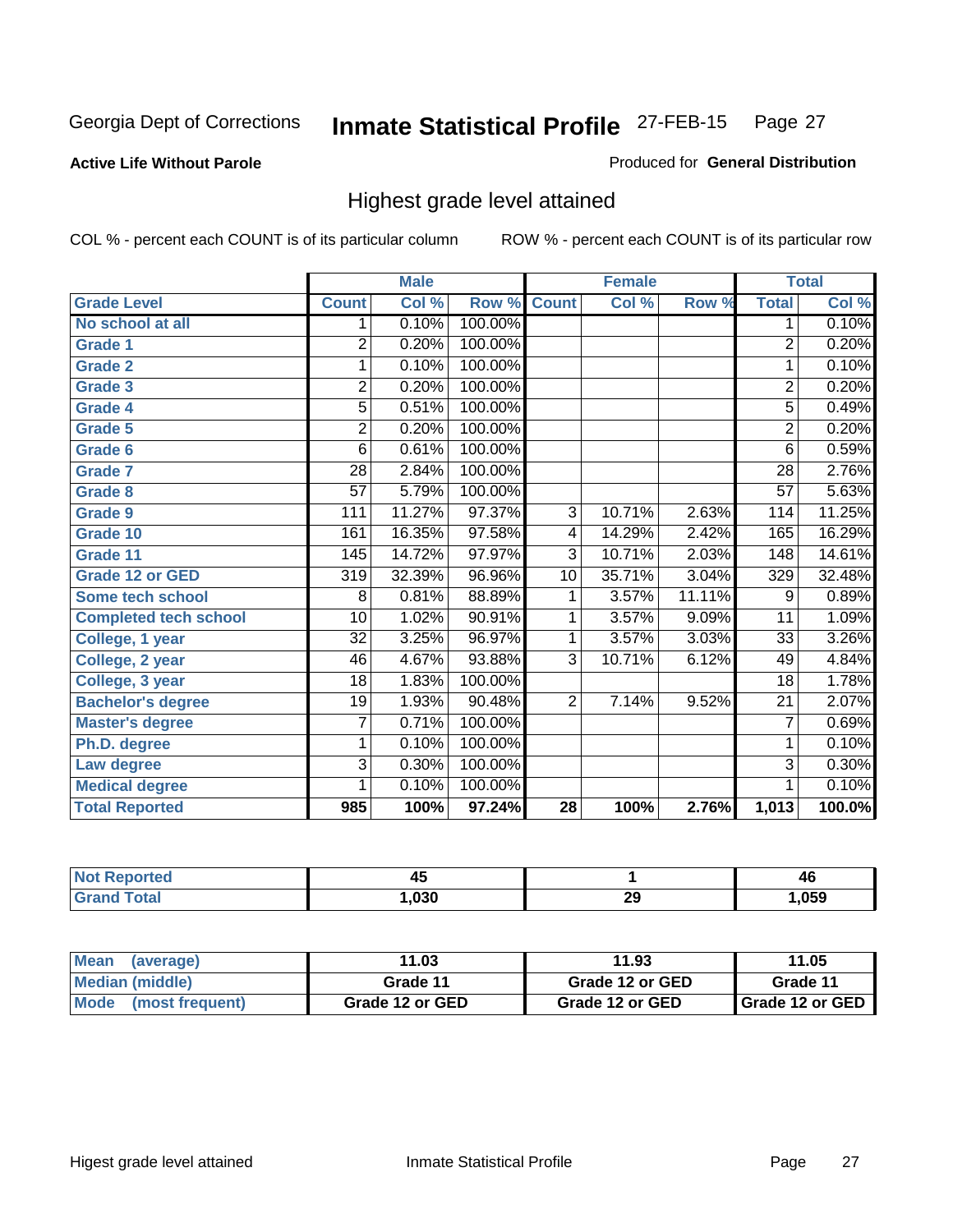#### **Active Life Without Parole**

#### Produced for **General Distribution**

### Culture fair IQ scores

|                       |         | <b>Male</b> |         |                | <b>Female</b> |          |              | <b>Total</b> |
|-----------------------|---------|-------------|---------|----------------|---------------|----------|--------------|--------------|
| <b>IQ Scores</b>      | Count l | Col %       | Row %   | <b>Count</b>   | Col %         | Row %    | <b>Total</b> | Col %        |
| $60 - 69$             | 14      | 2.89%       | 100.00% |                |               |          | 14           | 2.78%        |
| $70 - 79$             | 36      | 7.42%       | 97.30%  |                | 5.26%         | 2.70%    | 37           | 7.34%        |
| $80 - 89$             | 59      | $12.16\%$   | 92.19%  | 5              | 26.32%        | 7.81%    | 64           | 12.70%       |
| $90 - 99$             | 147     | 30.31%      | 95.45%  | $\overline{7}$ | 36.84%        | 4.55%    | 154          | 30.56%       |
| $100 - 109$           | 132     | 27.22%      | 98.51%  | $\overline{2}$ | 10.53%        | 1.49%    | 134          | 26.59%       |
| $110 - 119$           | 84      | 17.32%      | 97.67%  | 2              | 10.53%        | $2.33\%$ | 86           | 17.06%       |
| $120 - 129$           | 13      | 2.68%       | 86.67%  | 2              | 10.53%        | 13.33%   | 15           | 2.98%        |
| <b>Total Reported</b> | 485     | 100%        | 96.23%  | 19             | 100.0%        | 3.77%    | 504          | 100.0%       |

| <b>Not Reported</b>         | 539  |    | 546   |
|-----------------------------|------|----|-------|
| <b>Not Valid (under 60)</b> |      |    |       |
| <b>Grand Total</b>          | ,030 | 29 | 1,059 |

| <b>Mean</b><br>(average)       | 98 | 98 |
|--------------------------------|----|----|
| <b>Median (middle)</b>         | 99 | 99 |
| <b>Mode</b><br>(most frequent) | 99 | 99 |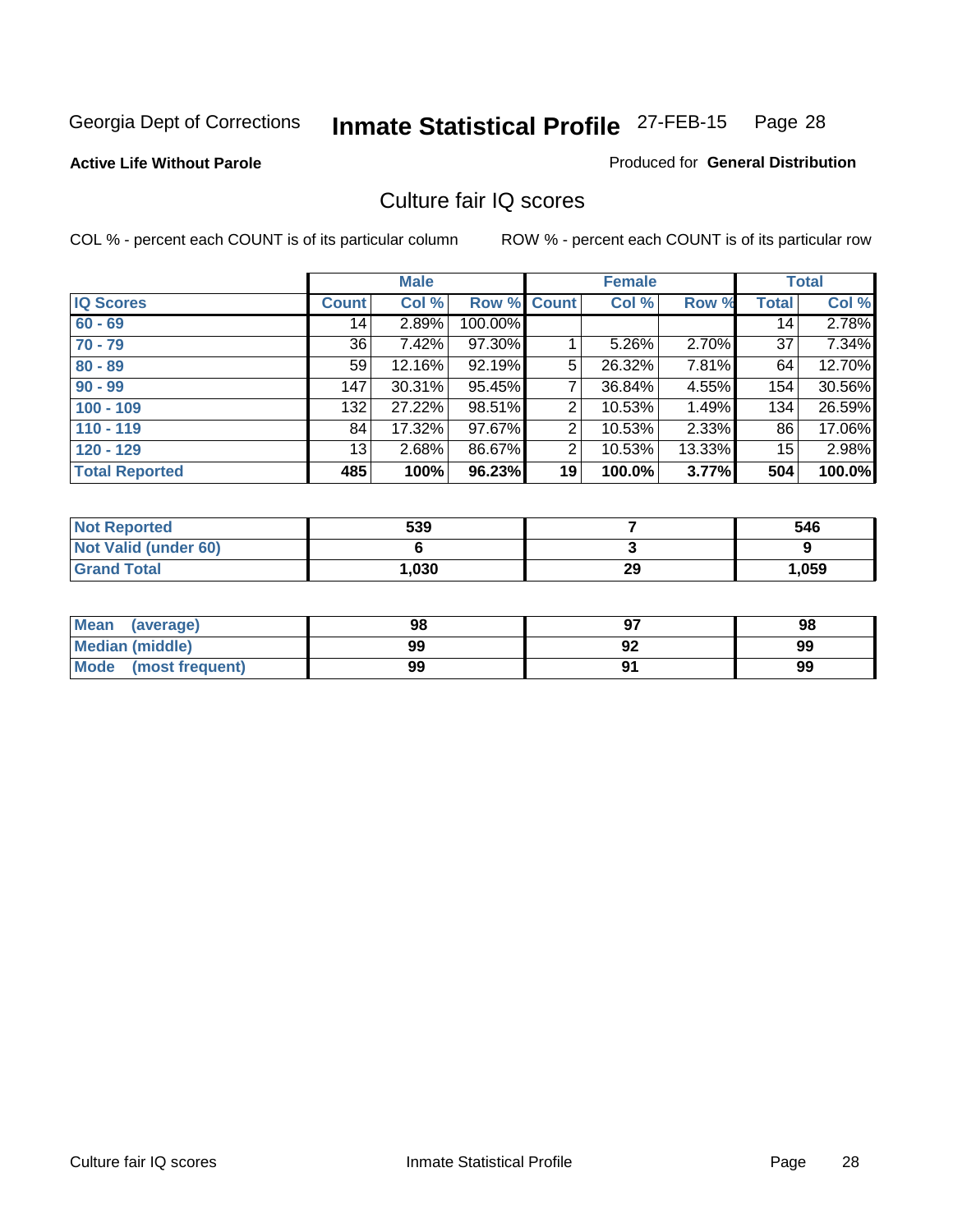#### **Active Life Without Parole**

### Produced for **General Distribution**

## Wide Range Achievement Test (WRAT) reading score

|                           |              | <b>Male</b> |         |              | <b>Female</b> |       |              | <b>Total</b> |
|---------------------------|--------------|-------------|---------|--------------|---------------|-------|--------------|--------------|
| <b>WRAT Reading Score</b> | <b>Count</b> | Col %       | Row %   | <b>Count</b> | Col %         | Row % | <b>Total</b> | Col %        |
| $0.1$ to $0.9$            | 12           | 2.42%       | 100.00% |              |               |       | 12           | 2.32%        |
| 1.0 to 1.9                | 4            | 0.81%       | 100.00% |              |               |       | 4            | 0.77%        |
| 2.0 to 2.9                | 8            | 1.62%       | 100.00% |              |               |       | 8            | 1.55%        |
| 3.0 to 3.9                | 30           | 6.06%       | 90.91%  | 3            | 13.64%        | 9.09% | 33           | 6.38%        |
| 4.0 to 4.9                | 44           | 8.89%       | 93.62%  | 3            | 13.64%        | 6.38% | 47           | 9.09%        |
| 5.0 to 5.9                | 43           | 8.69%       | 97.73%  | 1            | 4.55%         | 2.27% | 44           | 8.51%        |
| 6.0 to 6.9                | 53           | 10.71%      | 98.15%  | 1            | 4.55%         | 1.85% | 54           | 10.44%       |
| 7.0 to 7.9                | 11           | 2.22%       | 100.00% |              |               |       | 11           | 2.13%        |
| 8.0 to 8.9                | 39           | 7.88%       | 100.00% |              |               |       | 39           | 7.54%        |
| 9.0 to 9.9                | 23           | 4.65%       | 100.00% |              |               |       | 23           | 4.45%        |
| 10.0 to 10.9              | 29           | 5.86%       | 96.67%  | 1            | 4.55%         | 3.33% | 30           | 5.80%        |
| 11.0 to 11.9              | 63           | 12.73%      | 94.03%  | 4            | 18.18%        | 5.97% | 67           | 12.96%       |
| 12.0 to 12.9              | 134          | 27.07%      | 93.71%  | 9            | 40.91%        | 6.29% | 143          | 27.66%       |
| 13                        | 2            | 0.40%       | 100.00% |              |               |       | 2            | 0.39%        |
| <b>Total Reported</b>     | 495          | 100%        | 95.74%  | 22           | 100.0%        | 4.26% | 517          | 100%         |

| 535  |    | 542  |
|------|----|------|
| ,030 | 29 | .059 |

| Mean<br>(average)       | 8.70 | 9.39 | 8.73 |
|-------------------------|------|------|------|
| Median (middle)         | 9.6  |      | 9.6  |
| Mode<br>(most frequent) | 12.9 | 12.9 | 12.9 |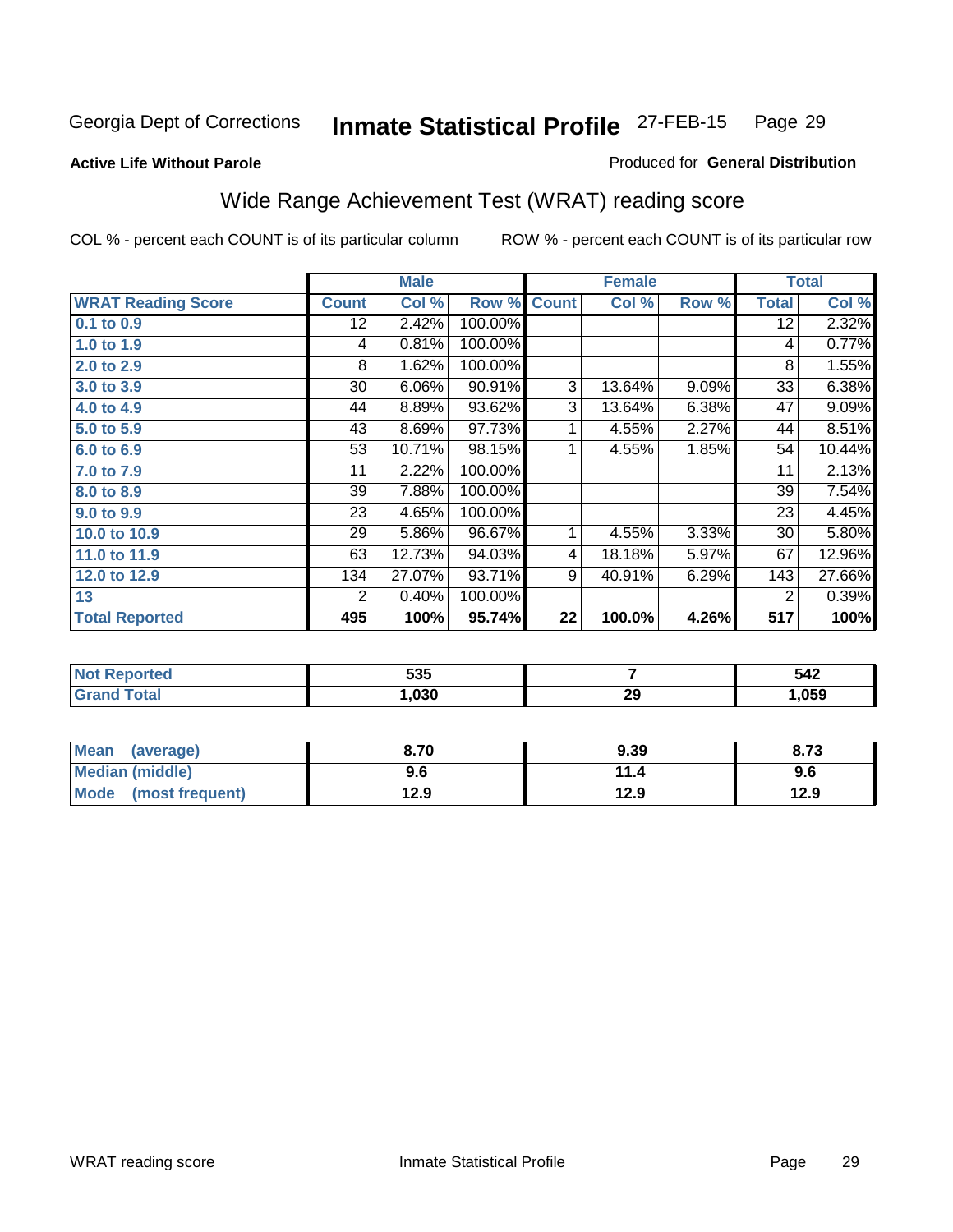**Active Life Without Parole** 

#### Produced for **General Distribution**

## Wide Range Achievement Test (WRAT) math score

|                              |              | <b>Male</b> |         |                | <b>Female</b> |        |              | <b>Total</b> |
|------------------------------|--------------|-------------|---------|----------------|---------------|--------|--------------|--------------|
| <b>WRAT Mathematic Score</b> | <b>Count</b> | Col %       | Row %   | <b>Count</b>   | Col %         | Row %  | <b>Total</b> | Col %        |
| 0.1 to 0.9                   |              | 0.20%       | 100.00% |                |               |        |              | 0.19%        |
| 1.0 to 1.9                   | 3            | 0.61%       | 100.00% |                |               |        | 3            | 0.58%        |
| 2.0 to 2.9                   | 6            | 1.21%       | 85.71%  | 1              | 4.55%         | 14.29% | 7            | 1.35%        |
| 3.0 to 3.9                   | 19           | 3.84%       | 90.48%  | 2              | 9.09%         | 9.52%  | 21           | 4.06%        |
| 4.0 to 4.9                   | 62           | 12.53%      | 96.88%  | $\overline{2}$ | 9.09%         | 3.13%  | 64           | 12.38%       |
| 5.0 to 5.9                   | 68           | 13.74%      | 97.14%  | $\overline{2}$ | 9.09%         | 2.86%  | 70           | 13.54%       |
| 6.0 to 6.9                   | 111          | 22.42%      | 96.52%  | 4              | 18.18%        | 3.48%  | 115          | 22.24%       |
| 7.0 to 7.9                   | 35           | 7.07%       | 94.59%  | 2              | 9.09%         | 5.41%  | 37           | 7.16%        |
| 8.0 to 8.9                   | 58           | 11.72%      | 98.31%  | 1              | 4.55%         | 1.69%  | 59           | 11.41%       |
| 9.0 to 9.9                   | 28           | 5.66%       | 96.55%  |                | 4.55%         | 3.45%  | 29           | 5.61%        |
| 10.0 to 10.9                 | 1            | 0.20%       | 100.00% |                |               |        | 1            | 0.19%        |
| 11.0 to 11.9                 | 14           | 2.83%       | 100.00% |                |               |        | 14           | 2.71%        |
| 12.0 to 12.9                 | 89           | 17.98%      | 92.71%  | 7              | 31.82%        | 7.29%  | 96           | 18.57%       |
| <b>Total Reported</b>        | 495          | 100%        | 95.74%  | 22             | 100.0%        | 4.26%  | 517          | 100%         |

| 535  |    | ヒィク<br>⊾+⊂<br>$\sim$ $\sim$ |
|------|----|-----------------------------|
| ,030 | 29 | .059                        |

| <b>Mean</b><br>(average)       | 7.64 | 8.05 | 7.66 |
|--------------------------------|------|------|------|
| <b>Median (middle)</b>         | 6.9  | 7.15 | 6.9  |
| <b>Mode</b><br>(most frequent) | 12.9 | 12.9 | 12.9 |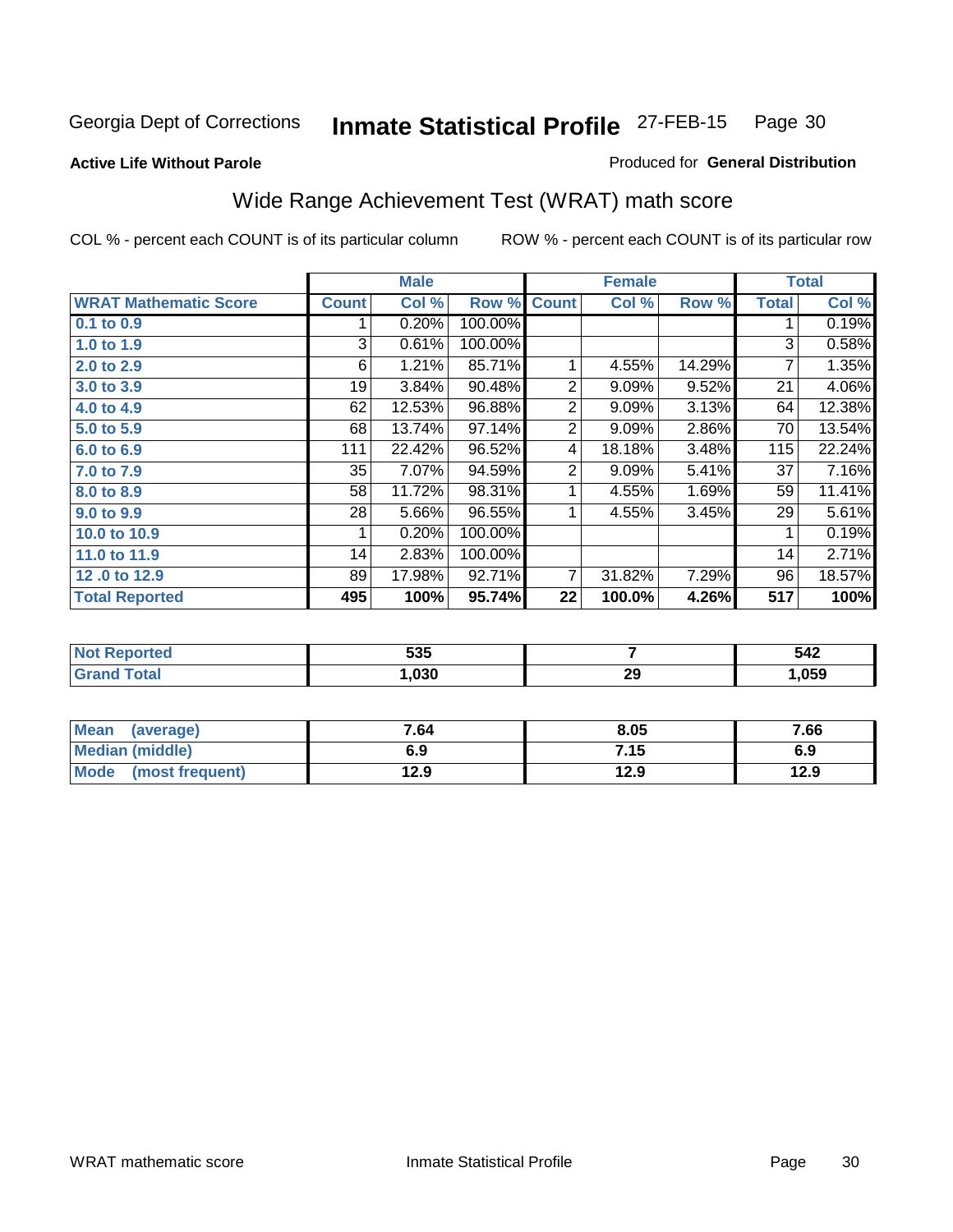#### **Active Life Without Parole**

#### Produced for **General Distribution**

## Wide Range Achievement Test (WRAT) spelling score

|                            |              | <b>Male</b> |         |                 | <b>Female</b> |       |              | <b>Total</b> |
|----------------------------|--------------|-------------|---------|-----------------|---------------|-------|--------------|--------------|
| <b>WRAT Spelling Score</b> | <b>Count</b> | Col %       | Row %   | <b>Count</b>    | Col %         | Row % | <b>Total</b> | Col %        |
| $0.1$ to $0.9$             | 10           | 2.02%       | 100.00% |                 |               |       | 10           | 1.93%        |
| 1.0 to 1.9                 | 8            | 1.62%       | 100.00% |                 |               |       | 8            | 1.55%        |
| 2.0 to 2.9                 | 14           | 2.83%       | 93.33%  | 1               | 4.55%         | 6.67% | 15           | 2.90%        |
| 3.0 to 3.9                 | 24           | 4.85%       | 92.31%  | $\overline{2}$  | 9.09%         | 7.69% | 26           | 5.03%        |
| 4.0 to 4.9                 | 24           | 4.85%       | 100.00% |                 |               |       | 24           | 4.64%        |
| 5.0 to 5.9                 | 68           | 13.74%      | 100.00% |                 |               |       | 68           | 13.15%       |
| 6.0 to 6.9                 | 41           | 8.28%       | 100.00% |                 |               |       | 41           | 7.93%        |
| 7.0 to 7.9                 | 50           | 10.10%      | 92.59%  | 4               | 18.18%        | 7.41% | 54           | 10.44%       |
| 8.0 to 8.9                 | 47           | 9.49%       | 97.92%  | 1               | 4.55%         | 2.08% | 48           | 9.28%        |
| 9.0 to 9.9                 | 18           | 3.64%       | 100.00% |                 |               |       | 18           | 3.48%        |
| 10.0 to 10.9               | 19           | 3.84%       | 100.00% |                 |               |       | 19           | 3.68%        |
| 11.0 to 11.9               | 31           | 6.26%       | 93.94%  | 2               | 9.09%         | 6.06% | 33           | 6.38%        |
| 12.0 to 12.9               | 140          | 28.28%      | 92.11%  | 12 <sub>2</sub> | 54.55%        | 7.89% | 152          | 29.40%       |
| 13                         |              | 0.20%       | 100.00% |                 |               |       |              | 0.19%        |
| <b>Total Reported</b>      | 495          | 100%        | 95.74%  | 22              | 100.0%        | 4.26% | 517          | 100%         |

| <b>Not Reported</b>    | 535  |    | 542    |
|------------------------|------|----|--------|
| Total<br><b>'Grand</b> | ,030 | 29 | 059, ا |

| <b>Mean</b><br>(average) | 8.46       | 10.20     | 8.54      |
|--------------------------|------------|-----------|-----------|
| <b>Median (middle)</b>   | פ ס<br>ი.ა | 1つ フ<br>. | о.<br>ი.ა |
| Mode<br>(most frequent)  | 12.9       | 12.9      | 12.9      |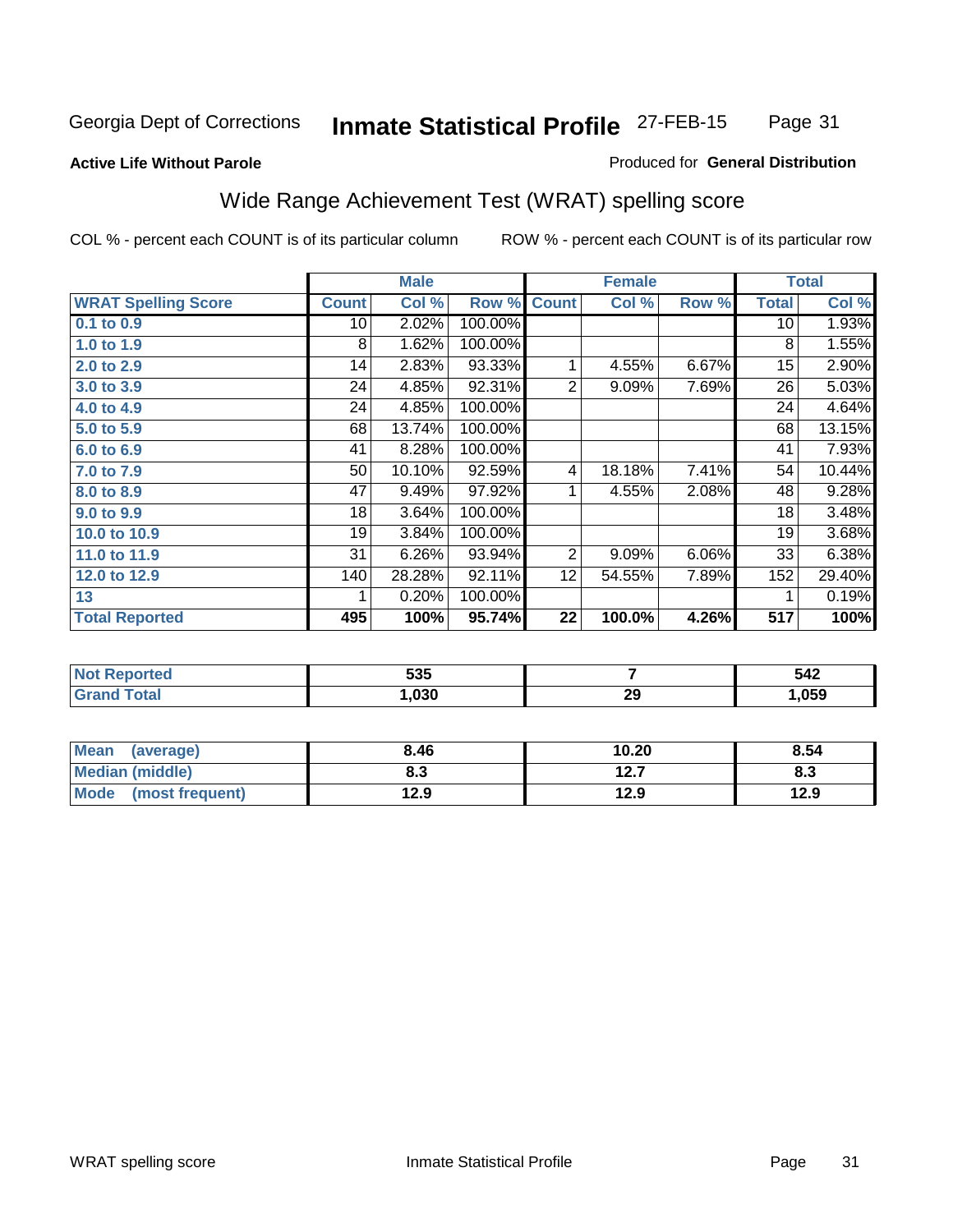#### **Active Life Without Parole**

### Produced for **General Distribution**

### Current / last mental health treatment level

|                                    |              | <b>Male</b> |         |              | <b>Female</b> |       |              | <b>Total</b> |
|------------------------------------|--------------|-------------|---------|--------------|---------------|-------|--------------|--------------|
| <b>Mental Health Treatment Lev</b> | <b>Count</b> | Col %       | Row %   | <b>Count</b> | Col %         | Row % | <b>Total</b> | Col %        |
| 1 No problem at current time       | 195          | 42.39%      | 97.50%  | 5            | 20.83%        | 2.50% | 200          | 41.32%       |
| 2 Receiving outpatient             | 193          | 41.96%      | 92.34%  | 16           | 66.67%        | 7.66% | 209          | 43.18%       |
| treatment                          |              |             |         |              |               |       |              |              |
| 3 Inpatient, moderate              | 57           | 12.39%      | 95.00%  | 3            | 12.50%        | 5.00% | 60           | 12.40%       |
| treatment                          |              |             |         |              |               |       |              |              |
| 4 Inpatient, intensive             | 15           | 3.26%       | 100.00% |              |               |       | 15           | 3.10%        |
| treatment                          |              |             |         |              |               |       |              |              |
| <b>Total Evaluated</b>             | 460          | 100%        | 95.04%  | 24           | 100%          | 4.96% | 484          | 100%         |

| Never had MH evaluation | 570  |          | ヒラヒ<br>JIJ |
|-------------------------|------|----------|------------|
| Total                   | ,030 | n,<br>29 | 59,ا       |

| <b>Median (middle)</b>         | <b>Receiving outpatient</b><br>treatment | <b>Receiving outpatient</b><br>treatment | <b>Receiving</b><br>outpatient<br>treatment |
|--------------------------------|------------------------------------------|------------------------------------------|---------------------------------------------|
| <b>Mode</b><br>(most frequent) | No problem at current time               | <b>Receiving outpatient</b><br>treatment | Receiving<br>outpatient<br>treatment        |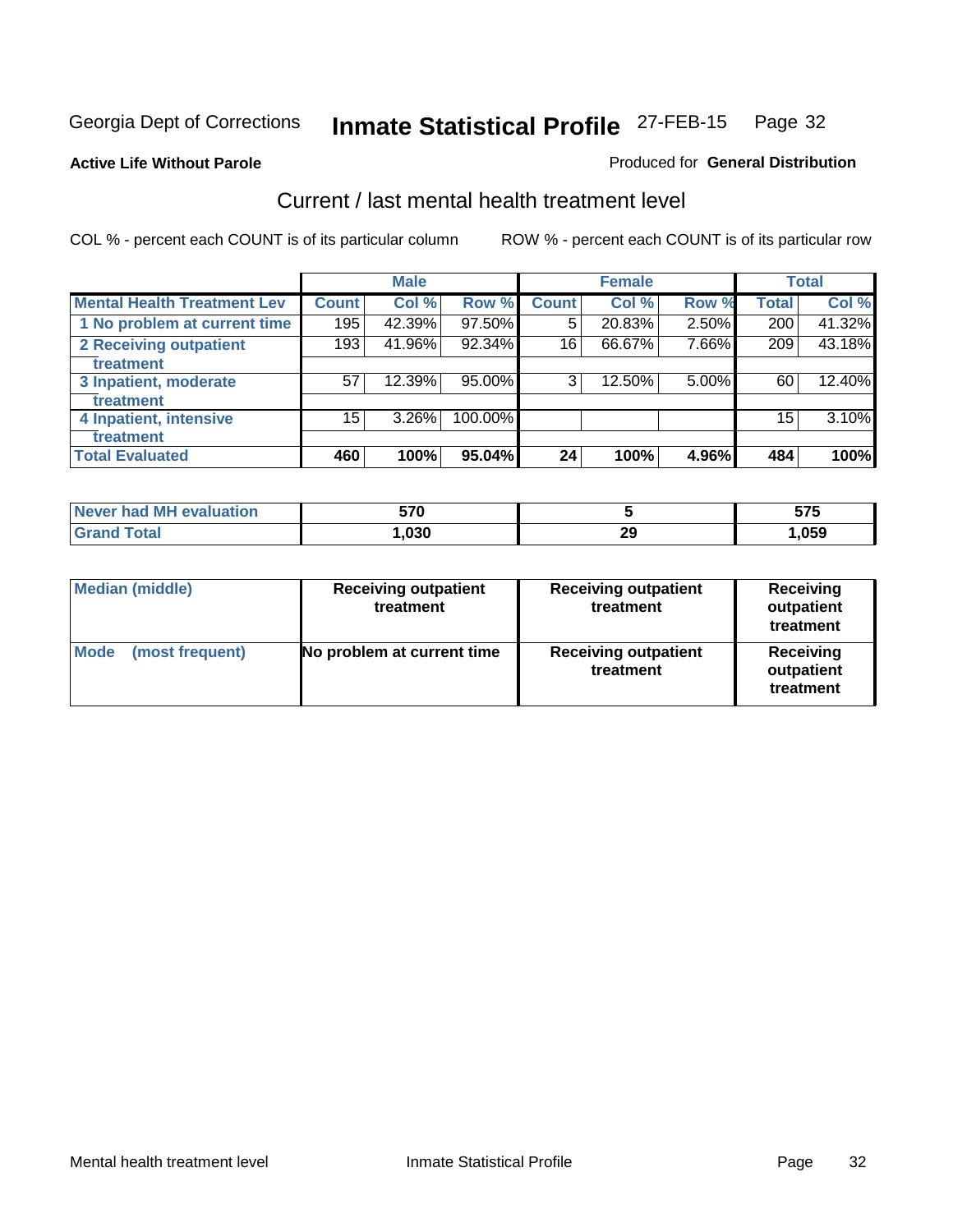### **Active Life Without Parole**

### Produced for **General Distribution**

## PULHESDWIT medical scale - 'P' overall condition ('P'hysical)

|                                   |              | <b>Male</b> |                    |    | <b>Female</b> |       |              | <b>Total</b> |
|-----------------------------------|--------------|-------------|--------------------|----|---------------|-------|--------------|--------------|
| 'P' Overall Condition             | <b>Count</b> | Col %       | <b>Row % Count</b> |    | Col %         | Row % | <b>Total</b> | Col %        |
| 1 No medical illness              | 692          | 72.77%      | 98.58%             | 10 | 34.48%        | 1.42% | 702          | 71.63%       |
| 2 Well-controlled chronic illness | 235          | 24.71%      | 92.52%             | 19 | 65.52%        | 7.48% | 254          | 25.92%       |
| 3 Poorly-controlled chronic       | 221          | $2.31\%$    | 100.00%            |    |               |       | 22           | 2.24%        |
| <b>illness</b>                    |              |             |                    |    |               |       |              |              |
| 4 Significant problems requiring  | 2            | $0.21\%$    | 100.00%            |    |               |       | 2            | 0.20%        |
| special housing                   |              |             |                    |    |               |       |              |              |
| <b>Total Reported</b>             | 951          | 100%        | 97.04%             | 29 | 100%          | 2.96% | 980          | 100%         |

| <b>Not Reported</b> | $\mathbf{z}$ |          | $\overline{\phantom{a}}$ |
|---------------------|--------------|----------|--------------------------|
| <b>Grand Total</b>  | ,030         | or<br>-- | ,059                     |

| Mode | (most frequent) | 1 No medical illness | 2 Well-controlled chronic<br>illness | 1 No medical<br>illness |
|------|-----------------|----------------------|--------------------------------------|-------------------------|
|------|-----------------|----------------------|--------------------------------------|-------------------------|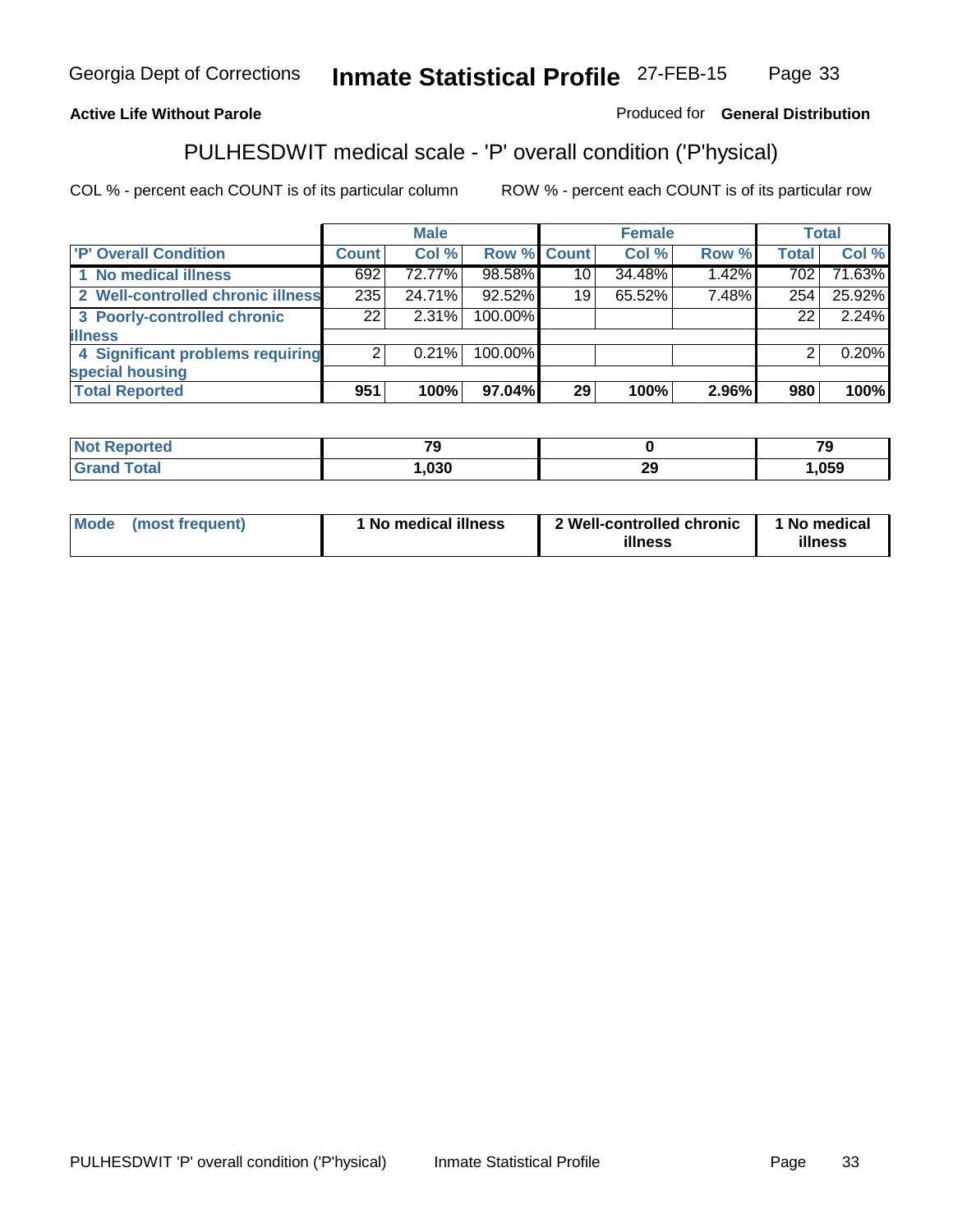### **Active Life Without Parole**

Produced for **General Distribution**

## PULHESDWIT medical scale - 'U' upper body

|                              |              | <b>Male</b> |         |              | <b>Female</b> |       |              | <b>Total</b> |
|------------------------------|--------------|-------------|---------|--------------|---------------|-------|--------------|--------------|
| <b>U' Upper Body</b>         | <b>Count</b> | Col %       | Row %   | <b>Count</b> | Col %         | Row % | <b>Total</b> | Col %        |
| 1 Upper bones, joints,       | 892          | 94.09%      | 97.06%  | 27           | 93.10%        | 2.94% | 919          | 94.06%       |
| muscles all OK               |              |             |         |              |               |       |              |              |
| 2 One or both arms minimally | 48           | 5.06%       | 96.00%  | 2            | 6.90%         | 4.00% | 50           | 5.12%        |
| limited                      |              |             |         |              |               |       |              |              |
| 3 One or both arms           |              | 0.74%       | 100.00% |              |               |       |              | 0.72%        |
| moderately limited           |              |             |         |              |               |       |              |              |
| 4 One arm disabled,          |              | 0.11%       | 100.00% |              |               |       |              | 0.10%        |
| paralyzed, or amputated      |              |             |         |              |               |       |              |              |
| <b>Total Reported</b>        | 948          | 100%        | 97.03%  | 29           | 100%          | 2.97% | 977          | 100%         |

| <b>Not Reported</b> | ОZ   |    | $\mathbf{C}$<br>OZ. |
|---------------------|------|----|---------------------|
| <b>Total</b>        | ,030 | 29 | ,059                |

|  | Mode (most frequent) | 1 Upper bones, joints,<br>muscles all OK | 1 Upper bones, joints,<br>muscles all OK | 1 Upper bones,<br>joints, muscles all<br>ΟK |
|--|----------------------|------------------------------------------|------------------------------------------|---------------------------------------------|
|--|----------------------|------------------------------------------|------------------------------------------|---------------------------------------------|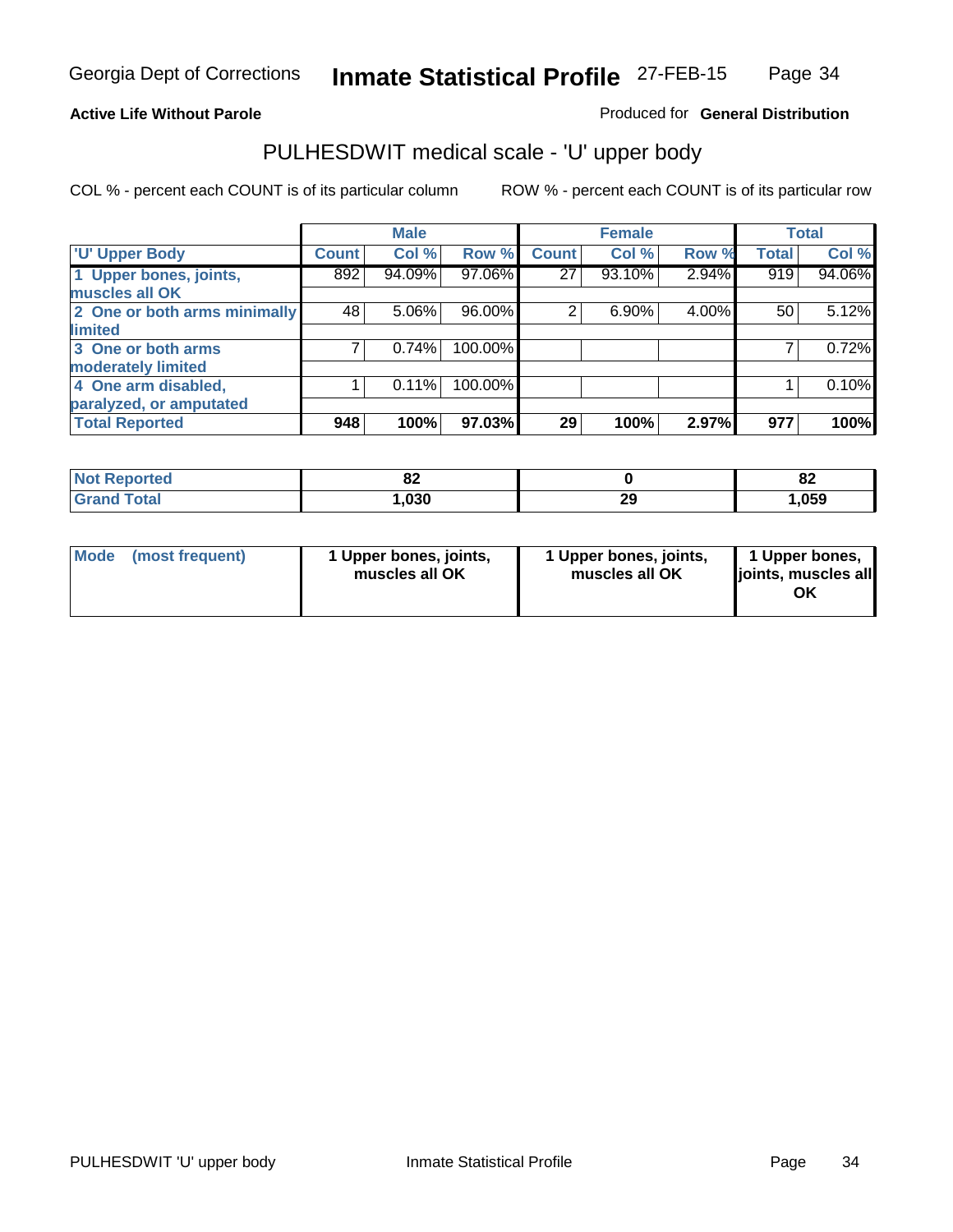#### **Active Life Without Parole**

#### Produced for **General Distribution**

### PULHESDWIT medical scale - 'L' lower body

|                                |              | <b>Male</b> |         |              | <b>Female</b> |       |              | <b>Total</b> |
|--------------------------------|--------------|-------------|---------|--------------|---------------|-------|--------------|--------------|
| 'L' Lower Body                 | <b>Count</b> | Col %       | Row %   | <b>Count</b> | Col %         | Row % | <b>Total</b> | Col %        |
| 1 Lower bones, joints,         | 825          | 87.12%      | 96.94%  | 26           | 89.66%        | 3.06% | 851          | 87.19%       |
| muscles all OK                 |              |             |         |              |               |       |              |              |
| 2 One or both legs minimally   | 106          | 11.19%      | 97.25%  | 3            | 10.34%        | 2.75% | 109          | 11.17%       |
| limited                        |              |             |         |              |               |       |              |              |
| 3 One or both legs             | 15           | 1.58%       | 100.00% |              |               |       | 15           | 1.54%        |
| moderately limited             |              |             |         |              |               |       |              |              |
| 4 One leg disabled, paralyzed, |              | 0.11%       | 100.00% |              |               |       |              | 0.10%        |
| or amputated                   |              |             |         |              |               |       |              |              |
| <b>Total Reported</b>          | 947          | 100%        | 97.03%  | 29           | 100%          | 2.97% | 976          | 100%         |

| <b>norted</b><br>NG | uu   |           | n.<br>oJ |
|---------------------|------|-----------|----------|
| <b>Total</b>        | ,030 | nr.<br>23 | ,059     |

|  | Mode (most frequent) | 1 Lower bones, joints,<br>muscles all OK | 1 Lower bones, joints,<br>muscles all OK | 1 Lower bones,<br>joints, muscles all<br>OK |
|--|----------------------|------------------------------------------|------------------------------------------|---------------------------------------------|
|--|----------------------|------------------------------------------|------------------------------------------|---------------------------------------------|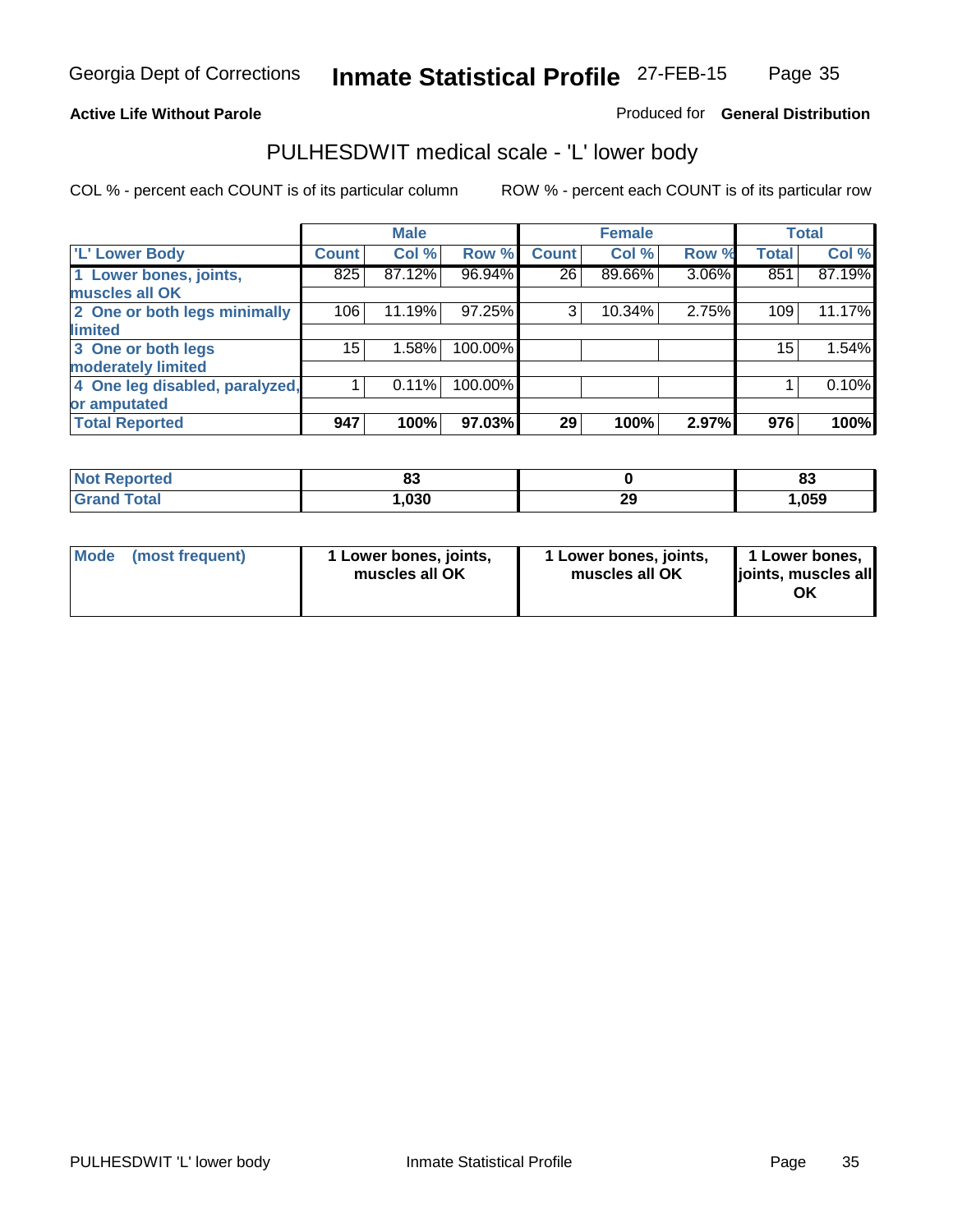**Active Life Without Parole** 

Produced for **General Distribution**

### PULHESDWIT medical scale - 'H' hearing

|                                |              | <b>Male</b> |             |                 | <b>Female</b> |       | <b>Total</b> |        |
|--------------------------------|--------------|-------------|-------------|-----------------|---------------|-------|--------------|--------|
| <b>H'</b> Hearing              | <b>Count</b> | Col %       | Row % Count |                 | Col %         | Row % | Total        | Col %  |
| 1 Normal hearing both ears     | 932          | 98.62%      | 96.98%      | 29              | 100.00%       | 3.02% | 961          | 98.67% |
| 2 Some loss in one ear with    | 10           | $1.06\%$    | 100.00%     |                 |               |       | 10           | 1.03%  |
| other OK, or mild loss in both |              |             |             |                 |               |       |              |        |
| 3 Total loss in one ear with   | 3            | 0.32%       | 100.00%     |                 |               |       |              | 0.31%  |
| mild loss in other             |              |             |             |                 |               |       |              |        |
| <b>Total Reported</b>          | 945          | 100%        | 97.02%      | 29 <sub>1</sub> | 100%          | 2.98% | 974          | 100.0% |

| <b>Not</b>   | nЕ     |             | $\mathbf{or}$ |
|--------------|--------|-------------|---------------|
| oorted       | uu     |             | οIJ           |
| <b>Total</b> | $\sim$ | ົດຕ<br>- 20 | ,059          |

| Mode (most frequent) | 1 Normal hearing both ears 1 Normal hearing both ears 1 Normal hearing | both ears |
|----------------------|------------------------------------------------------------------------|-----------|
|                      |                                                                        |           |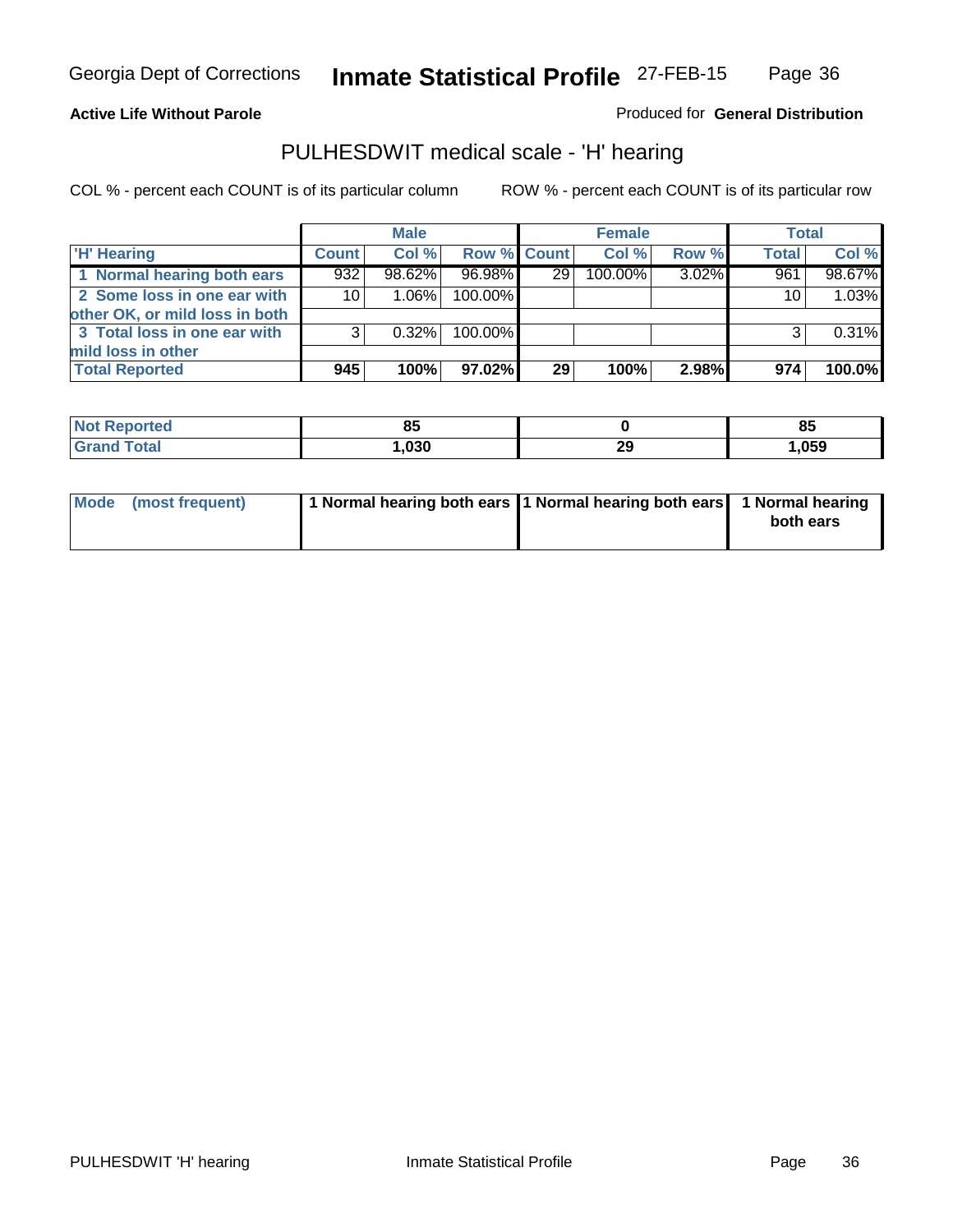#### **Active Life Without Parole**

#### Produced for **General Distribution**

### PULHESDWIT medical scale - 'E' vision

|                                |                    | <b>Male</b> |                    |    | <b>Female</b> |        |              | <b>Total</b> |
|--------------------------------|--------------------|-------------|--------------------|----|---------------|--------|--------------|--------------|
| 'E' Vision                     | Count <sup>'</sup> | Col %       | <b>Row % Count</b> |    | Col %         | Row %  | <b>Total</b> | Col %        |
| 1 Correctable to 20/40 in both | 684                | 75.92%      | 98.42%             | 11 | 39.29%        | 1.58%  | 695          | 74.81%       |
| eyes                           |                    |             |                    |    |               |        |              |              |
| 2 Correctable to 20/70 in one  | 190                | 21.09%      | 93.60%             | 13 | 46.43%        | 6.40%  | 203          | 21.85%       |
| eye, may be blind in other     |                    |             |                    |    |               |        |              |              |
| 3 Correctable to 20/200 in one | 23                 | 2.55%       | 88.46%             | 3  | 10.71%        | 11.54% | 26           | $2.80\%$     |
| eye, may be blind in other     |                    |             |                    |    |               |        |              |              |
| 4 One eye not correctable to   | 4                  | 0.44%       | 80.00%             |    | 3.57%         | 20.00% | 5            | 0.54%        |
| 20/200, other may be blind     |                    |             |                    |    |               |        |              |              |
| <b>Total Reported</b>          | 901                | 100%        | 96.99%             | 28 | 100%          | 3.01%  | 929          | 100%         |

| <b>Not Reported</b>  | 1 20<br>1 L J |           | 130  |
|----------------------|---------------|-----------|------|
| <b>Total</b><br>Gran | ,030          | nr.<br>25 | ,059 |

| Mode (most frequent) | 1 Correctable to 20/40 in<br>both eyes | 2 Correctable to 20/70 in   1 Correctable to<br>one eye, may be blind in  20/40 in both eyes |  |
|----------------------|----------------------------------------|----------------------------------------------------------------------------------------------|--|
|                      |                                        | other                                                                                        |  |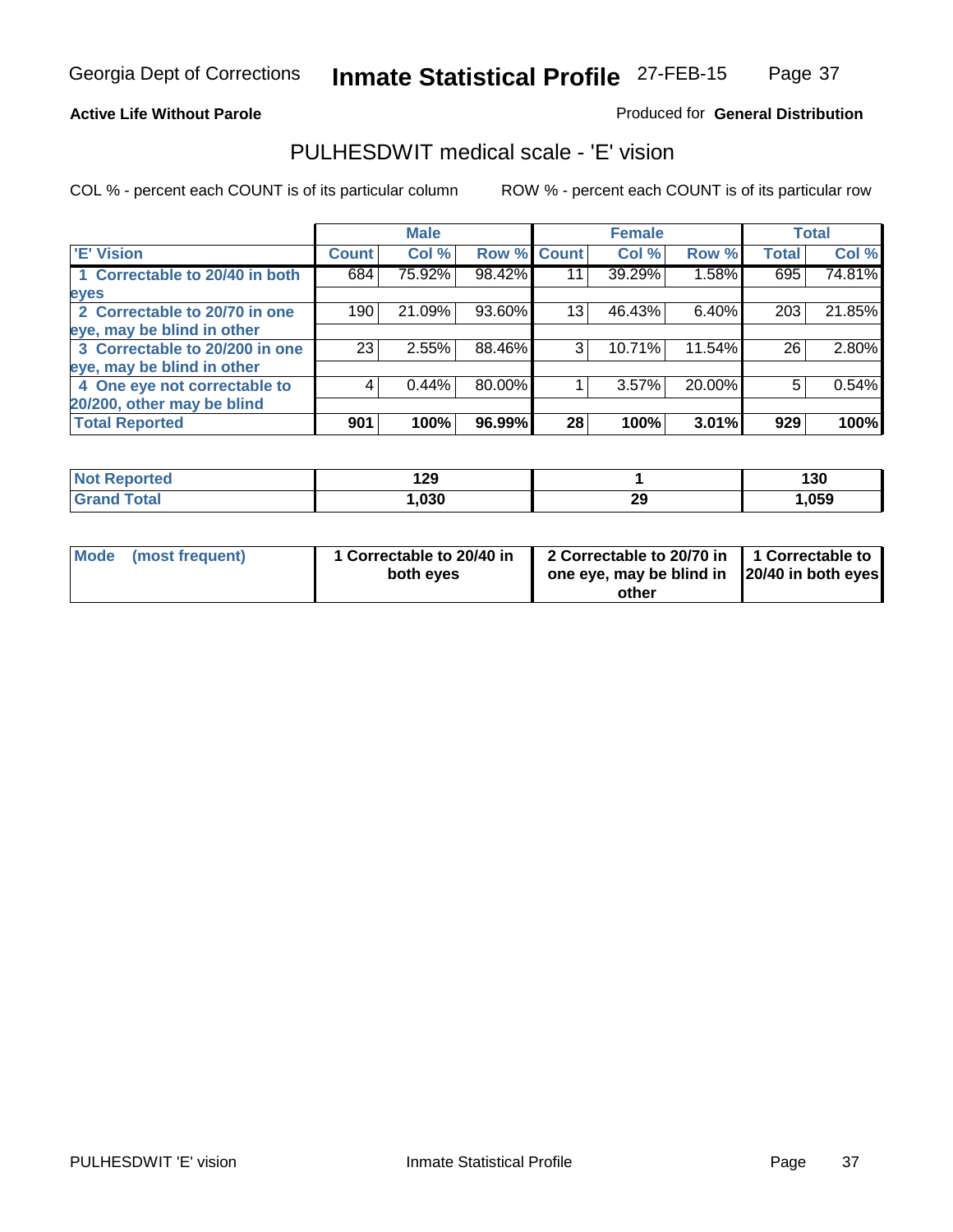### **Active Life Without Parole**

### Produced for **General Distribution**

### PULHESDWIT medical scale - 'S' pSychiatric

|                                        |              | <b>Male</b> |             |    | <b>Female</b> |       |              | <b>Total</b> |
|----------------------------------------|--------------|-------------|-------------|----|---------------|-------|--------------|--------------|
| 'S' pSychiatric                        | <b>Count</b> | Col %       | Row % Count |    | Col %         | Row % | <b>Total</b> | Col %        |
| 1 No impairment or disorders           | 757          | 80.11%      | 98.95%      | 8  | 42.11%        | 1.05% | 765          | 79.36%       |
| 2 Stable, or in remission, or          | 137          | 14.50%      | 93.20%      | 10 | 52.63%        | 6.80% | 147          | 15.25%       |
| mild impairment or retardation         |              |             |             |    |               |       |              |              |
| 3 Requires moderate inpatient          | 43           | 4.55%       | 97.73%      |    | $5.26\%$      | 2.27% | 44           | 4.56%        |
| <b>treatment</b>                       |              |             |             |    |               |       |              |              |
| 4 Requires intensive inpatient         |              | 0.74%       | 100.00%     |    |               |       |              | 0.73%        |
| treatment                              |              |             |             |    |               |       |              |              |
| <b>5 Requires Crisis Stabilization</b> |              | 0.11%       | 100.00%     |    |               |       |              | 0.10%        |
| Unit (CSU) inpatient care              |              |             |             |    |               |       |              |              |
| <b>Total Reported</b>                  | 945          | 100%        | 98.03%      | 19 | 100%          | 1.97% | 964          | 100%         |

| 0E<br>uj<br>$ -$ | $-$ | 95   |
|------------------|-----|------|
| .030             | 29  | ,059 |

| Mode (most frequent) | 1 No impairment or disorders 2 Stable, or in remission, 1 No impairment or |                       |           |
|----------------------|----------------------------------------------------------------------------|-----------------------|-----------|
|                      |                                                                            | or mild impairment or | disorders |
|                      |                                                                            | retardation           |           |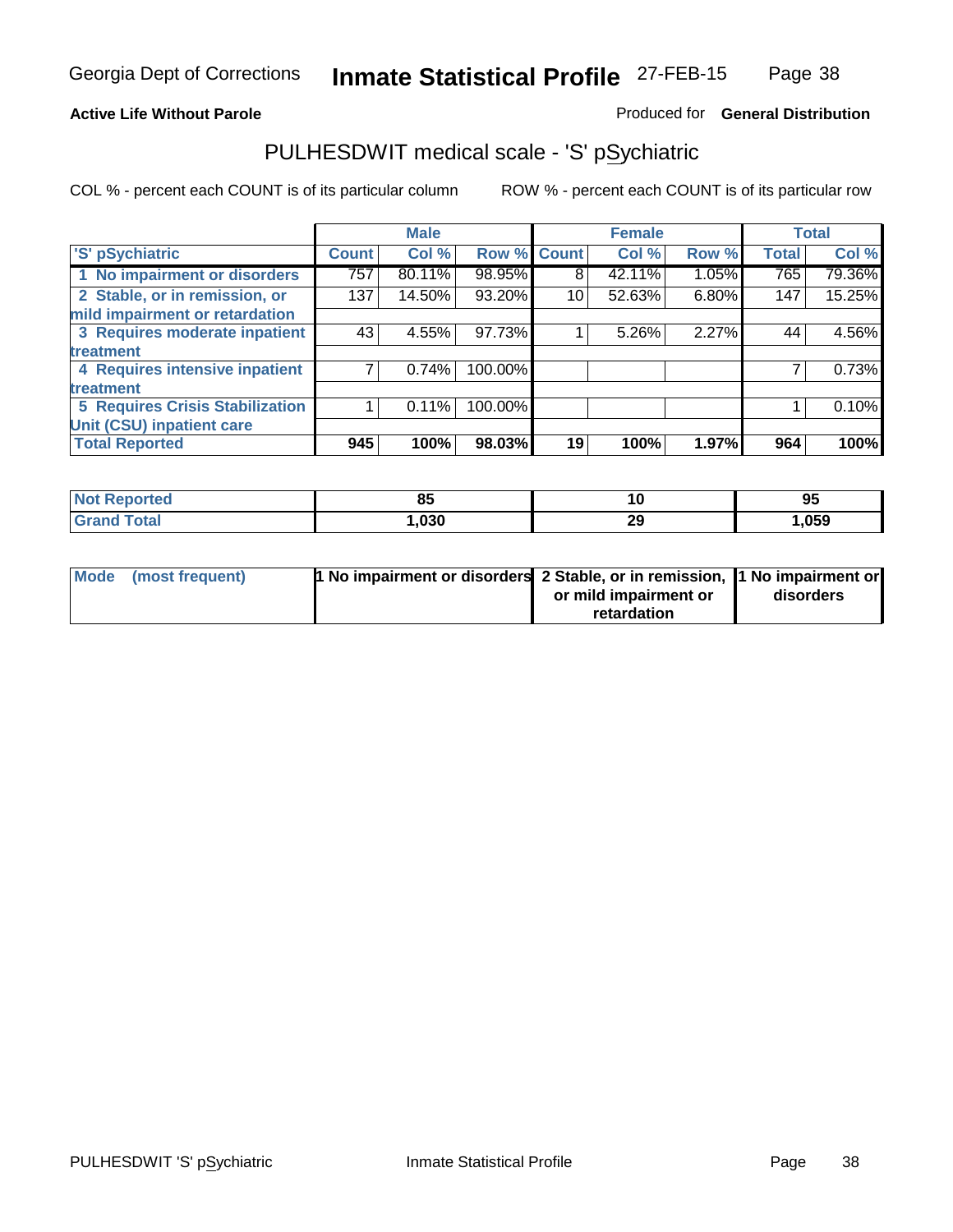#### **Active Life Without Parole**

Produced for **General Distribution**

### PULHESDWIT medical scale - 'D' dental

|                                 |       | <b>Male</b> |             |    | <b>Female</b> |       |              | <b>Total</b> |
|---------------------------------|-------|-------------|-------------|----|---------------|-------|--------------|--------------|
| <b>D'</b> Dental                | Count | Col %       | Row % Count |    | Col %         | Row % | <b>Total</b> | Col %        |
| 1 Minimal routine dental health | 659   | 74.89%      | 97.49%      | 17 | 80.95%        | 2.51% | 676          | 75.03%       |
| <b>needs</b>                    |       |             |             |    |               |       |              |              |
| 2 Moderate cavities and/or      | 190   | 21.59%      | $97.94\%$   |    | 19.05%        | 2.06% | 194          | 21.53%       |
| gum disease                     |       |             |             |    |               |       |              |              |
| 3 Extensive gum disease         | 31    | $3.52\%$    | 100.00%     |    |               |       | 31           | $3.44\%$     |
| and/or widespread decay         |       |             |             |    |               |       |              |              |
| <b>Total Reported</b>           | 880   | 100%        | 97.67%      | 21 | 100%          | 2.33% | 901          | 100%         |

| 150  |          | 158  |
|------|----------|------|
| .030 | ^^<br>23 | .059 |

| Mode (most frequent) | <b>Minimal routine dental</b><br>health needs | I Minimal routine dental<br>health needs | 1 Minimal routine  <br>dental health<br>needs |
|----------------------|-----------------------------------------------|------------------------------------------|-----------------------------------------------|
|----------------------|-----------------------------------------------|------------------------------------------|-----------------------------------------------|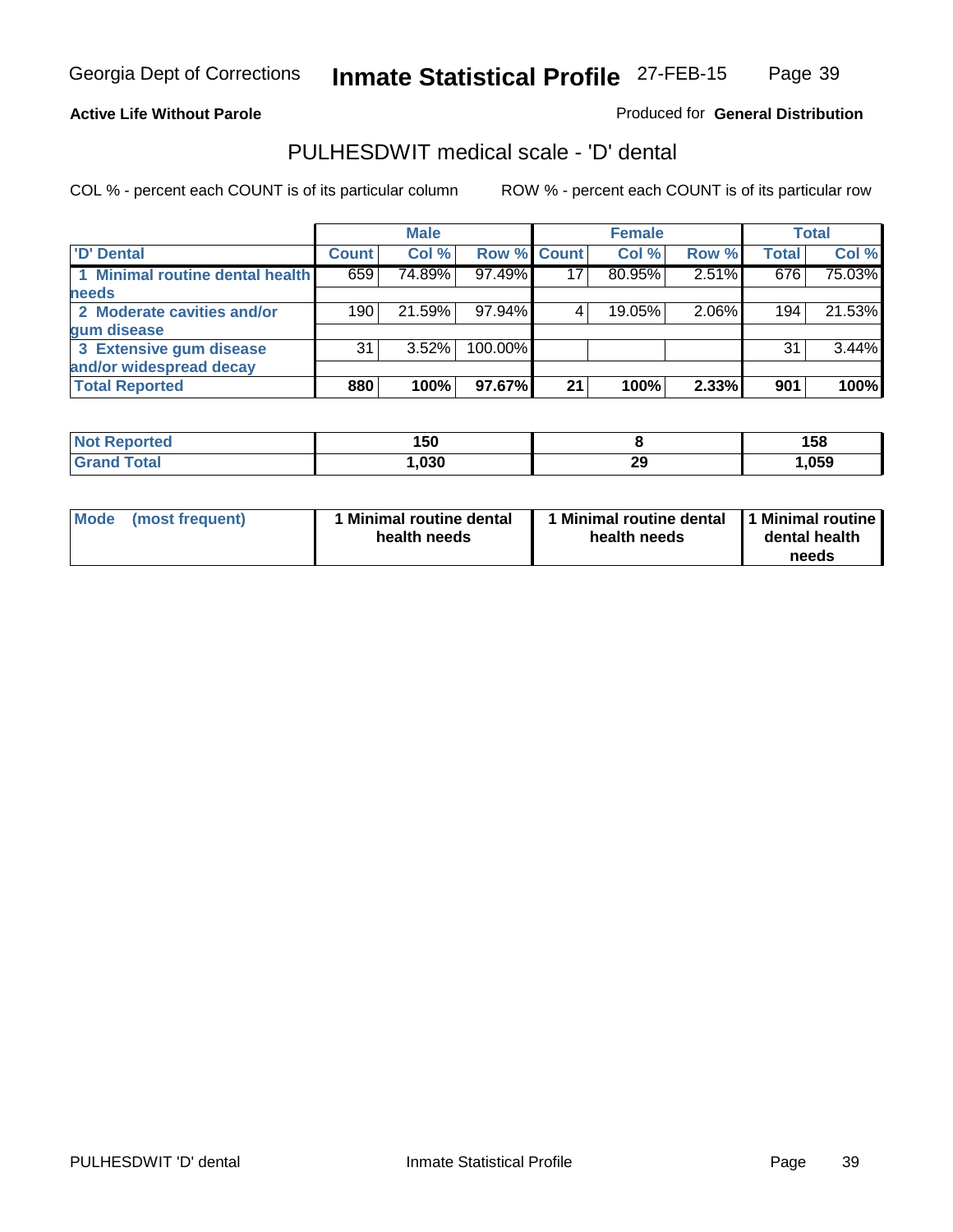### **Active Life Without Parole**

### Produced for **General Distribution**

### PULHESDWIT medical scale - 'W' work ability

|                                 |              | <b>Male</b> |             |    | <b>Female</b> |       |              | <b>Total</b> |
|---------------------------------|--------------|-------------|-------------|----|---------------|-------|--------------|--------------|
| <b>W' work ability</b>          | <b>Count</b> | Col %       | Row % Count |    | Col %         | Row % | <b>Total</b> | Col %        |
| 1 Unrestricted work or activity | 774          | 81.65%      | 97.85%      | 17 | 58.62%        | 2.15% | 791          | 80.96%       |
| 2 Minor restrictions on type of | 133          | 14.03%      | 91.72%      | 12 | 41.38%        | 8.28% | 145          | 14.84%       |
| <b>work</b>                     |              |             |             |    |               |       |              |              |
| 3 Moderate restrictions on type | 32           | $3.38\%$    | 100.00%     |    |               |       | 32           | 3.28%        |
| of work                         |              |             |             |    |               |       |              |              |
| 4 Major restrictions on type of | 6            | 0.63%       | 100.00%     |    |               |       | 6            | 0.61%        |
| <b>work</b>                     |              |             |             |    |               |       |              |              |
| 5 Cannot work under any         | 3            | 0.32%       | 100.00%     |    |               |       | 3            | 0.31%        |
| <b>circumstances</b>            |              |             |             |    |               |       |              |              |
| <b>Total Reported</b>           | 948          | 100%        | 97.03%      | 29 | 100%          | 2.97% | 977          | 100%         |

| orted                 | n,<br>OZ. |           | $\mathbf{C}$<br>ΟZ |
|-----------------------|-----------|-----------|--------------------|
| $T \wedge f \wedge f$ | ,030      | ne.<br>∠ง | 059, ا             |

| Mode | (most frequent) | 1 Unrestricted work or<br>activity | 1 Unrestricted work or<br>activity | 1 Unrestricted<br>work or activity |
|------|-----------------|------------------------------------|------------------------------------|------------------------------------|
|------|-----------------|------------------------------------|------------------------------------|------------------------------------|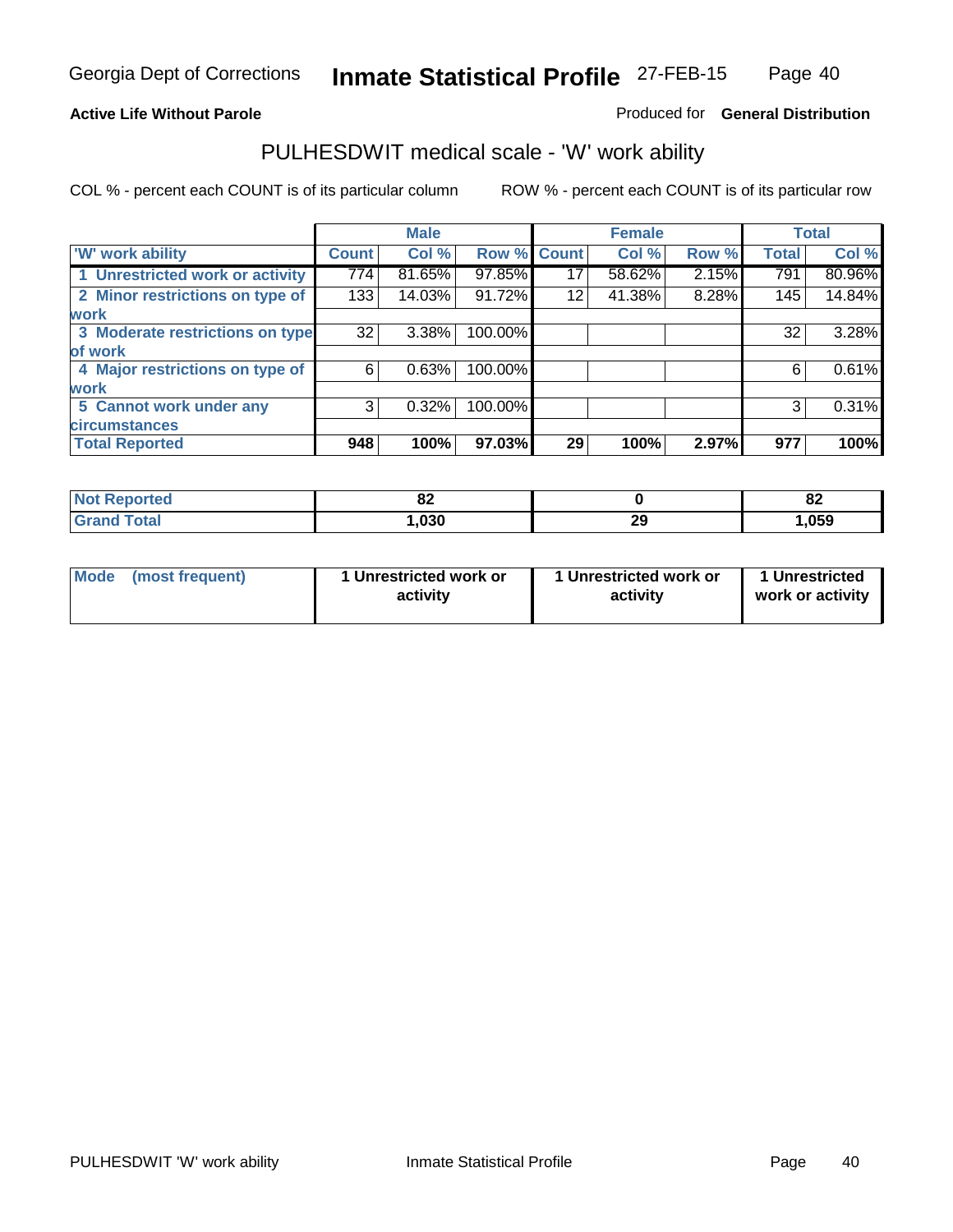#### **Active Life Without Parole**

#### Produced for **General Distribution**

### PULHESDWIT medical scale - 'I' impairment

|                                   |              | <b>Male</b> |             |                 | <b>Female</b> |          | <b>Total</b> |        |
|-----------------------------------|--------------|-------------|-------------|-----------------|---------------|----------|--------------|--------|
| <b>T' Impairment</b>              | <b>Count</b> | Col %       | Row % Count |                 | Col %         | Row %    | <b>Total</b> | Col %  |
| 1 No impairments or               | 936          | 98.84%      | 96.99%      | 29 <sub>1</sub> | 100.00%       | $3.01\%$ | 965          | 98.87% |
| disabilities                      |              |             |             |                 |               |          |              |        |
| 2 Wheelchair-bound but            |              | 0.74%       | 100.00%     |                 |               |          |              | 0.72%  |
| otherwise OK                      |              |             |             |                 |               |          |              |        |
| <b>3 Needs low-level Assisted</b> |              | 0.11%       | 100.00%     |                 |               |          |              | 0.10%  |
| Living (level I)                  |              |             |             |                 |               |          |              |        |
| 4 Needs moderate Assisted         |              | 0.11%       | 100.00%     |                 |               |          |              | 0.10%  |
| <b>Living (level II)</b>          |              |             |             |                 |               |          |              |        |
| <b>5 Needs maximal Assisted</b>   | 2            | 0.21%       | 100.00%     |                 |               |          | 2            | 0.20%  |
| <b>Living (level III)</b>         |              |             |             |                 |               |          |              |        |
| <b>Total Reported</b>             | 947          | 100%        | 97.03%      | 29              | 100%          | 2.97%    | 976          | 100%   |

| тес  | o.<br>စခ |                  | 00<br>ია |
|------|----------|------------------|----------|
| ota. | ,030     | $ -$<br>הה<br>23 | ,059     |

| Mode | (most frequent) | 1 No impairments or<br>disabilities | 1 No impairments or<br>disabilities | 1 1 No impairments<br>or disabilities |
|------|-----------------|-------------------------------------|-------------------------------------|---------------------------------------|
|------|-----------------|-------------------------------------|-------------------------------------|---------------------------------------|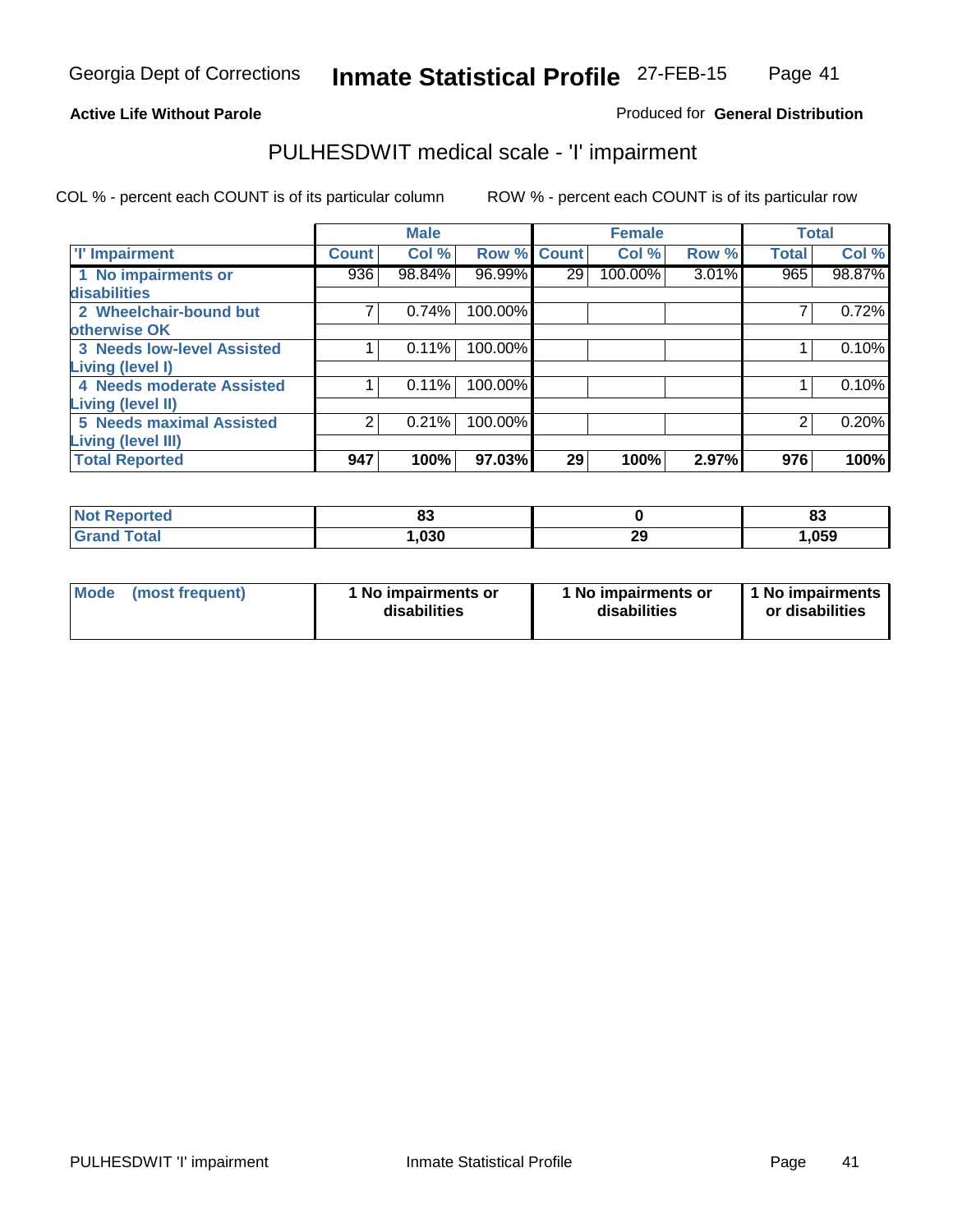#### **Inmate Statistical Profile** 27-FEB-15 Page Page 42

### **Active Life Without Parole Produced fo Seneral Distribution**

### PULHESDWIT medical scale - 'T' transportability

|                             |              | <b>Male</b> |             |                 | <b>Female</b> |          |              | <b>Total</b> |
|-----------------------------|--------------|-------------|-------------|-----------------|---------------|----------|--------------|--------------|
| <b>T' Transportability</b>  | <b>Count</b> | Col %       | Row % Count |                 | Col %         | Row %    | <b>Total</b> | Col %        |
| 1 Can be transported in any | 945          | 99.26%      | 97.02%      | 29 <sub>1</sub> | 100.00%       | 2.98%    | 974          | 99.29%       |
| ordinary approved vehicle   |              |             |             |                 |               |          |              |              |
| 2 Wheelchair-bound, not     |              | 0.11%       | 100.00%     |                 |               |          |              | 0.10%        |
| needing special vehicle     |              |             |             |                 |               |          |              |              |
| 5 Requires ambulance        | 6            | 0.63%       | 100.00%     |                 |               |          | 6            | 0.61%        |
| transport                   |              |             |             |                 |               |          |              |              |
| <b>Total Reported</b>       | 952          | 100%        | 97.04%      | 29              | 100%          | $2.96\%$ | 981          | 100%         |

| <b>Not</b><br>Reported | - -<br>- 5 |         | 70   |
|------------------------|------------|---------|------|
| <b>otal</b>            | ,030       | ኅ<br>23 | .059 |

| 1 Can be transported in any 1 Can be transported in any                    | 1 Can be          |
|----------------------------------------------------------------------------|-------------------|
| Mode (most frequent)                                                       | ordinary approved |
| ordinary approved vehicle   ordinary approved vehicle   transported in any | vehicle           |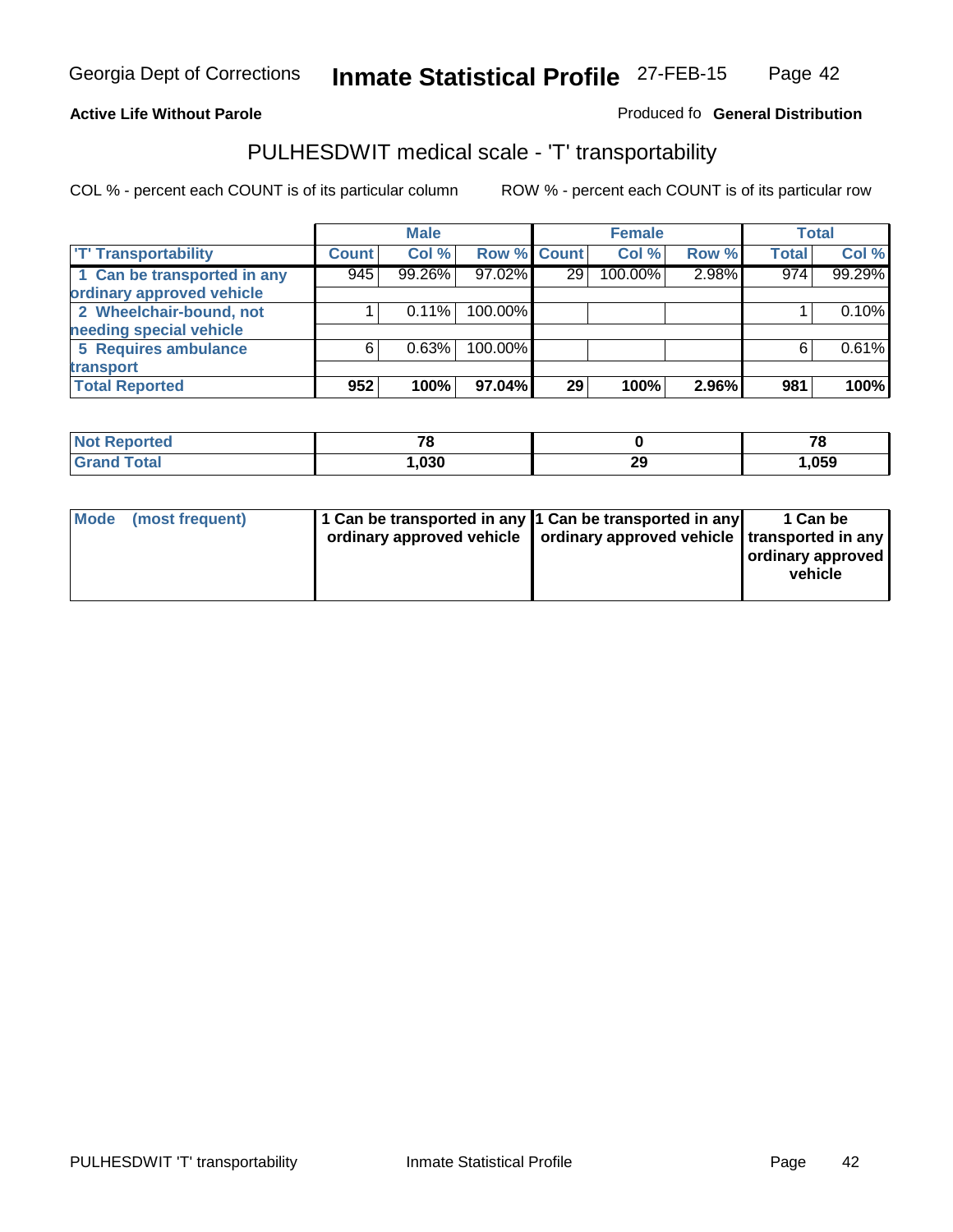#### **Active Life Without Parole**

#### Produced for **General Distribution**

### Number of prior Georgia incarcerations

|                                       |                 | <b>Male</b> |         |              | <b>Female</b> |       |       | <b>Total</b> |
|---------------------------------------|-----------------|-------------|---------|--------------|---------------|-------|-------|--------------|
| <b>Num of Prior GA Incarcerations</b> | <b>Count</b>    | Col %       | Row %   | <b>Count</b> | Col %         | Row % | Total | Col %        |
|                                       | 525             | 50.97%      | 95.98%  | 22           | 75.86%        | 4.02% | 547   | 51.65%       |
|                                       | 196             | 19.03%      | 98.99%  | 2            | 6.90%         | 1.01% | 198   | 18.70%       |
|                                       | 119             | 11.55%      | 98.35%  | 2            | 6.90%         | 1.65% | 121   | 11.43%       |
| 3                                     | 89              | 8.64%       | 97.80%  | 2            | 6.90%         | 2.20% | 91    | 8.59%        |
|                                       | 51              | 4.95%       | 100.00% |              |               |       | 51    | 4.82%        |
| 5                                     | 30 <sup>1</sup> | 2.91%       | 100.00% |              |               |       | 30    | 2.83%        |
| <b>More Than 5</b>                    | 20 <sub>1</sub> | 1.94%       | 95.24%  |              | 3.45%         | 4.76% | 21    | 1.98%        |
| <b>Total Reported</b>                 | 1,030           | 100%        | 97.26%  | 29           | 100.0%        | 2.74% | 1,059 | 100%         |

| วrted<br>-NA |        |          |      |
|--------------|--------|----------|------|
| <b>otal</b>  | $\sim$ | 20<br>~~ | .059 |

| Mean (average)       | 1.15 | .66 | 1.14 |
|----------------------|------|-----|------|
| Median (middle)      |      |     |      |
| Mode (most frequent) |      |     |      |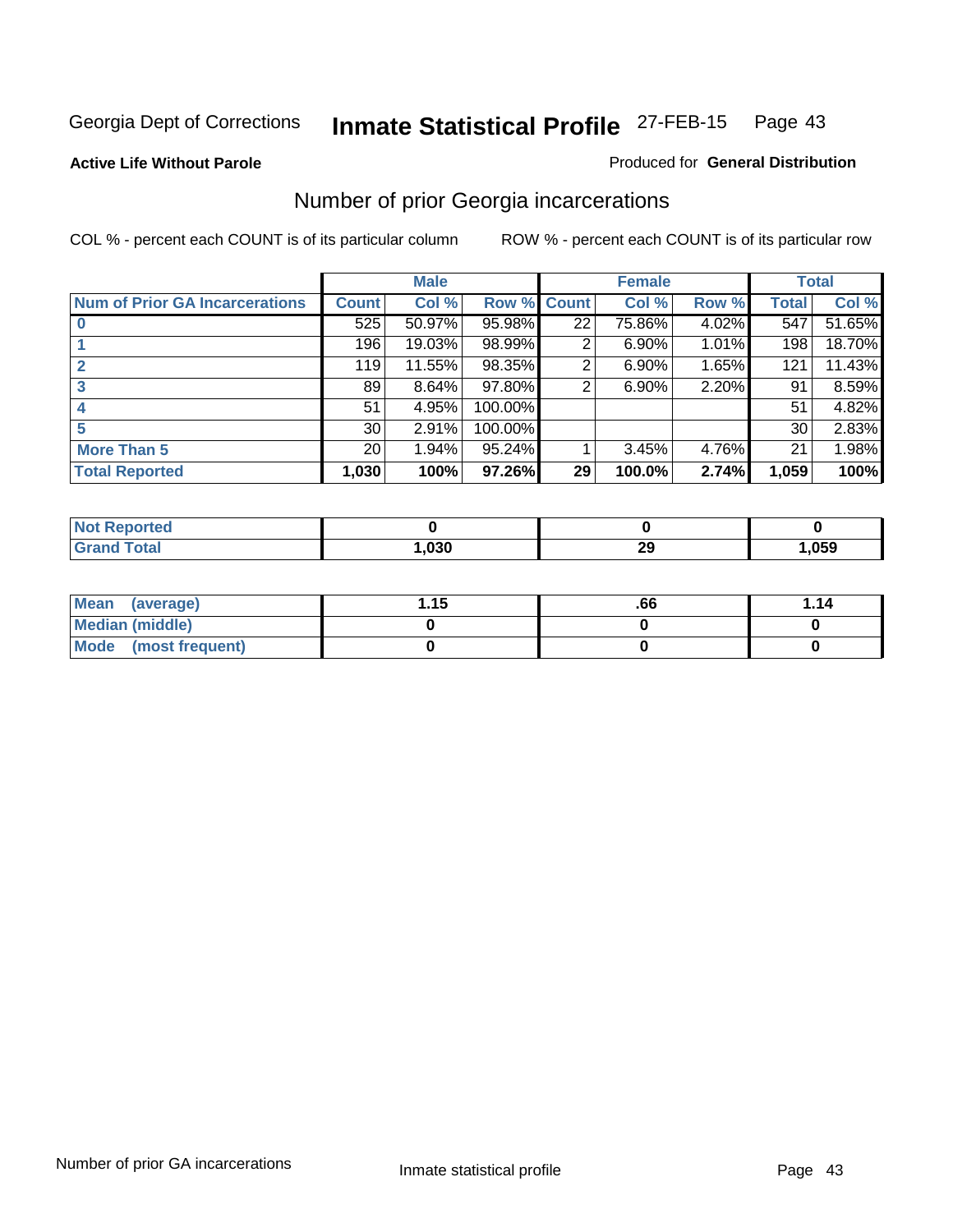**Active Life Without Parole** 

Produced for **General Distribution**

### Prison sentence in years

COL % - percent each COUNT is of its particular column ROW % - percent each COUNT is of its particular row

|                                 |              | <b>Male</b> |                    |    | <b>Female</b> |          |              | <b>Total</b> |
|---------------------------------|--------------|-------------|--------------------|----|---------------|----------|--------------|--------------|
| <b>Prison Sentence In Years</b> | <b>Count</b> | Col %       | <b>Row % Count</b> |    | Col %         | Row %    | <b>Total</b> | Col %        |
| Life Without Parole             | .022         | 99.22%      | $97.24\%$          | 29 | 100.00%       | $2.76\%$ | 1,051        | 99.24%       |
| <b>Death</b>                    |              | 0.68%       | 100.00%            |    |               |          |              | $0.66\%$     |
| <b>Youthful Offenders</b>       |              | 0.10%       | 100.00%            |    |               |          |              | 0.09%        |
| <b>Total Reported</b>           | 1,030        | 100%        | 97.26%             | 29 | 100%          | 2.74%    | 1,059        | 100%         |

| ported      |      |           |      |
|-------------|------|-----------|------|
| <b>otal</b> | ,030 | 20<br>-43 | .059 |

#### **Determinate (numeric) sentences only**

 **Mean (average)**

**All sentences (including determinate), with life, life without parole, and death sentences figured at 45 years**

| Me<br>ாு<br>$\mathbf{v}$ | $\sim$ | $\sim$ |  |
|--------------------------|--------|--------|--|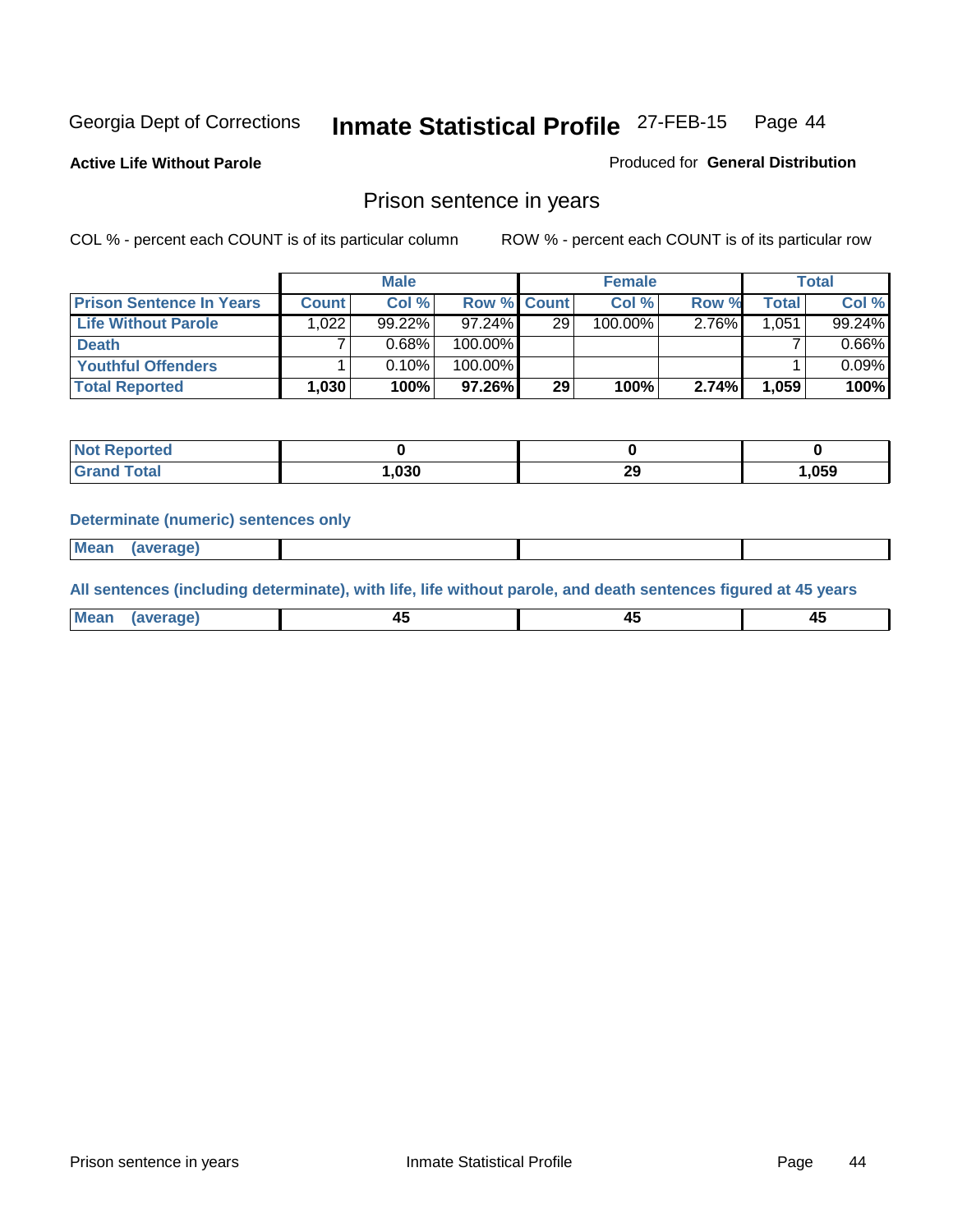#### **Active Life Without Parole**

#### Produced for **General Distribution**

## Primary offense, broken out into felonies vs misdemeanors

|                                  |              | <b>Male</b> |                    |                 | <b>Female</b> |          |              | Total   |
|----------------------------------|--------------|-------------|--------------------|-----------------|---------------|----------|--------------|---------|
| <b>Felonies and Misdemeanors</b> | <b>Count</b> | Col%        | <b>Row % Count</b> |                 | Col%          | Row %    | <b>Total</b> | Col %   |
| <b>Felonies</b>                  | ,030         | 100.00%     | 97.26%             | 29 <sub>1</sub> | $100.00\%$    | $2.74\%$ | .059         | 100.00% |
| <b>Total Reported</b>            | 1,030        | 100%        | $97.26\%$          | 29              | 100%          | 2.74%    | .059         | 100%    |

| <b>Not Reported</b> |      |      |      |
|---------------------|------|------|------|
| Gran                | ,030 | ,030 | ,059 |

| M<br>$\cdots$<br>пю.<br>. | nies<br>. | . |
|---------------------------|-----------|---|
|---------------------------|-----------|---|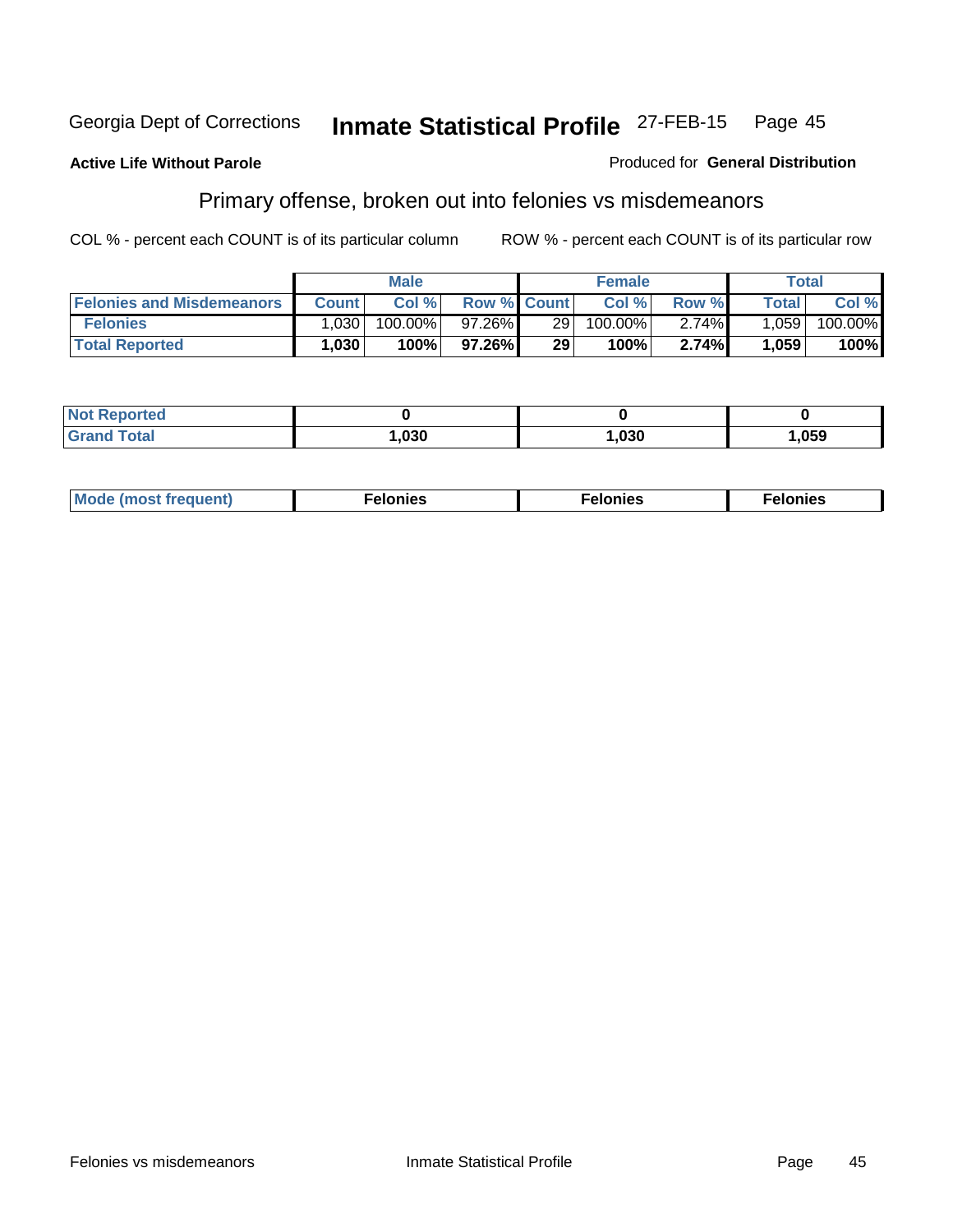#### **Active Life Without Parole**

#### Produced for **General Distribution**

### Primary offense, broken out into six broad crime categories

|                                 |              | <b>Male</b> |                    |    | <b>Female</b> |       |                 | <b>Total</b> |
|---------------------------------|--------------|-------------|--------------------|----|---------------|-------|-----------------|--------------|
| <b>Crime Categories</b>         | <b>Count</b> | Col %       | <b>Row % Count</b> |    | Col %         | Row % | <b>Total</b>    | Col %        |
| <b>Violent</b>                  | 800          | 77.67%      | 96.85%             | 26 | 89.66%        | 3.15% | 826             | 78.00%       |
| <b>Sex Crime</b><br>2           | 132          | 12.82%      | 100.00%            |    | .00%          |       | 132             | 12.46%       |
| <b>Property</b><br>$\mathbf{3}$ | 42           | 4.08%       | 95.45%             |    | $6.90\%$      | 4.55% | 44              | 4.15%        |
| <b>Drug</b><br>4                | 38           | 3.69%       | 97.44%             |    | 3.45%         | 2.56% | 39              | 3.68%        |
| <b>Other</b><br>6               | 18           | 1.75%       | 100.00%            |    | .00%          |       | 18 <sup>1</sup> | 1.70%        |
| <b>Total Reported</b>           | 1,030        | 100%        | 97.26%             | 29 | 100%          | 2.74% | 1,059           | 100%         |

| <b>Not Reported</b> |      |           |      |
|---------------------|------|-----------|------|
| <b>Grand Total</b>  | ,030 | ററ<br>29. | ,059 |

| Mo | n n | winlor" | ılen' |
|----|-----|---------|-------|
|    |     |         |       |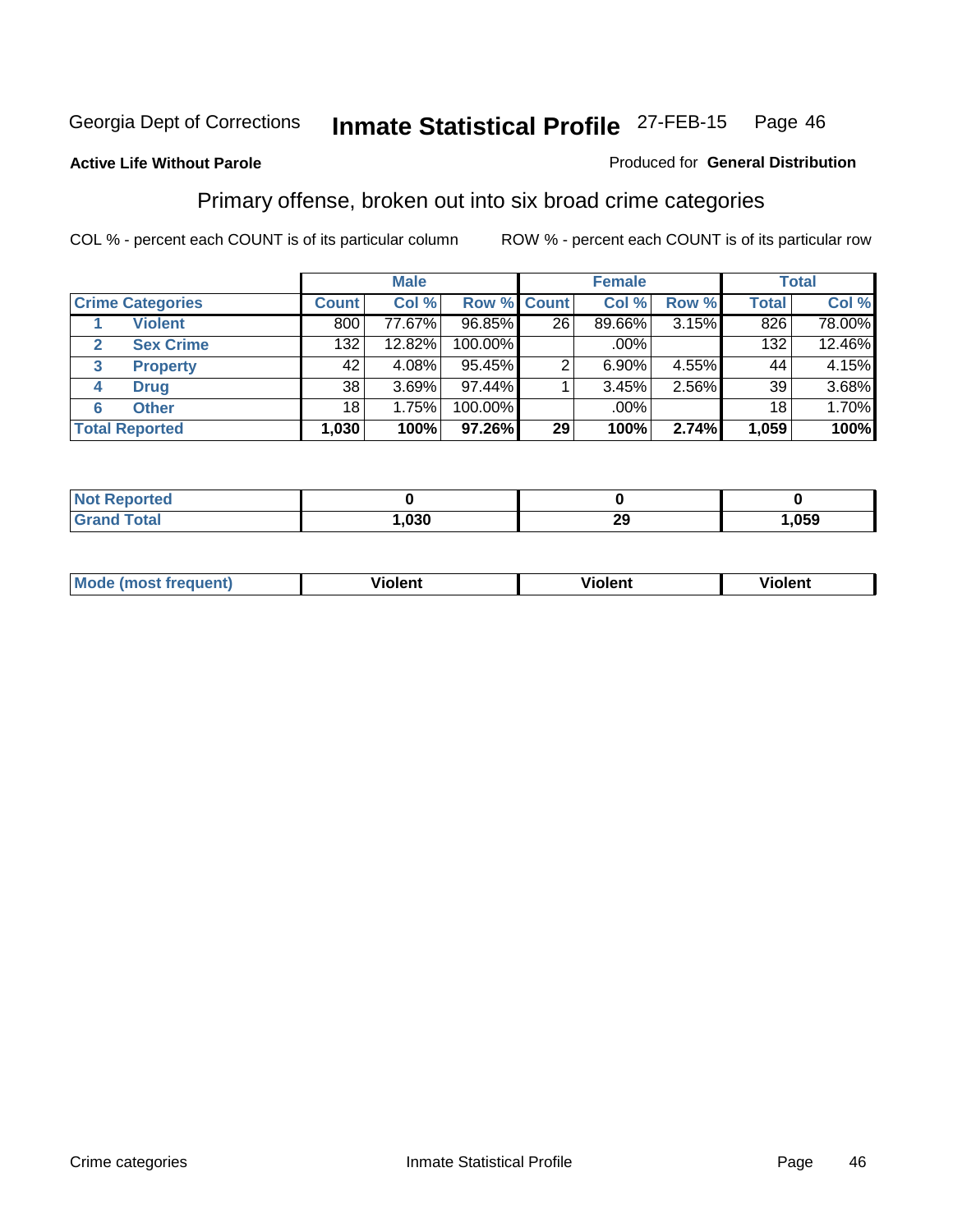#### **Active Life Without Parole**

#### Produced for **General Distribution**

## Primary offense, detailed offense code

|                                            |                 | <b>Male</b> |         |              | <b>Female</b> |        |                 | <b>Total</b> |
|--------------------------------------------|-----------------|-------------|---------|--------------|---------------|--------|-----------------|--------------|
| <b>Primary Offense</b>                     | <b>Count</b>    | Col %       | Row %   | <b>Count</b> | Col %         | Row %  | <b>Total</b>    | Col %        |
| <b>Abandonment Of Child (2852)</b>         | 1               | .10%        | 100.00% |              |               |        | 1               | .09%         |
| <b>Aggrav Assault (1302)</b>               | $\overline{32}$ | 3.11%       | 100.00% |              |               |        | $\overline{32}$ | 3.02%        |
| <b>Aggrav Battery (1305)</b>               | $\overline{3}$  | .29%        | 100.00% |              |               |        | $\overline{3}$  | .28%         |
| <b>Aggrav Child Molestation (2021)</b>     | $\overline{23}$ | 2.23%       | 100.00% |              |               |        | $\overline{23}$ | 2.17%        |
| <b>Aggrav Sexual Battery (2009)</b>        | 4               | .39%        | 100.00% |              |               |        | 4               | .38%         |
| <b>Aggrav Sodomy (2003)</b>                | 7               | .68%        | 100.00% |              |               |        | 7               | .66%         |
| <b>Aggrav Stalking (1321)</b>              | 1               | .10%        | 100.00% |              |               |        | 1               | .09%         |
| <b>Armed Robbery (1902)</b>                | 123             | 11.94%      | 99.19%  | 1            | 3.45%         | .81%   | 124             | 11.71%       |
| Arson 1st Degree (1401)                    | 2               | .19%        | 100.00% |              |               |        | $\overline{2}$  | .19%         |
| <b>Atmpt Armed Robbery (1992)</b>          | 1               | .10%        | 100.00% |              |               |        | 1               | .09%         |
| <b>Atmpt Escape (2590)</b>                 | 1               | .10%        | 100.00% |              |               |        | 1               | .09%         |
| <b>Att/Consprcy Commt C/S/Of</b>           | 1               | .10%        | 100.00% |              |               |        | 1               | .09%         |
| (4134)<br>Burg Bef 7/1/12 (1601)           | 19              | 1.84%       | 95.00%  | 1            | 3.45%         | 5.00%  | 20              | 1.89%        |
| <b>Carry Weapon At School (2915)</b>       | 1               | .10%        | 100.00% |              |               |        | 1               | .09%         |
| <b>Child Molestation (2019)</b>            | $\overline{5}$  | .49%        | 100.00% |              |               |        | 5               | .47%         |
| <b>Crmnl Interfere Govt Prop (2613)</b>    | 1               | .10%        | 100.00% |              |               |        | 1               | .09%         |
| <b>Cruelty To Children (2801)</b>          | $\overline{2}$  | .19%        | 100.00% |              |               |        | 2               | .19%         |
| <b>Escape (2501)</b>                       | 1               | .10%        | 100.00% |              |               |        | 1               | .09%         |
| <b>False Imprisonment (1308)</b>           | 3               | .29%        | 100.00% |              |               |        | 3               | .28%         |
| <b>False Statements Govt (2408)</b>        | 1               | .10%        | 100.00% |              |               |        | 1               | .09%         |
| <b>Family Violence Battery (1301)</b>      | 1               | .10%        | 100.00% |              |               |        | 1               | .09%         |
| Forg 1st Bef 7/1/12 (1701)                 | 8               | .78%        | 88.89%  | 1            | 3.45%         | 11.11% | 9               | .85%         |
| <b>Hijacking Motor Vehicle (1911)</b>      | 1               | .10%        | 100.00% |              |               |        | 1               | .09%         |
|                                            |                 |             | 100.00% |              |               |        |                 | .09%         |
| <b>Incest (2006)</b>                       | 1               | .10%        | 100.00% |              |               |        | 1               | .09%         |
| <b>Involuntary Manslaughter (1103)</b>     | 1               | .10%        |         |              |               |        | 1               |              |
| Kidnapping (1311)                          | $\overline{73}$ | 7.09%       | 100.00% |              |               |        | 73              | 6.89%        |
| <b>Murder (1101)</b>                       | 542             | 52.62%      | 95.76%  | 24           | 82.76%        | 4.24%  | 566             | 53.45%       |
| <b>Obstr Of Law Enf Officer (2314)</b>     | 5               | .49%        | 100.00% |              |               |        | 5               | .47%         |
| <b>Poss Dep Stim Cntrf Drugs</b><br>(4007) | 1               | .10%        | 100.00% |              |               |        | 1               | .09%         |
| Poss Firearm 1st Offender (2913)           | $\mathbf 1$     | .10%        | 100.00% |              |               |        | 1               | .09%         |
| <b>Poss Firearm Convct Felon</b>           | $\overline{5}$  | .49%        | 100.00% |              |               |        | $\overline{5}$  | .47%         |
| (2914)                                     |                 |             |         |              |               |        |                 |              |
| <b>Poss Methamphetamine (4031)</b>         | 2               | .19%        | 100.00% |              |               |        | 2               | .19%         |
| <b>Poss Narcotics Opiates (4006)</b>       | 1               | .10%        | 50.00%  | 1            | 3.45%         | 50.00% | $\overline{2}$  | .19%         |
| Poss Of Cocaine (4022)                     | $\overline{5}$  | .49%        | 100.00% |              |               |        | $\overline{5}$  | .47%         |
| <b>Poss Of Firearm Dur Crime</b><br>(2910) | $\overline{2}$  | .19%        | 100.00% |              |               |        | $\overline{2}$  | .19%         |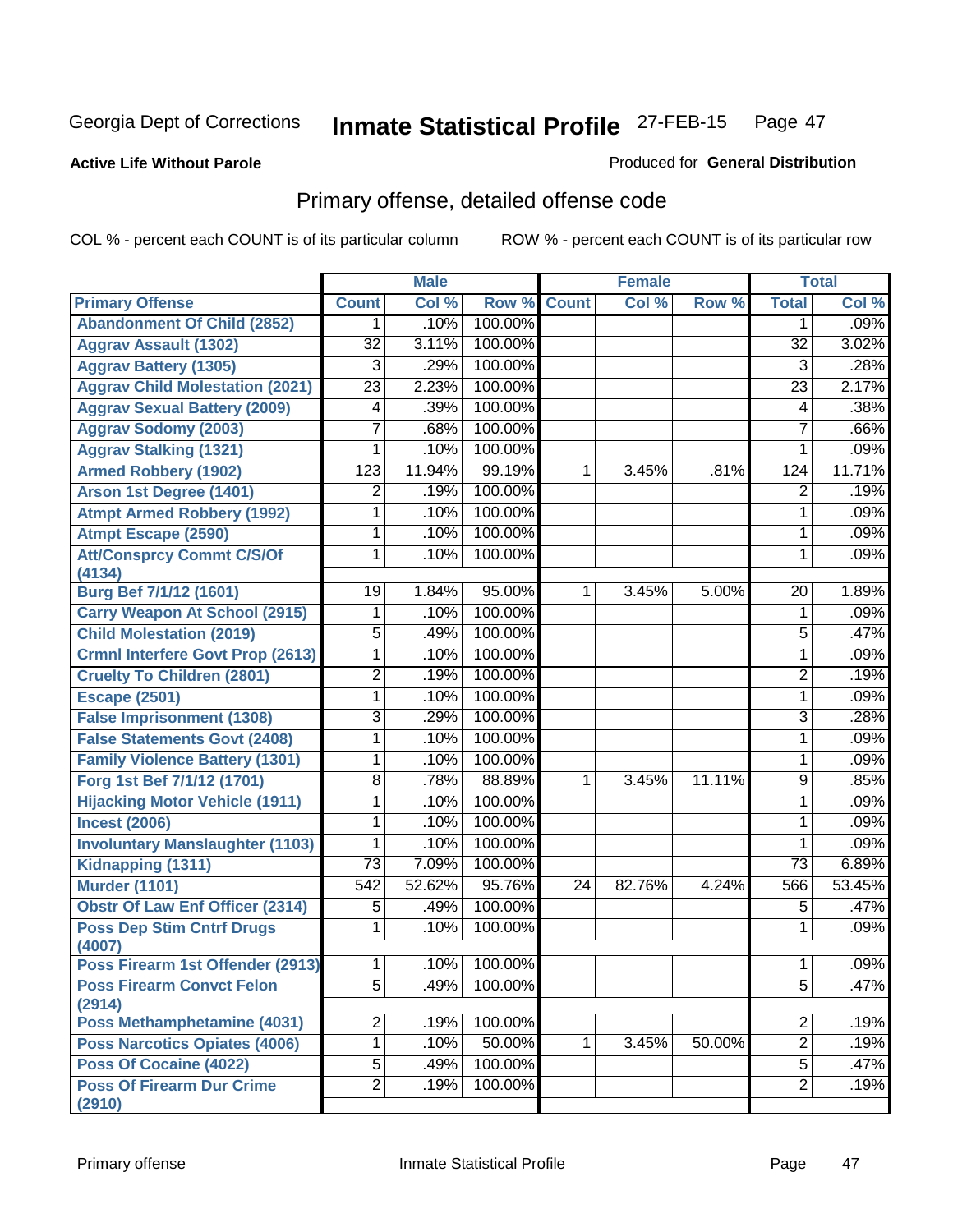#### **Active Life Without Parole**

#### Produced for **General Distribution**

## Primary offense, detailed offense code

|                                            |                 | <b>Male</b> |         |              | <b>Female</b> |        |                | <b>Total</b> |
|--------------------------------------------|-----------------|-------------|---------|--------------|---------------|--------|----------------|--------------|
| <b>Primary Offense</b>                     | <b>Count</b>    | Col %       | Row %   | <b>Count</b> | Col %         | Row %  | <b>Total</b>   | Col %        |
| Poss Of Marijuana (4009)                   | 5               | .49%        | 100.00% |              |               |        | 5              | .47%         |
| Poss Tools Commit Crime (1602)             | 1               | .10%        | 100.00% |              |               |        | 1              | .09%         |
| Poss W Int Dist Cocaine (4050)             | 3               | .29%        | 100.00% |              |               |        | 3              | .28%         |
| Rape (2001)                                | $\overline{86}$ | 8.35%       | 100.00% |              |               |        | 86             | 8.12%        |
| Robbery (1901)                             | 4               | .39%        | 100.00% |              |               |        | 4              | .38%         |
| <b>Robbery By Force (1903)</b>             | 4               | .39%        | 100.00% |              |               |        | 4              | .38%         |
| <b>Robbery By Intimidation (1904)</b>      | 1               | .10%        | 100.00% |              |               |        | 1              | .09%         |
| <b>Robbery By Sudden Snatch</b><br>(1905)  | 1               | .10%        | 100.00% |              |               |        | 1              | .09%         |
| <b>S/D Cocaine (4021)</b>                  | 8               | .78%        | 100.00% |              |               |        | 8              | .76%         |
| S/D Cont Sub Public (4017)                 | $\overline{c}$  | .19%        | 100.00% |              |               |        | $\overline{2}$ | .19%         |
| S/D Cont Sub School (4018)                 | 1               | .10%        | 100.00% |              |               |        | 1              | .09%         |
| S/D Of Marijuana (4004)                    | 2               | .19%        | 100.00% |              |               |        | $\overline{c}$ | .19%         |
| <b>Statutory Rape (2018)</b>               | 6               | .58%        | 100.00% |              |               |        | 6              | .57%         |
| <b>Terrorist Threats &amp; Acts (1307)</b> | 2               | .19%        | 66.67%  |              | 3.45%         | 33.33% | 3              | .28%         |
| <b>Theft By Rec Stolen Prop (1806)</b>     | 7               | .68%        | 100.00% |              |               |        | $\overline{7}$ | .66%         |
| <b>Theft By Shoplifting (1821)</b>         | 1               | .10%        | 100.00% |              |               |        | 1              | .09%         |
| <b>Theft By Taking (1802)</b>              | 4               | .39%        | 100.00% |              |               |        | 4              | .38%         |
| <b>Traf Cocaine 401+ Gm (4103)</b>         |                 | .10%        | 100.00% |              |               |        | 1              | .09%         |
| <b>Traf Methamph 28-199 Gm (4140)</b>      |                 | .10%        | 100.00% |              |               |        | 1              | .09%         |
| <b>Unknown Offense (9999)</b>              | 1               | .10%        | 100.00% |              |               |        | 1              | .09%         |
| <b>Viol Dngrous Drgs Act (4013)</b>        | 1               | .10%        | 100.00% |              |               |        | 1              | .09%         |
| <b>Viol Ga Cntrl Sbst Act (4012)</b>       | 4               | .39%        | 100.00% |              |               |        | 4              | .38%         |
| <b>Voluntary Manslaughter (1102)</b>       | 3               | .29%        | 100.00% |              |               |        | 3              | .28%         |
| <b>Total Rported</b>                       | 1,030           | 100%        | 97.26%  | 29           | 100%          | 2.74%  | 1,059          | 100%         |

| <b>Not Reported</b> |      |          |      |
|---------------------|------|----------|------|
| <b>Grand Total</b>  | ,030 | oc.<br>" | ,059 |

| Mode (most frequent) | 1101 Murder | 1101 Murder | 1101 Murder |
|----------------------|-------------|-------------|-------------|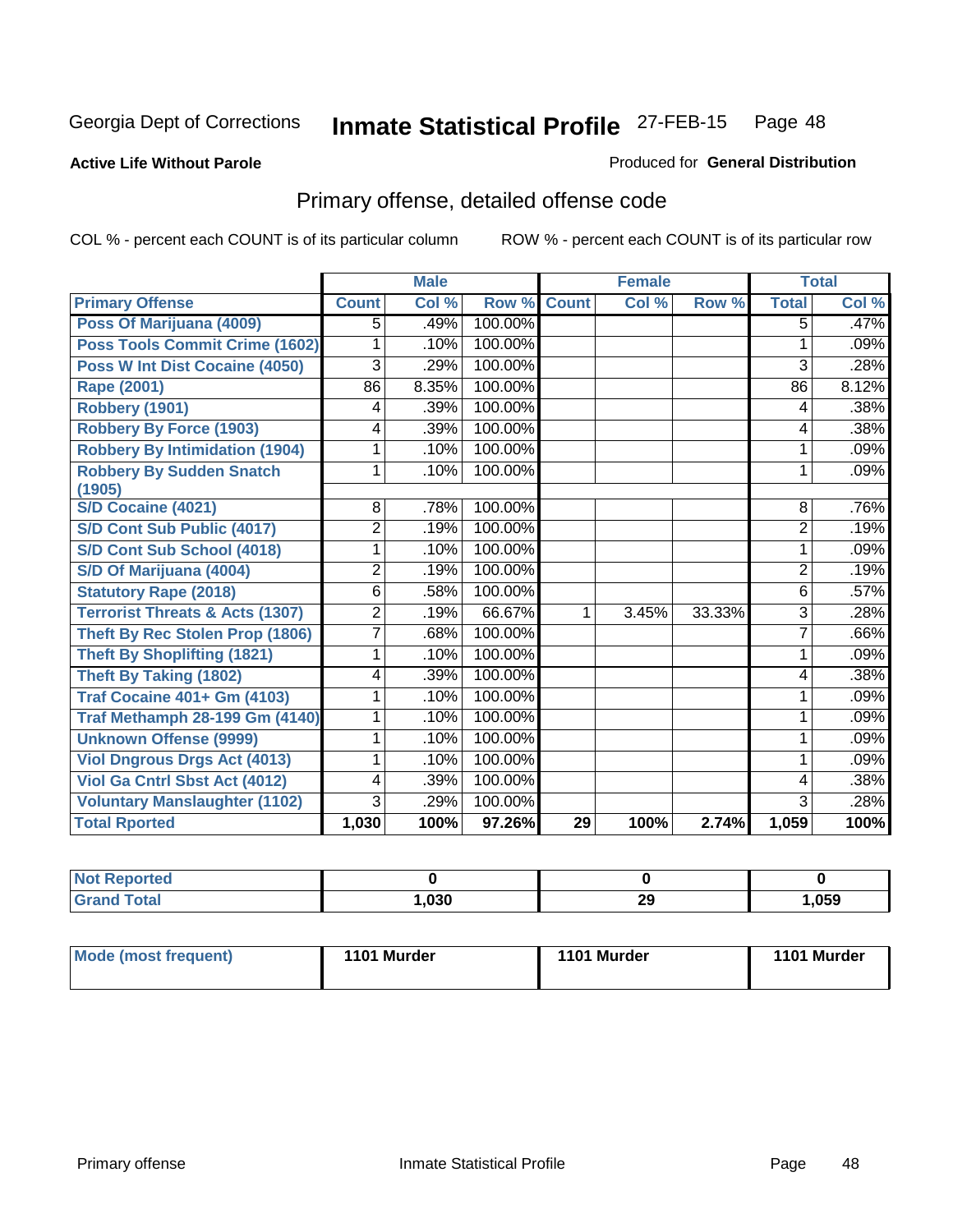#### **Active Life Without Parole**

#### Produced for **General Distribution**

## County of conviction of primary offense

|     |                             |                         | <b>Male</b> |         |                 | Female |        |                 | <b>Total</b> |
|-----|-----------------------------|-------------------------|-------------|---------|-----------------|--------|--------|-----------------|--------------|
|     | <b>County of Conviction</b> | <b>Count</b>            | Col %       | Row %   | <b>Count</b>    | Col %  | Row %  | <b>Total</b>    | Col %        |
| 000 | <b>Unknown</b>              | 440                     | 42.72%      | 95.65%  | $\overline{20}$ | 68.97% | 4.35%  | 460             | 43.44%       |
| 001 | <b>Appling County</b>       | 1                       | .10%        | 100.00% |                 |        |        | 1               | .09%         |
| 002 | <b>Atkinson County</b>      | 1                       | .10%        | 100.00% |                 |        |        | 1               | .09%         |
| 003 | <b>Bacon County</b>         | $\overline{3}$          | .29%        | 100.00% |                 |        |        | $\overline{3}$  | .28%         |
| 005 | <b>Baldwin County</b>       | 4                       | .39%        | 100.00% |                 |        |        | 4               | .38%         |
| 006 | <b>Banks County</b>         | 1                       | .10%        | 100.00% |                 |        |        | 1               | .09%         |
| 007 | <b>Barrow County</b>        | $\overline{5}$          | .49%        | 100.00% |                 |        |        | $\overline{5}$  | .47%         |
| 008 | <b>Bartow County</b>        | 4                       | .39%        | 100.00% |                 |        |        | 4               | .38%         |
| 009 | <b>Ben Hill County</b>      | $\overline{2}$          | .19%        | 100.00% |                 |        |        | $\overline{2}$  | .19%         |
| 011 | <b>Bibb County</b>          | $\overline{13}$         | 1.26%       | 100.00% |                 |        |        | $\overline{13}$ | 1.23%        |
| 012 | <b>Bleckley County</b>      | 1                       | .10%        | 100.00% |                 |        |        | 1               | .09%         |
| 013 | <b>Brantley County</b>      | 1                       | .10%        | 100.00% |                 |        |        | 1               | .09%         |
| 014 | <b>Brooks County</b>        | 1                       | .10%        | 100.00% |                 |        |        | 1               | .09%         |
| 016 | <b>Bulloch County</b>       | $\overline{5}$          | .49%        | 100.00% |                 |        |        | $\overline{5}$  | .47%         |
| 017 | <b>Burke County</b>         | $\overline{6}$          | .58%        | 100.00% |                 |        |        | 6               | .57%         |
| 018 | <b>Butts County</b>         | $\overline{3}$          | .29%        | 100.00% |                 |        |        | $\overline{3}$  | .28%         |
| 020 | <b>Camden County</b>        | $\overline{\mathbf{3}}$ | .29%        | 100.00% |                 |        |        | $\overline{3}$  | .28%         |
| 021 | <b>Candler County</b>       | 1                       | .10%        | 100.00% |                 |        |        | 1               | .09%         |
| 022 | <b>Carroll County</b>       | $\overline{2}$          | .19%        | 100.00% |                 |        |        | $\overline{2}$  | .19%         |
| 023 | <b>Catoosa County</b>       | 1                       | .10%        | 100.00% |                 |        |        | 1               | .09%         |
| 024 | <b>Charlton County</b>      | 1                       | .10%        | 100.00% |                 |        |        | 1               | .09%         |
| 025 | <b>Chatham County</b>       | $\overline{24}$         | 2.33%       | 100.00% |                 |        |        | $\overline{24}$ | 2.27%        |
| 027 | <b>Chattooga County</b>     | $\overline{2}$          | .19%        | 100.00% |                 |        |        | $\overline{2}$  | .19%         |
| 028 | <b>Cherokee County</b>      | $\overline{2}$          | .19%        | 100.00% |                 |        |        | $\overline{2}$  | .19%         |
| 029 | <b>Clarke County</b>        | 14                      | 1.36%       | 100.00% |                 |        |        | 14              | 1.32%        |
| 031 | <b>Clayton County</b>       | $\overline{26}$         | 2.52%       | 100.00% |                 |        |        | $\overline{26}$ | 2.46%        |
| 033 | <b>Cobb County</b>          | $\overline{21}$         | 2.04%       | 100.00% |                 |        |        | $\overline{21}$ | 1.98%        |
| 034 | <b>Coffee County</b>        | 3                       | .29%        | 100.00% |                 |        |        | 3               | .28%         |
| 035 | <b>Colquitt County</b>      | 4                       | .39%        | 100.00% |                 |        |        | 4               | .38%         |
| 036 | <b>Columbia County</b>      | $\overline{3}$          | .29%        | 75.00%  | 1               | 3.45%  | 25.00% | 4               | .38%         |
| 037 | <b>Cook County</b>          | 4                       | .39%        | 100.00% |                 |        |        | 4               | .38%         |
| 038 | <b>Coweta County</b>        | 2                       | .19%        | 100.00% |                 |        |        | 2               | .19%         |
| 039 | <b>Crawford County</b>      | 1                       | .10%        | 100.00% |                 |        |        | 1               | .09%         |
| 040 | <b>Crisp County</b>         | $\overline{3}$          | .29%        | 100.00% |                 |        |        | $\overline{3}$  | .28%         |
| 041 | <b>Dade County</b>          | 1                       | .10%        | 100.00% |                 |        |        | $\mathbf{1}$    | .09%         |
| 042 | <b>Dawson County</b>        | $\overline{2}$          | .19%        | 100.00% |                 |        |        | $\overline{2}$  | .19%         |
| 043 | <b>Decatur County</b>       | 1                       | .10%        | 100.00% |                 |        |        | 1               | .09%         |
| 044 | <b>Dekalb County</b>        | $\overline{47}$         | 4.56%       | 100.00% |                 |        |        | $\overline{47}$ | 4.44%        |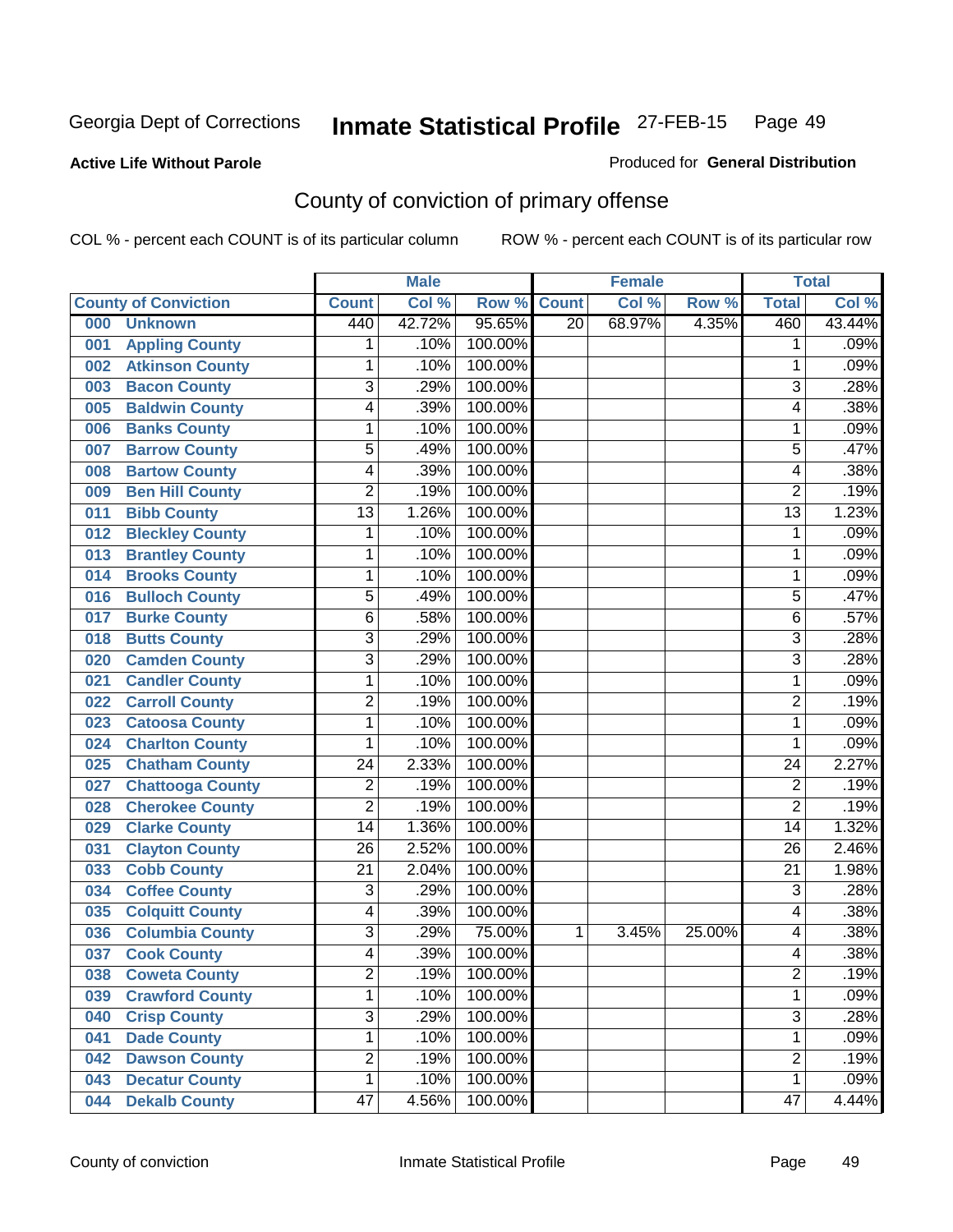#### **Active Life Without Parole**

### Produced for **General Distribution**

## County of conviction of primary offense

|                                |                         | <b>Male</b> |         |              | <b>Female</b> |       |                 | <b>Total</b>               |
|--------------------------------|-------------------------|-------------|---------|--------------|---------------|-------|-----------------|----------------------------|
| <b>County of Conviction</b>    | <b>Count</b>            | Col %       | Row %   | <b>Count</b> | Col %         | Row % | <b>Total</b>    | $\overline{\text{Col }^9}$ |
| <b>Dodge County</b><br>045     | 1                       | .10%        | 100.00% |              |               |       | 1               | .09%                       |
| <b>Dooly County</b><br>046     | 1                       | .10%        | 100.00% |              |               |       | 1               | .09%                       |
| <b>Dougherty County</b><br>047 | $\overline{17}$         | 1.65%       | 100.00% |              |               |       | $\overline{17}$ | 1.61%                      |
| <b>Douglas County</b><br>048   | $\overline{16}$         | 1.55%       | 94.12%  | 1            | 3.45%         | 5.88% | $\overline{17}$ | 1.61%                      |
| <b>Early County</b><br>049     | 1                       | .10%        | 100.00% |              |               |       | 1               | .09%                       |
| <b>Elbert County</b><br>052    | $\overline{3}$          | .29%        | 100.00% |              |               |       | $\overline{3}$  | .28%                       |
| <b>Emanuel County</b><br>053   | $\overline{2}$          | .19%        | 100.00% |              |               |       | $\overline{2}$  | .19%                       |
| <b>Fayette County</b><br>056   | 4                       | .39%        | 100.00% |              |               |       | 4               | .38%                       |
| <b>Floyd County</b><br>057     | 8                       | .78%        | 100.00% |              |               |       | 8               | .76%                       |
| <b>Franklin County</b><br>059  | 1                       | .10%        | 100.00% |              |               |       | 1               | .09%                       |
| <b>Fulton County</b><br>060    | $\overline{92}$         | 8.93%       | 96.84%  | 3            | 10.34%        | 3.16% | $\overline{95}$ | 8.97%                      |
| <b>Gilmer County</b><br>061    | 1                       | .10%        | 100.00% |              |               |       | 1               | .09%                       |
| <b>Glynn County</b><br>063     | 10                      | .97%        | 90.91%  | 1            | 3.45%         | 9.09% | $\overline{11}$ | 1.04%                      |
| <b>Gordon County</b><br>064    | $\overline{3}$          | .29%        | 100.00% |              |               |       | $\overline{3}$  | .28%                       |
| <b>Grady County</b><br>065     | 1                       | .10%        | 100.00% |              |               |       | 1               | .09%                       |
| <b>Greene County</b><br>066    | 1                       | .10%        | 100.00% |              |               |       | 1               | .09%                       |
| <b>Gwinnett County</b><br>067  | $\overline{13}$         | 1.26%       | 100.00% |              |               |       | $\overline{13}$ | 1.23%                      |
| <b>Habersham County</b><br>068 | $\overline{3}$          | .29%        | 100.00% |              |               |       | $\overline{3}$  | .28%                       |
| <b>Hall County</b><br>069      | $\overline{10}$         | .97%        | 100.00% |              |               |       | $\overline{10}$ | .94%                       |
| <b>Haralson County</b><br>071  | $\overline{2}$          | .19%        | 100.00% |              |               |       | $\overline{2}$  | .19%                       |
| <b>Harris County</b><br>072    | 1                       | .10%        | 100.00% |              |               |       | 1               | .09%                       |
| <b>Hart County</b><br>073      | $\overline{3}$          | .29%        | 100.00% |              |               |       | $\overline{3}$  | .28%                       |
| <b>Henry County</b><br>075     | $\overline{8}$          | .78%        | 100.00% |              |               |       | 8               | .76%                       |
| <b>Houston County</b><br>076   | $\overline{9}$          | .87%        | 100.00% |              |               |       | 9               | .85%                       |
| <b>Jackson County</b><br>078   | 4                       | .39%        | 100.00% |              |               |       | 4               | .38%                       |
| <b>Jasper County</b><br>079    | 1                       | .10%        | 100.00% |              |               |       | 1               | .09%                       |
| <b>Jefferson County</b><br>081 | 1                       | .10%        | 100.00% |              |               |       | 1               | .09%                       |
| <b>Jones County</b><br>084     | 1                       | .10%        | 100.00% |              |               |       | 1               | .09%                       |
| <b>Lamar County</b><br>085     | 1                       | .10%        | 100.00% |              |               |       | 1               | .09%                       |
| <b>Lanier County</b><br>086    | 1                       | .10%        | 100.00% |              |               |       | 1               | .09%                       |
| <b>Laurens County</b><br>087   | $\overline{\mathbf{3}}$ | .29%        | 100.00% |              |               |       | $\overline{3}$  | .28%                       |
| 088<br><b>Lee County</b>       | $\overline{2}$          | .19%        | 100.00% |              |               |       | 2               | .19%                       |
| <b>Liberty County</b><br>089   | $\overline{5}$          | .49%        | 100.00% |              |               |       | $\overline{5}$  | .47%                       |
| <b>Long County</b><br>091      | $\overline{3}$          | .29%        | 100.00% |              |               |       | $\overline{3}$  | .28%                       |
| <b>Lowndes County</b><br>092   | $\overline{8}$          | .78%        | 100.00% |              |               |       | $\overline{8}$  | .76%                       |
| <b>Madison County</b><br>095   | 1                       | .10%        | 100.00% |              |               |       | 1               | .09%                       |
| <b>Marion County</b><br>096    | 1                       | .10%        | 100.00% |              |               |       | 1               | .09%                       |
| <b>Mcintosh County</b><br>098  | 1                       | .10%        | 100.00% |              |               |       | 1               | .09%                       |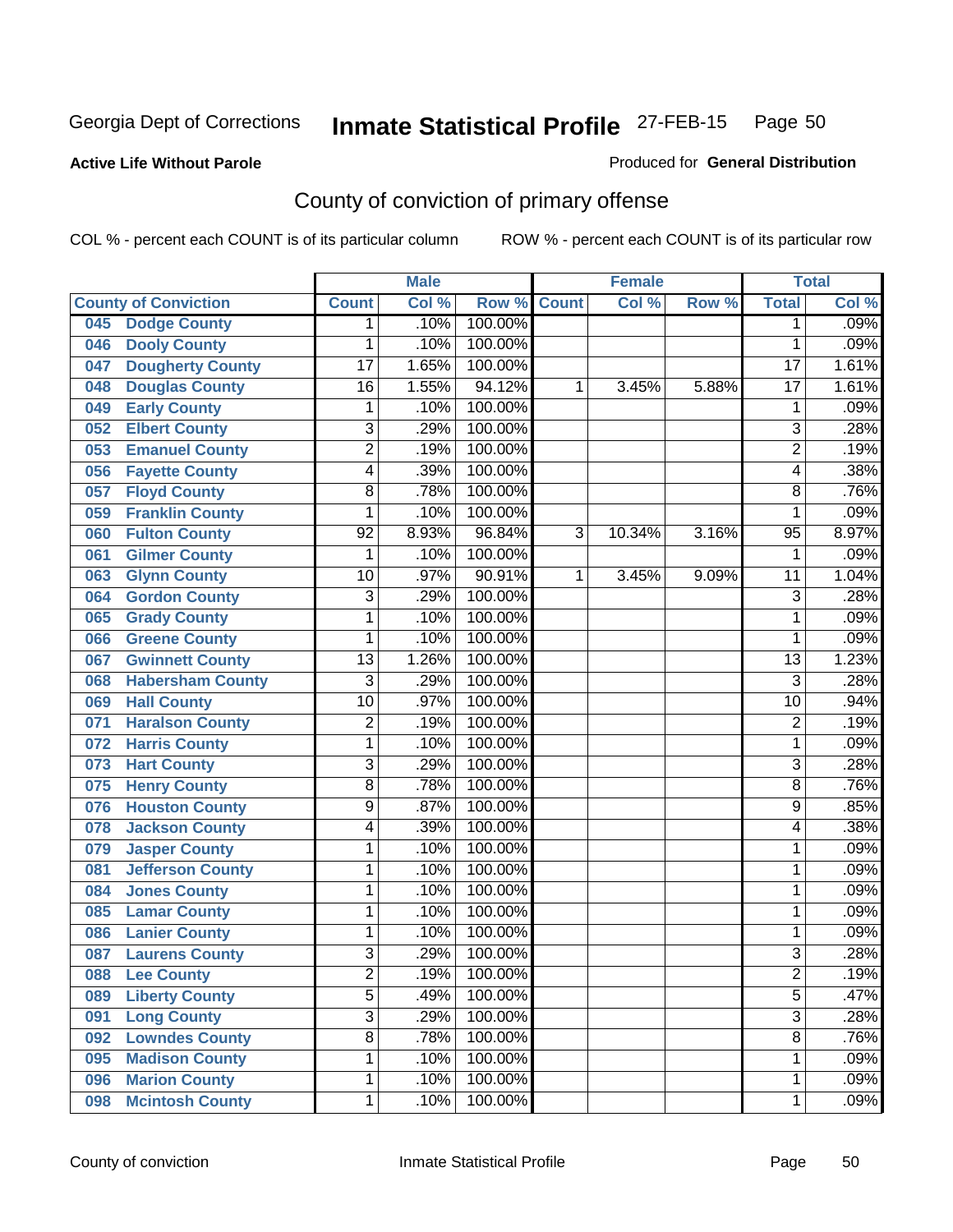**Active Life Without Parole** 

Produced for **General Distribution**

## County of conviction of primary offense

|                                 |                 | <b>Male</b> |                    |   | <b>Female</b> |        |                 | <b>Total</b> |
|---------------------------------|-----------------|-------------|--------------------|---|---------------|--------|-----------------|--------------|
| <b>County of Conviction</b>     | <b>Count</b>    | Col %       | <b>Row % Count</b> |   | Col %         | Row %  | <b>Total</b>    | Col %        |
| <b>Miller County</b><br>100     | 1               | .10%        | 100.00%            |   |               |        | 1               | .09%         |
| <b>Monroe County</b><br>102     | 4               | .39%        | 100.00%            |   |               |        | 4               | .38%         |
| <b>Murray County</b><br>105     | 1               | .10%        | 100.00%            |   |               |        | 1               | .09%         |
| <b>Muscogee County</b><br>106   | $\overline{21}$ | 2.04%       | 100.00%            |   |               |        | 21              | 1.98%        |
| <b>Newton County</b><br>107     | 5               | .49%        | 83.33%             | 1 | 3.45%         | 16.67% | 6               | .57%         |
| <b>Oglethorpe County</b><br>109 | 1               | .10%        | 100.00%            |   |               |        | 1               | .09%         |
| <b>Paulding County</b><br>110   | $\overline{2}$  | .19%        | 100.00%            |   |               |        | $\overline{2}$  | .19%         |
| <b>Pierce County</b><br>113     | 1               | .10%        | 100.00%            |   |               |        | 1               | .09%         |
| <b>Pike County</b><br>114       | $\overline{3}$  | .29%        | 100.00%            |   |               |        | 3               | .28%         |
| <b>Pulaski County</b><br>116    | 1               | .10%        | 100.00%            |   |               |        | 1               | .09%         |
| <b>Putnam County</b><br>117     | 4               | .39%        | 100.00%            |   |               |        | 4               | .38%         |
| <b>Randolph County</b><br>120   | 1               | .10%        | 100.00%            |   |               |        | 1               | .09%         |
| <b>Richmond County</b><br>121   | $\overline{21}$ | 2.04%       | 95.45%             | 1 | 3.45%         | 4.55%  | $\overline{22}$ | 2.08%        |
| <b>Rockdale County</b><br>122   | 5               | .49%        | 100.00%            |   |               |        | 5               | .47%         |
| <b>Screven County</b><br>124    | 1               | .10%        | 100.00%            |   |               |        | 1               | .09%         |
| <b>Spalding County</b><br>126   | 4               | .39%        | 100.00%            |   |               |        | 4               | .38%         |
| <b>Stephens County</b><br>127   | 1               | .10%        | 100.00%            |   |               |        | 1               | .09%         |
| <b>Sumter County</b><br>129     | 1               | .10%        | 100.00%            |   |               |        | 1               | .09%         |
| <b>Taliaferro County</b><br>131 | 1               | .10%        | 100.00%            |   |               |        | 1               | .09%         |
| <b>Tattnall County</b><br>132   | 1               | .10%        | 100.00%            |   |               |        | 1               | .09%         |
| <b>Taylor County</b><br>133     | 1               | .10%        | 100.00%            |   |               |        | 1               | .09%         |
| <b>Telfair County</b><br>134    | 1               | .10%        | 100.00%            |   |               |        | 1               | .09%         |
| <b>Terrell County</b><br>135    | 1               | .10%        | 100.00%            |   |               |        | 1               | .09%         |
| <b>Thomas County</b><br>136     | $\overline{2}$  | .19%        | 100.00%            |   |               |        | $\overline{2}$  | .19%         |
| <b>Tift County</b><br>137       | 6               | .58%        | 100.00%            |   |               |        | 6               | .57%         |
| <b>Toombs County</b><br>138     | 4               | .39%        | 100.00%            |   |               |        | 4               | .38%         |
| <b>Towns County</b><br>139      | 1               | .10%        | 100.00%            |   |               |        | 1               | .09%         |
| <b>Treutlen County</b><br>140   | 1               | .10%        | 100.00%            |   |               |        | 1               | .09%         |
| <b>Troup County</b><br>141      | 1               | .10%        | 100.00%            |   |               |        | 1               | .09%         |
| <b>Upson County</b><br>145      | 1               | .10%        | 100.00%            |   |               |        | 1               | .09%         |
| <b>Walker County</b><br>146     | $\overline{2}$  | .19%        | 66.67%             | 1 | 3.45%         | 33.33% | 3               | .28%         |
| 147<br><b>Walton County</b>     | 4               | .39%        | 100.00%            |   |               |        | 4               | .38%         |
| <b>Ware County</b><br>148       | $\overline{9}$  | .87%        | 100.00%            |   |               |        | $\overline{9}$  | .85%         |
| <b>Washington County</b><br>150 | 4               | .39%        | 100.00%            |   |               |        | 4               | .38%         |
| <b>Wayne County</b><br>151      | 1               | .10%        | 100.00%            |   |               |        | 1               | .09%         |
| <b>Whitfield County</b><br>155  | 5               | .49%        | 100.00%            |   |               |        | 5               | .47%         |
| <b>Wilkes County</b><br>157     | $\overline{2}$  | .19%        | 100.00%            |   |               |        | $\overline{2}$  | .19%         |
| <b>Worth County</b><br>159      | 1               | .10%        | 100.00%            |   |               |        | 1               | .09%         |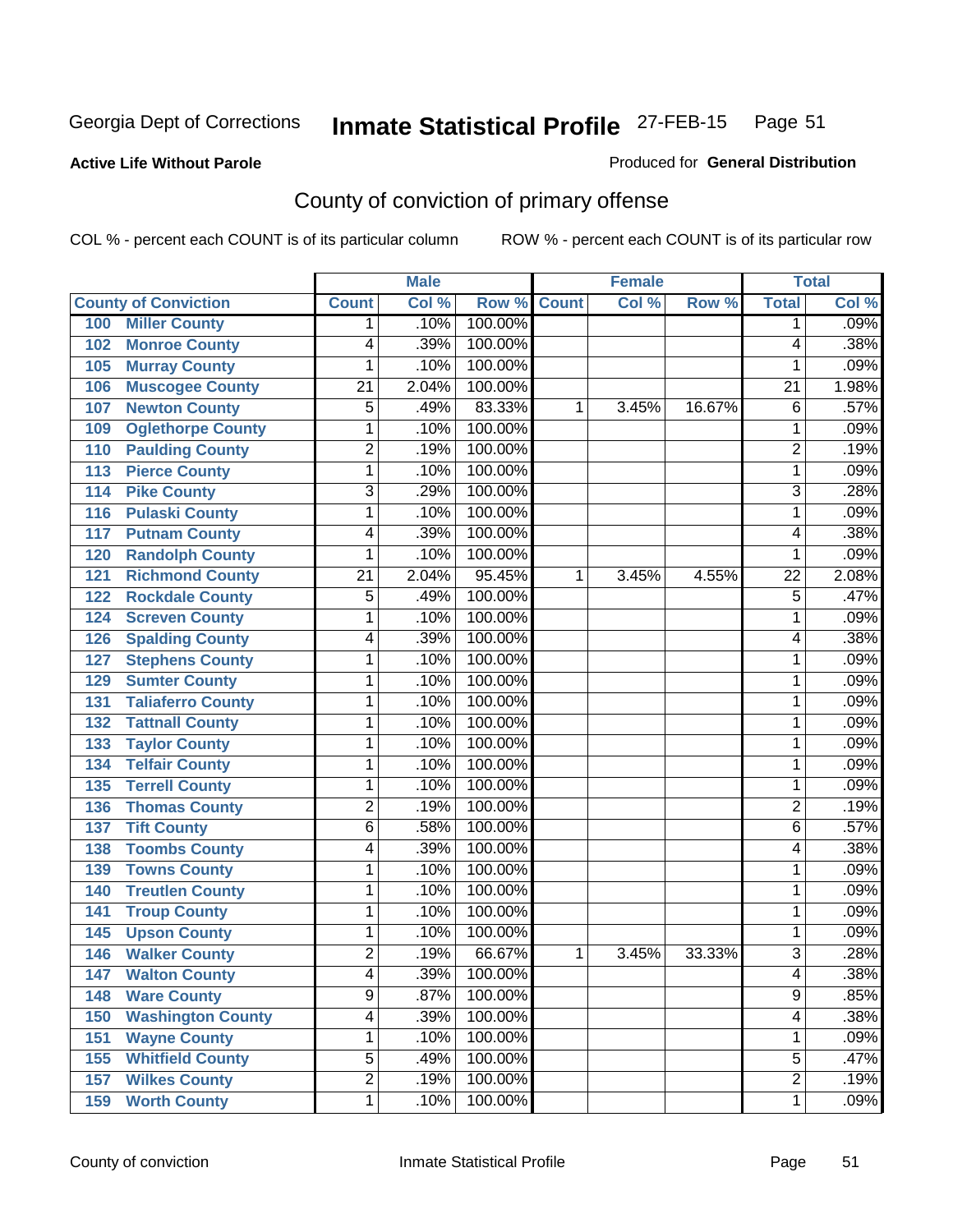**Active Life Without Parole** 

Produced for **General Distribution**

## County of conviction of primary offense

|                             |              | <b>Male</b> |                    |    | <b>Female</b> |        |       | Total |
|-----------------------------|--------------|-------------|--------------------|----|---------------|--------|-------|-------|
| <b>County of Conviction</b> | <b>Count</b> | Col %       | <b>Row % Count</b> |    | Col %         | Row %I | Total | Col % |
| <b>Total Rported</b>        | 1,030        | 100%        | 97.26%I            | 29 | 100%⊤         | 2.74%  | .059  | 100%  |

| <b>Not Reported</b><br>. |      |          |      |
|--------------------------|------|----------|------|
| <b>Total</b><br>Cron     | .030 | חה<br>23 | ,059 |

| <b>Mode (most frequent)</b> | Unknown | Unknown | Unknown |
|-----------------------------|---------|---------|---------|
|-----------------------------|---------|---------|---------|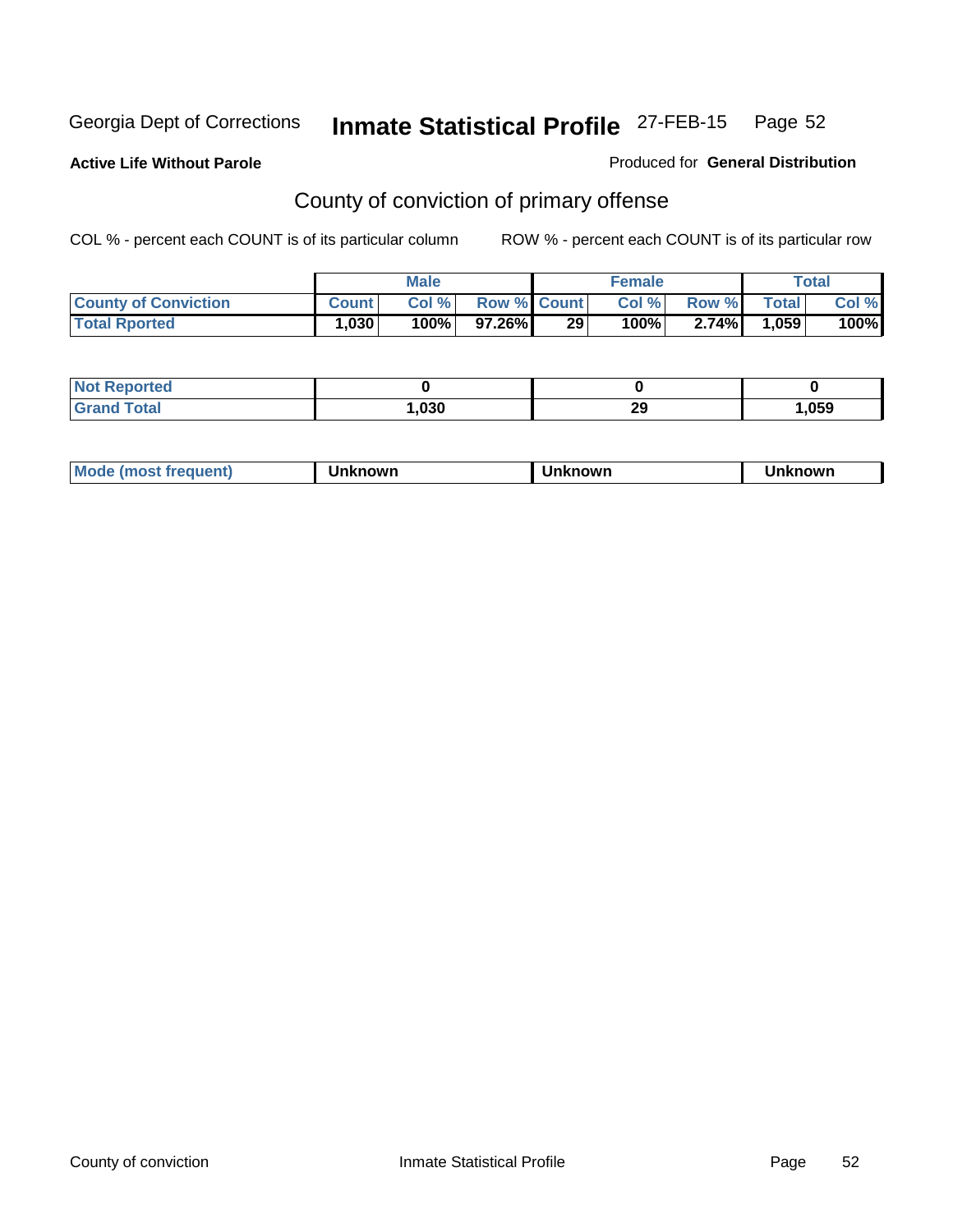### **Active Life Without Parole**

#### Produced for **General Distribution**

### Years served (jail + prison) in this incarceration

|                       |                 | <b>Male</b> |         |                | <b>Female</b> |                  |                 | <b>Total</b> |
|-----------------------|-----------------|-------------|---------|----------------|---------------|------------------|-----------------|--------------|
| <b>Years Served</b>   | <b>Count</b>    | Col %       | Row %   | <b>Count</b>   | Col %         | Row <sup>7</sup> | <b>Total</b>    | Col %        |
| Less than one year    | $\overline{93}$ | 9.03%       | 95.88%  | 4              | 13.79%        | 4.12%            | 97              | 9.16%        |
| 1 to 1.99 years       | 100             | 9.71%       | 94.34%  | 6              | 20.69%        | 5.66%            | 106             | 10.01%       |
| 2 to 2.99 years       | 85              | 8.25%       | 92.39%  | 7              | 24.14%        | 7.61%            | 92              | 8.69%        |
| 3 to 3.99 years       | 78              | 7.57%       | 98.73%  | 1              | 3.45%         | 1.27%            | 79              | 7.46%        |
| 4 to 4.99 years       | $\overline{55}$ | 5.34%       | 98.21%  | $\mathbf{1}$   | 3.45%         | 1.79%            | 56              | 5.29%        |
| 5 to 5.99 years       | $\overline{35}$ | 3.40%       | 100.00% |                |               |                  | $\overline{35}$ | 3.31%        |
| 6 to 6.99 years       | $\overline{22}$ | 2.14%       | 100.00% |                |               |                  | $\overline{22}$ | 2.08%        |
| 7 to 7.99 years       | $\overline{36}$ | 3.50%       | 100.00% |                |               |                  | 36              | 3.40%        |
| 8 to 8.99 years       | $\overline{28}$ | 2.72%       | 93.33%  | $\overline{2}$ | 6.90%         | 6.67%            | $\overline{30}$ | 2.83%        |
| 9 to 9.99 years       | 25              | 2.43%       | 96.15%  | $\mathbf{1}$   | 3.45%         | 3.85%            | 26              | 2.46%        |
| 10 to 10.99 years     | 40              | 3.88%       | 100.00% |                |               |                  | 40              | 3.78%        |
| 11 to 11.99 years     | 24              | 2.33%       | 96.00%  | 1              | 3.45%         | 4.00%            | $\overline{25}$ | 2.36%        |
| 12 to 12.99 years     | 45              | 4.37%       | 91.84%  | $\overline{4}$ | 13.79%        | 8.16%            | 49              | 4.63%        |
| 13 to 13.99 years     | 40              | 3.88%       | 100.00% |                |               |                  | 40              | 3.78%        |
| 14 to 14.99 years     | $\overline{45}$ | 4.37%       | 100.00% |                |               |                  | 45              | 4.25%        |
| 15 to 15.99 years     | 38              | 3.69%       | 100.00% |                |               |                  | 38              | 3.59%        |
| 16 to 16.99 years     | $\overline{36}$ | 3.50%       | 97.30%  | 1              | 3.45%         | 2.70%            | $\overline{37}$ | 3.49%        |
| 17 to 17.99 years     | 49              | 4.76%       | 98.00%  | 1              | 3.45%         | 2.00%            | 50              | 4.72%        |
| 18 to 18.99 years     | $\overline{42}$ | 4.08%       | 100.00% |                |               |                  | $\overline{42}$ | 3.97%        |
| 19 to 19.99 years     | $\overline{32}$ | 3.11%       | 100.00% |                |               |                  | $\overline{32}$ | 3.02%        |
| 20 to 20.99 years     | $\overline{25}$ | 2.43%       | 100.00% |                |               |                  | 25              | 2.36%        |
| 21 to 21.99 years     | 20              | 1.94%       | 100.00% |                |               |                  | 20              | 1.89%        |
| 22 to 22.99 years     | $\overline{6}$  | 0.58%       | 100.00% |                |               |                  | $\overline{6}$  | 0.57%        |
| 23 to 23.99 years     | 6               | 0.58%       | 100.00% |                |               |                  | $\,6$           | 0.57%        |
| 24 to 24.99 years     | 1               | 0.10%       | 100.00% |                |               |                  | $\mathbf{1}$    | 0.09%        |
| 25 to 25.99 years     | 2               | 0.19%       | 100.00% |                |               |                  | $\overline{2}$  | 0.19%        |
| 26 to 26.99 years     | $\overline{8}$  | 0.78%       | 100.00% |                |               |                  | $\overline{8}$  | 0.76%        |
| 27 to 27.99 years     | 1               | 0.10%       | 100.00% |                |               |                  | 1               | 0.09%        |
| 28 to 28.99 years     | 3               | 0.29%       | 100.00% |                |               |                  | $\overline{3}$  | 0.28%        |
| Thirty + years        | 10              | 0.97%       | 100.00% |                |               |                  | $\overline{10}$ | 0.94%        |
| <b>Total Reported</b> | 1,030           | 100%        | 97.26%  | 29             | 100%          | 2.74%            | 1,059           | 100.0%       |

| <b>Not Reported</b>      |                 |                 |               |
|--------------------------|-----------------|-----------------|---------------|
| <b>Grand Total</b>       | 1,030           | 29              | 1,059         |
|                          |                 |                 |               |
| <b>Mean</b><br>(average) | 9.61            | 5.46            | 9.5           |
| <b>Median (middle)</b>   | 8.405           | 2.27            | 8.24          |
| Mode (most frequent)     | 2 to 2.99 years | 2 to 2.99 years | Less than one |
|                          |                 |                 | year          |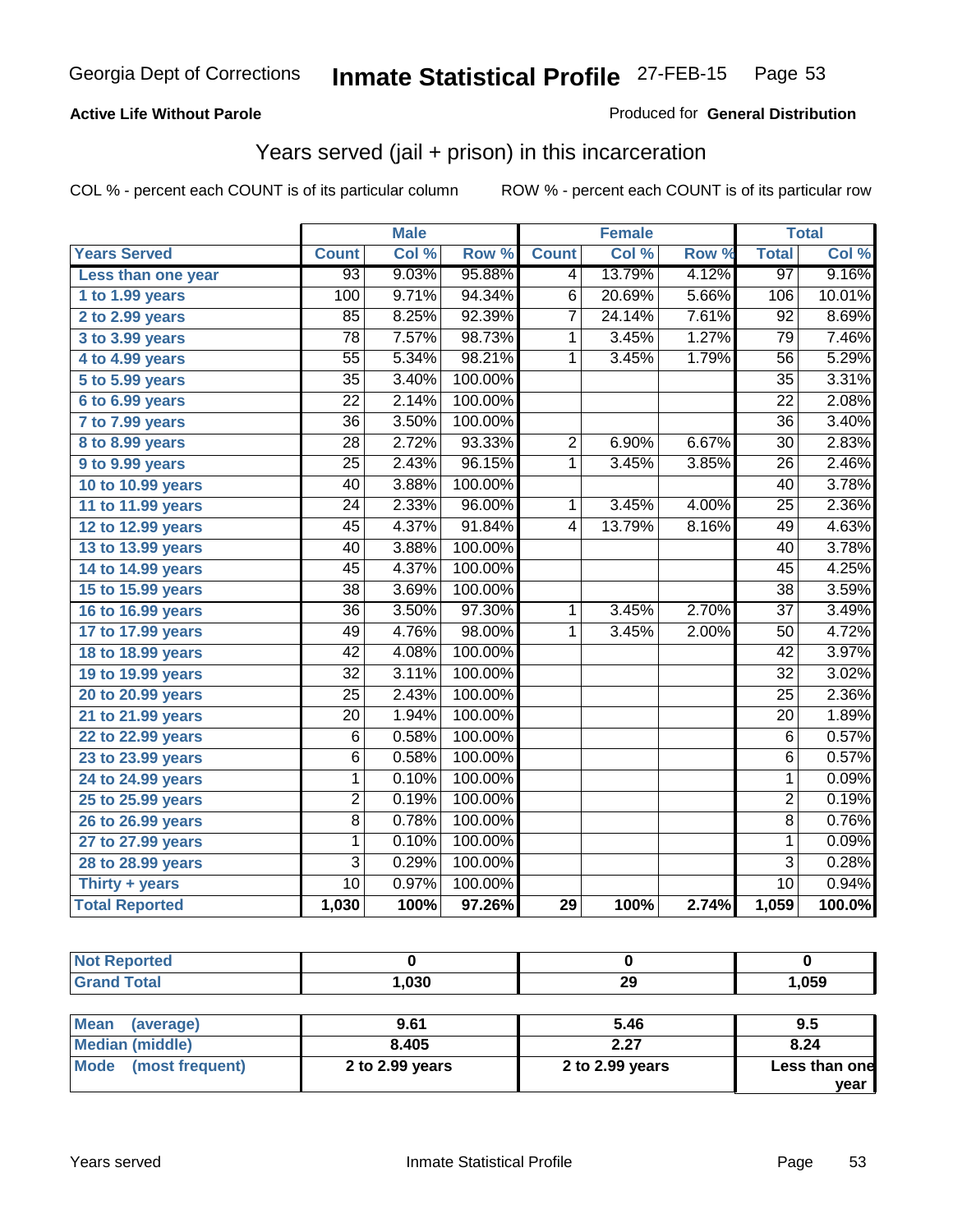#### **Active Life Without Parole**

Produced for **General Distribution**

### Results of most recent HIV tests

|                         |              | <b>Male</b> |        |              | <b>Female</b> |           |              | Total  |
|-------------------------|--------------|-------------|--------|--------------|---------------|-----------|--------------|--------|
| <b>HIV Test Results</b> | <b>Count</b> | Col %       | Row %  | <b>Count</b> | Col %         | Row %     | <b>Total</b> | Col %  |
| <b>Positive</b>         |              | 0.69%       | 87.50% |              | 3.45%         | $12.50\%$ |              | 0.77%  |
| <b>Negative</b>         | .002         | 99.31%      | 97.28% | 28           | $96.55\%$     | $2.72\%$  | 1,030        | 99.23% |
| <b>Total Reported</b>   | 1.009        | 100%        | 97.21% | 29           | 100%          | 2.79%     | 1,038        | 100%   |

| <b>Not</b>      | п.   |           | п.   |
|-----------------|------|-----------|------|
| <b>Reported</b> |      |           |      |
| Total           | ,030 | ה ה<br>23 | ,059 |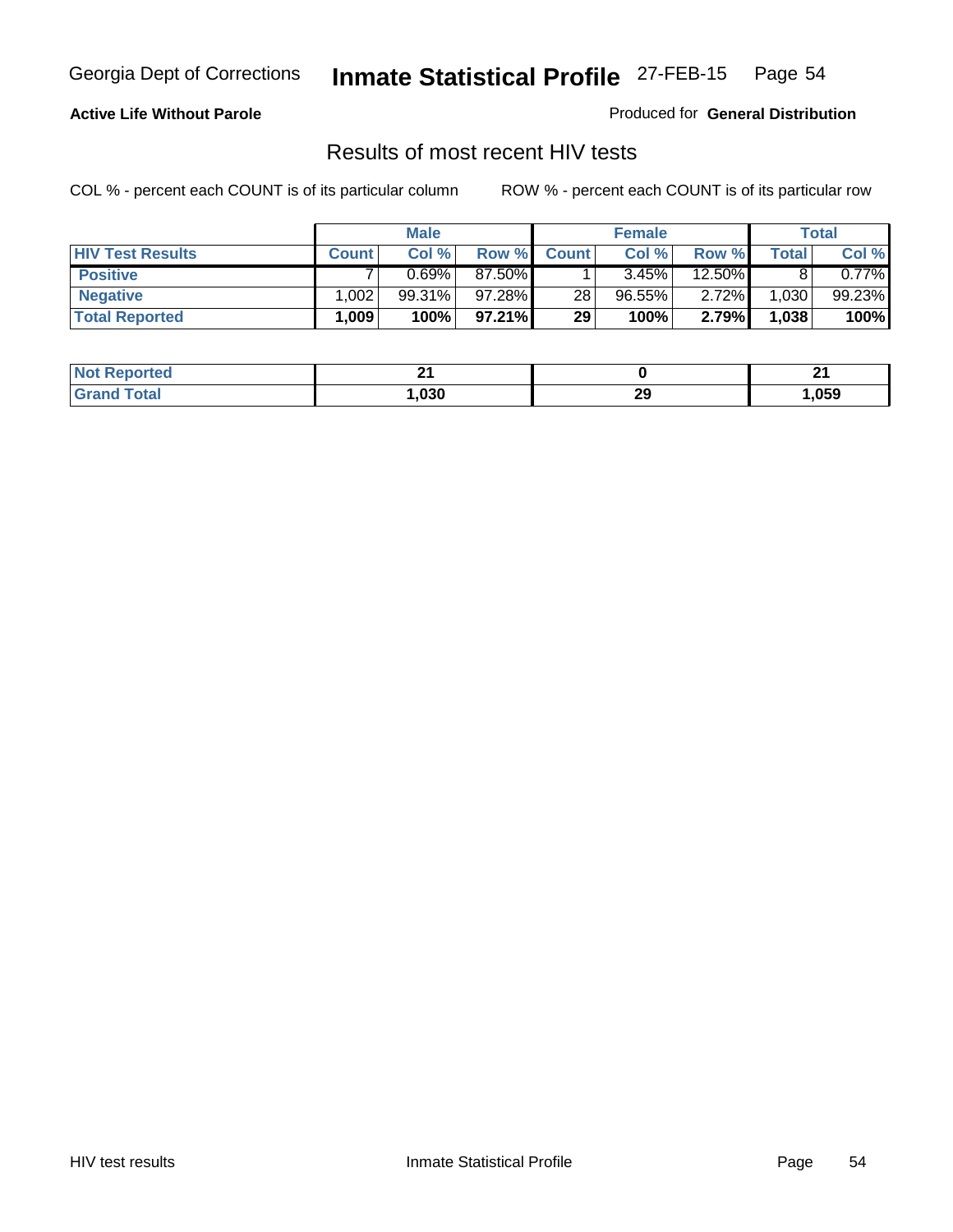#### **Active Life Without Parole**

Produced for **General Distribution**

### Results of most recent tuberculosis test

|                                  | <b>Male</b>       |        |        | <b>Female</b> |           |          | <b>Total</b> |        |
|----------------------------------|-------------------|--------|--------|---------------|-----------|----------|--------------|--------|
| <b>Tuberculosis Test Results</b> | <b>Count</b>      | Col %  | Row %  | <b>Count</b>  | Col %     | Row %    | Total        | Col %  |
| <b>Positive on current test</b>  | 238               | 23.61% | 98.76% |               | $10.34\%$ | $1.24\%$ | 241          | 23.24% |
| <b>Negative</b>                  | 770               | 76.39% | 96.73% | 26            | 89.66%    | $3.27\%$ | 796          | 76.76% |
| <b>Total Reported</b>            | .008 <sup>1</sup> | 100%   | 97.20% | 29            | 100%      | 2.80%    | 1,037        | 100%   |

| <b>Not</b><br><b>Reported</b> | n,<br>-- |          | $\overline{\phantom{a}}$<br>-- |
|-------------------------------|----------|----------|--------------------------------|
| <b>Total</b>                  | ,030     | ററ<br>23 | ,059                           |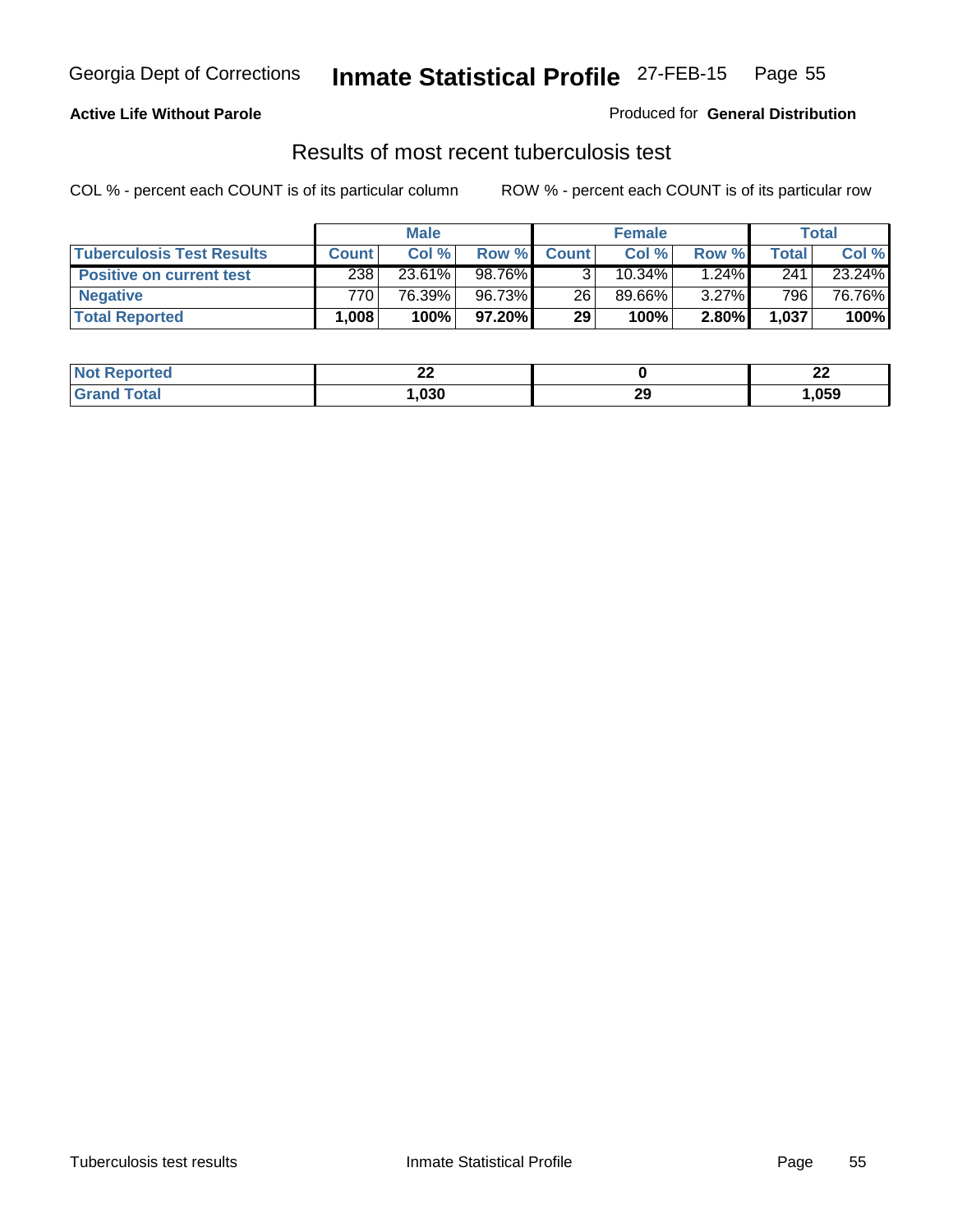#### **Active Life Without Parole**

Produced for **General Distribution**

### Results of most recent syphilis test

|                                 | <b>Male</b>  |           |        | <b>Female</b> |        |       | Total |           |
|---------------------------------|--------------|-----------|--------|---------------|--------|-------|-------|-----------|
| <b>Syphilis Test Results</b>    | <b>Count</b> | Col %     | Row %  | <b>Count</b>  | Col%   | Row % | Total | Col %     |
| <b>Positive on current test</b> | 16           | 2.55%     | 94.12% |               | 9.09%  | 5.88% | 17    | $2.66\%$  |
| <b>Negative</b>                 | 611          | $97.45\%$ | 98.39% | 10            | 90.91% | 1.61% | 621   | $97.34\%$ |
| <b>Total Reported</b>           | 627          | 100%      | 98.28% | 11            | 100%   | 1.72% | 638   | 100%      |

| <b>Not</b><br>Reported | 403  |          | . .<br>44 |
|------------------------|------|----------|-----------|
| Total<br>Gran          | ,030 | つく<br>23 | ,059      |